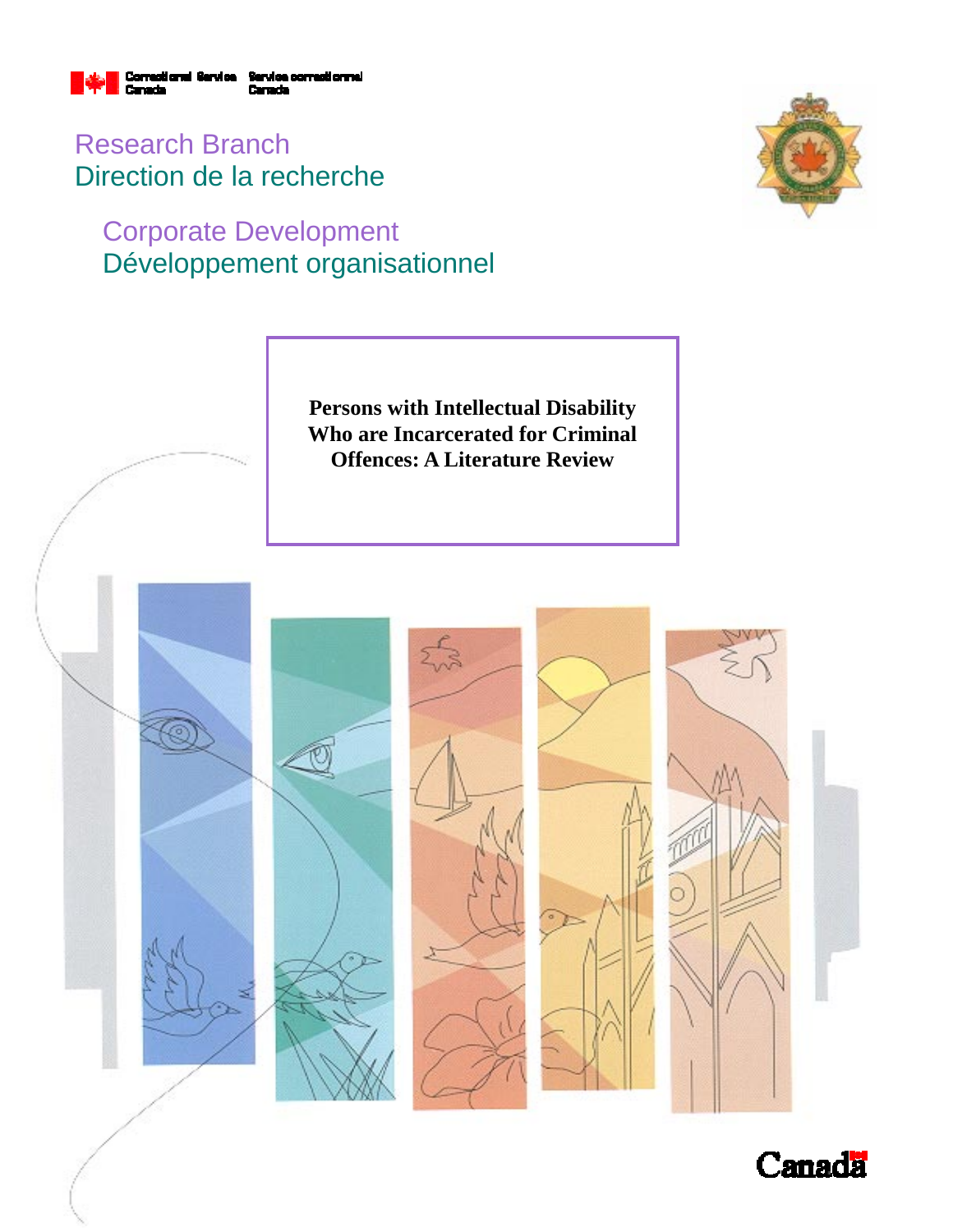# **Persons With Intellectual Disability Who Are Incarcerated For Criminal Offences: A Literature Review**

Prepared by: Orville R. Endicott Legal Counsel Canadian Association for Community Living

A report prepared under contact to: The Research Branch Communications and Corporate Development Correctional Services of Canada

The points of view expressed in this research report are those of the authors and do not necessarily reflect the views of the Correctional Service of Canada. This report is also available in French. Ce rapport est également disponible en Français. It is available from the Communications Branch, Correctional Service of Canada, 340 Laurier Avenue West, Ottawa, Ontario, K1A 0P9.

March 1991 **No. R-14**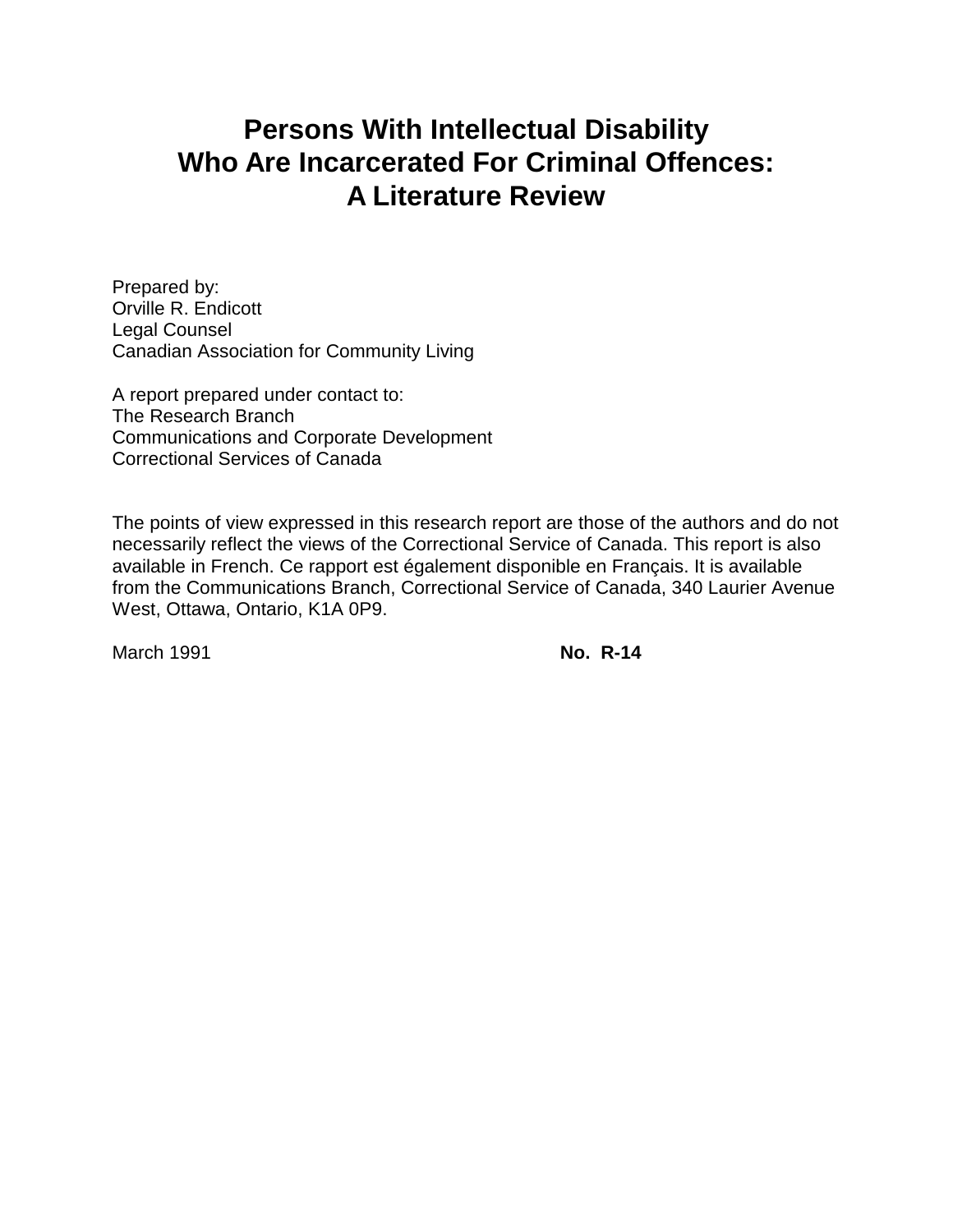# **Executive Summary**

#### **Introductory overview**

- This review of the legal and criminological literature from the 1960's to 1990 pertaining to the incarceration of criminal offenders who are intellectually disabled, is essentially an overview of the history of discriminatory treatment of a class of persons who are as poorly equipped to cope with the correctional system as that system is ill equipped to deal with them.
- The employment of labels to categorize "mentally retarded offenders" creates negative expectations and stigmatizing perceptions which stand in the way of understanding the particular needs of individuals who make up this population.
- Because persons identified as intellectually disabled actually cover a broader range of functional abilities than is found in the rest of society, there can be no single habilitation "program" which will adequately prepare them for adjustment to the community.
- During the latter half of the period covered in this review, there has been an increasing focus on the human rights of persons with mental handicaps, prompting some consideration of disabled persons' entitlement to services appropriate to their special needs.
- The human rights movement has been accompanied by the "community living" movement, which is resulting in fewer persons with intellectual disability being institutionalized on account of their disability alone.
- There is some concern, but little evidence, that many individuals who are returned to the community from non-penal institutions have a high probability of becoming involved in criminal activity, and consequently ending up institutionalized once again, but this time in correctional facilities.

### **Identifying the population**

- To determine the nature and magnitude of the problems that do exist, and to identify those who require and have a legal right to special treatment as offenders, it is necessary to have some acceptable means by which to "measure" intellectual disability in members of inmate populations.
- Such measurement has often been wildly imprecise, and will probably never be exact, because intelligence is not a single entity which can be represented accurately in the individual by a number, such as is assumed in the use of "Intelligence Quotients".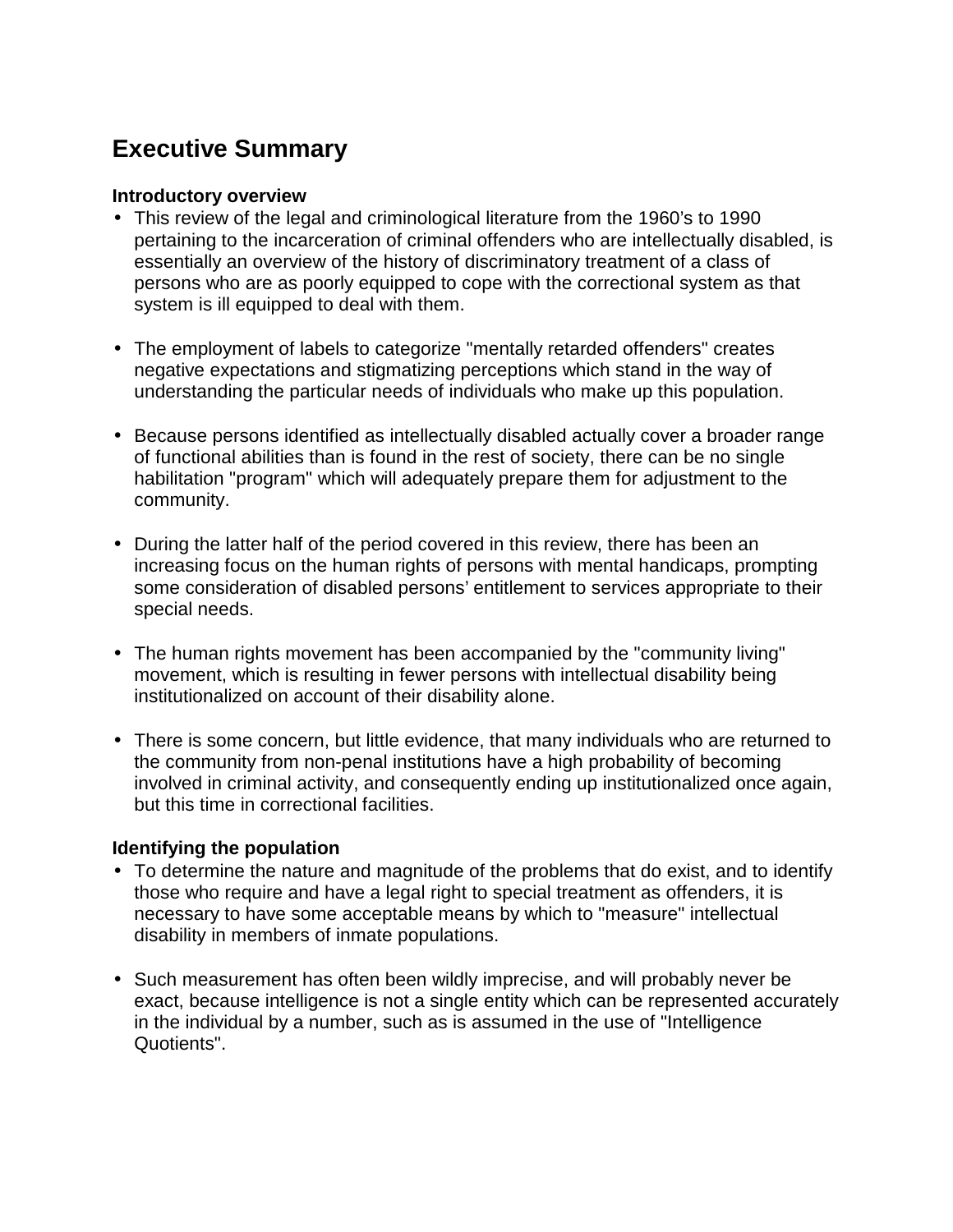- Some researchers have found, especially among racially and economically marginalized and socially devalued groups, that the assignment of an I.Q. score may be more dependent on sociocultural variables than on any of the factors which may be properly thought of as constituting intelligence.
- Measurement may be a necessary step, but it is never sufficient to enable those who design and provide correctional services with all the information they need in order to create the optimal habilitation activities for each individual.

# **Relationships between intellectual disability and criminal behaviour**

- There was, early in this century, a widespread belief that persons having an intellectual disability were especially prone to engage in criminal activity, but such theories have been generally rejected for the past several decades.
- A more realistic appraisal is that the fact that persons with intellectual disability commit crimes may be accounted for in the same ways as that phenomenon can be explained in non-disabled groups.
- To the extent that the explanations of criminal behaviour include poverty, low selfesteem, and lack of personal success in both economic and social pursuits, we may expect a somewhat higher representation of persons with intellectual disabilities among criminal offenders simply because disabled persons are also more likely to have those other characteristics.
- While some authors point out that intellectual disability may be accompanied by impatience, frustration, poor impulse control, and inability to understand where to establish behavioural limits, at least some of these findings may reveal more about how a person with an intellectual disability has been treated in the past by others than about how such a disability inherently affects his or her own behaviour.
- The literature reveals no consistent pattern in which persons with intellectual disability are found to be more likely than other offenders to commit crimes of violence, or that they tend to commit crimes against the person more frequently than crimes against property.
- Uninformed perceptions of individuals who have been labelled with a term containing the word "mental" tend to be coloured by a suspicion that such persons have behaved or are likely to behave violently.
- Anticipation of dangerous behaviour, while largely unfounded, can result in a higher probability that a person with an intellectual disability will be convicted, that he or she will receive a custodial sentence, and that such sentences will be for longer periods and will be less likely to be shortened by parole.
- Many authors estimate that the percentage of prison inmates with intellectual disabilities is at least twice as high as it is in the general population. Within U.S.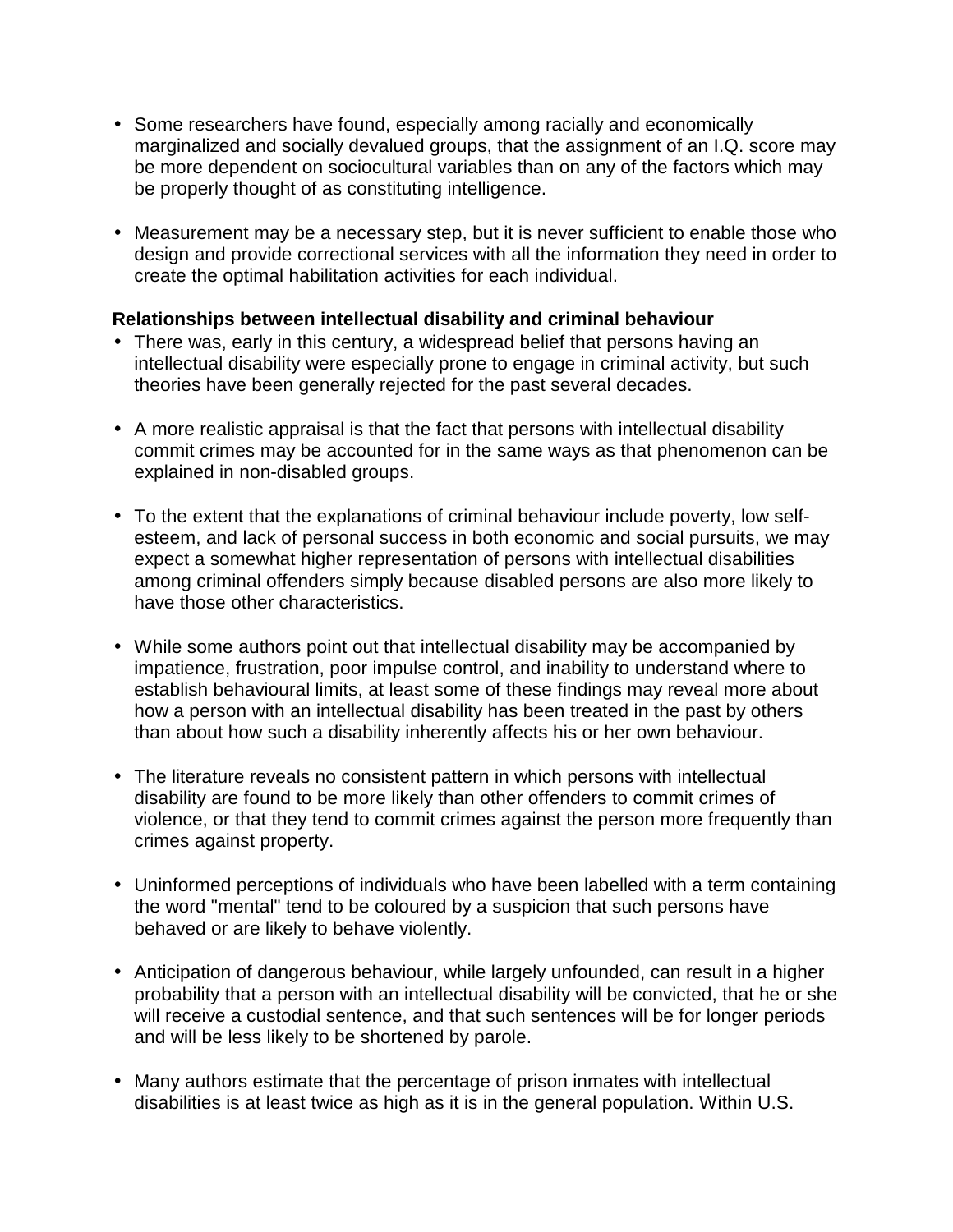prisons the estimated incidence of intellectual disability generally falls between five and ten percent.

- Those with the most serious levels of disability, sometimes described as "severe" or "profound", are generally less likely to commit crimes, and if accused of crimes are frequently found unfit to stand trial or not guilty by reason of insanity (i.e. lack of capacity for criminal intent).
- There is a tendency for judges to issue probation orders for some offenders whose intellectual disabilities are apparent, in the belief that their needs and interests can be better served in non-penal settings.

### **Impact of the prison experience**

- Inmates who have intellectual disabilities are at serious risk of harm due to their special susceptibility in the correctional system to abuse, exploitation, manipulation, misunderstanding of what is expected of them, and inability to benefit from most existing habilitative programs.
- Being in prison is a much more devastating experience for most persons with intellectual disabilities than for others because of:
	- victimization and exploitation by custodial staff and by other inmates;
	- more disciplinary violations, with greater loss of privileges and less chance for early release;
	- lack of habilitative programs that meet their needs.

### **Habilitation of offenders with intellectual disabilities**

- It is a myth that a person with an intellectual disability cannot improve his or her cognitive capabilities and behavioural self-management, but it is quite likely that such improvements will not occur in response to programs designed for the general prison population.
- The prison setting is one of the least productive contexts in which habilitation of persons with intellectual disabilities can take place, primarily because the experience of incarceration in an ordinary prison environment is so much more punitive for such inmates than for others.
- Likewise, institutions designed for persons with intellectual disability but who are not criminal offenders are equally inappropriate settings, chiefly because the non-penal residents of such facilities function at a much lower level than the average person with an intellectual disability who has been convicted of a crime. The needs and interests of these two groups of residents will be totally different, and the provision of appropriate services will require very different sets of staff skills.
- Habilitation is most likely to be realized in specialized facilities designed for offenders with intellectual disabilities, and in a true community setting.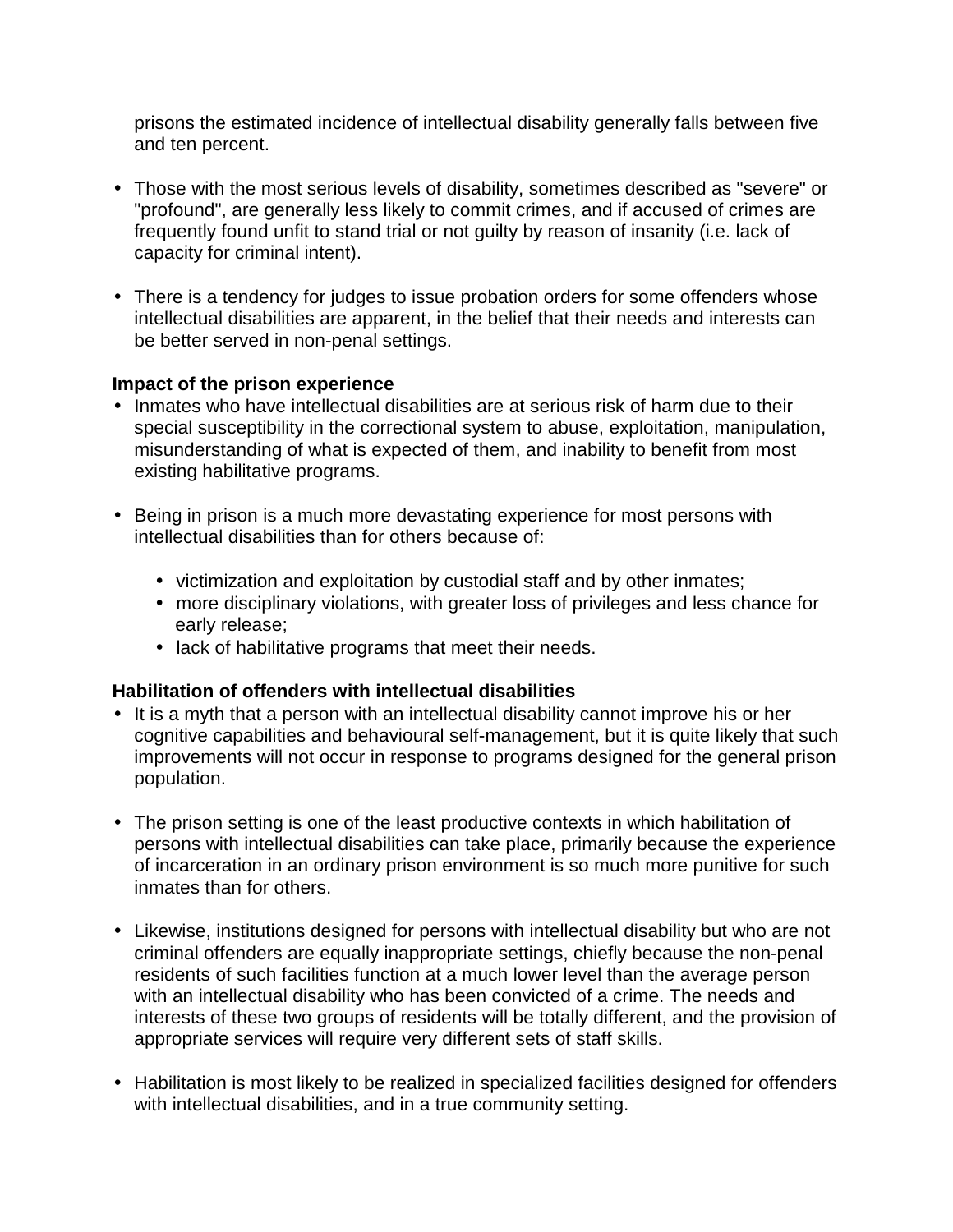- Programs that are effective are likely to be individualized.
- Most U.S. state correctional systems appear to rely on behaviour modification technology, although some habilitation based on didactic life skills training and supportive advocacy is also reported.

# **The right to habilitation**

• The legal right to be provided appropriate habilitation services has been established in some American legislation and jurisprudence. These rights include both positive entitlements, such as the right to educational services, and constitutional liberty interests, including the right to be free from cruel and unusual punishment.

#### **Research requirements**

- Finally, the review explores some research questions which ought to be investigated in the Canadian context in order to determine as realistically as possible the magnitude of the problem of persons with intellectual disabilities serving criminal sentences in Canadian correctional facilities.
- Having determined the distribution of such offenders in this country's prisons, it is anticipated that they will be morally and legally entitled to more humane and effective services than are presently being made available to them.
- The proposals for additional research include suggestions for studies which will identify in some detail the designs and components of habilitation services which will more fully meet the needs of this particular sub-population of criminal offenders.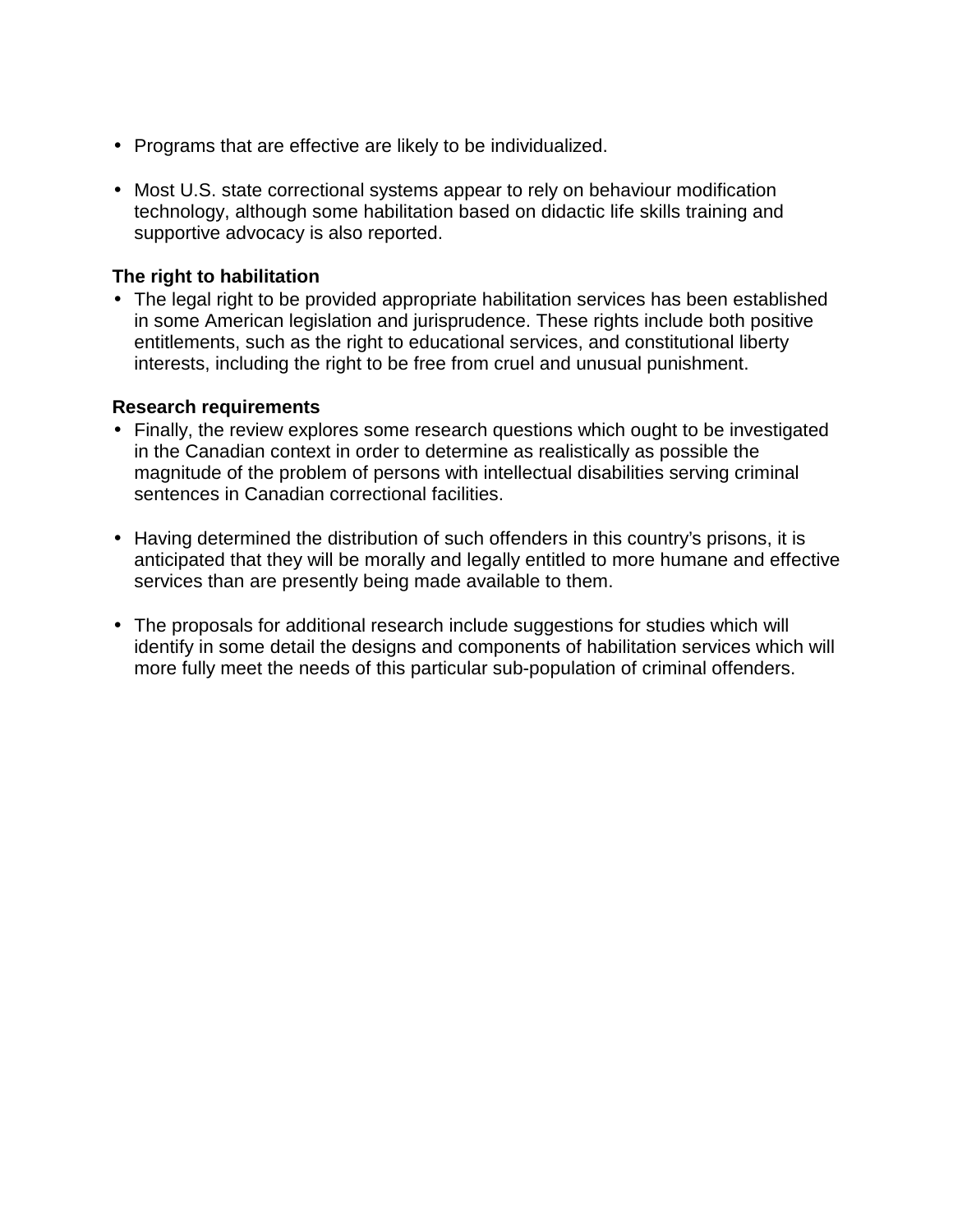# **Table Of Contents**

| PERSONS WITH INTELLECTUAL DISABILITY WHO ARE INCARCERATED FOR<br><b>CRIMINAL OFFENCES: A LITERATURE REVIEW</b>                                                                                                                                                                                                                                                          | 1                                            |
|-------------------------------------------------------------------------------------------------------------------------------------------------------------------------------------------------------------------------------------------------------------------------------------------------------------------------------------------------------------------------|----------------------------------------------|
| <b>Executive Summary</b>                                                                                                                                                                                                                                                                                                                                                | $\boldsymbol{2}$                             |
| <b>Introduction</b>                                                                                                                                                                                                                                                                                                                                                     | 8                                            |
| I. Definitions and Descriptions: Identification of Persons with Intellectual<br><b>Handicaps</b><br>A. Terminology<br><b>B.</b> Definitions<br>C. Measurement of intellectual handicap<br>D. Intellectual impairment vs. mental illness                                                                                                                                 | 10<br>10<br>11<br>13<br>15                   |
| II. Relationships Between Intellectual Impairment and Criminal Behaviour<br>A. Propensity for criminal acts<br>Early twentieth century prejudices<br>1.<br>2. Factors which may be associated with criminality<br>3. An objective view<br>B. Types of crimes committed by persons with intellectual impairment<br>C. Characteristics of offenders with mental handicaps | 17<br>17<br>17<br>18<br>19<br>22<br>24       |
| III. Prevalence of Persons with Intellectual Impairment in Prison Populations<br>A. Evidence of overrepresentation<br>B. Deinstitutionalization: is the door revolving?                                                                                                                                                                                                 | 26<br>26<br>29                               |
| IV. The Prison Experience for Persons with Intellectual Impairment<br>A particularly punitive environment<br>А.<br>B. Exploitation and victimization<br>C. Impact of prison discipline<br>D. Consequences for prisoners with intellectual disabilities                                                                                                                  | 31<br>31<br>31<br>32<br>33                   |
| V. Habilitation of Offenders with Intellectual Disabilities<br>A. The physical and social context for habilitation<br>Prisons<br>1.<br>2.<br>Facilities for persons with mental handicaps<br><b>Specialized facilities</b><br>3.<br>The community<br>4.<br>B. Models and approaches to habilitation<br>C. Program descriptions                                          | 34<br>34<br>34<br>35<br>36<br>37<br>37<br>39 |
| <b>VI. Legal Rights to Habilitation</b><br>A. Implications of legal equality: the right to be treated differently                                                                                                                                                                                                                                                       | 41<br>41                                     |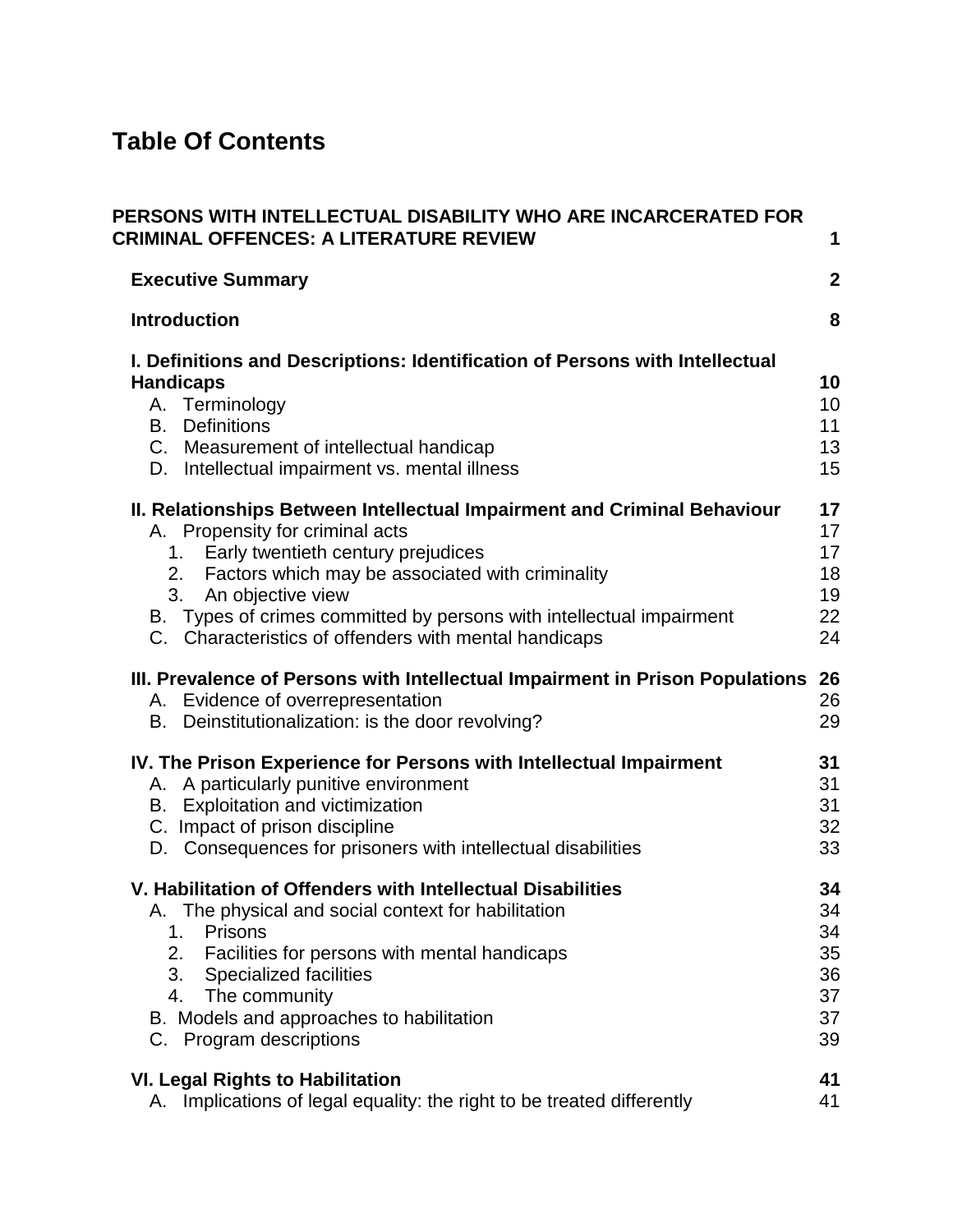|    | B. The right to be free from cruel and unusual treatment or punishment<br>C. The right to equality in education | 42<br>42 |
|----|-----------------------------------------------------------------------------------------------------------------|----------|
|    | VII. The Need for Research into the Existing Canadian Situation and Program                                     |          |
|    | <b>Development Requirements</b>                                                                                 | 44       |
|    | A. Nature and magnitude of the problem in Canada                                                                | 44       |
|    | <b>B.</b> Service options                                                                                       | 46       |
| C. | Entitlement to habilitation under Canadian law                                                                  | 46       |
| D. | Program development requirements                                                                                | 47       |
|    | <b>Bibliography</b>                                                                                             | 48       |
|    | <b>Endnotes</b>                                                                                                 | 57       |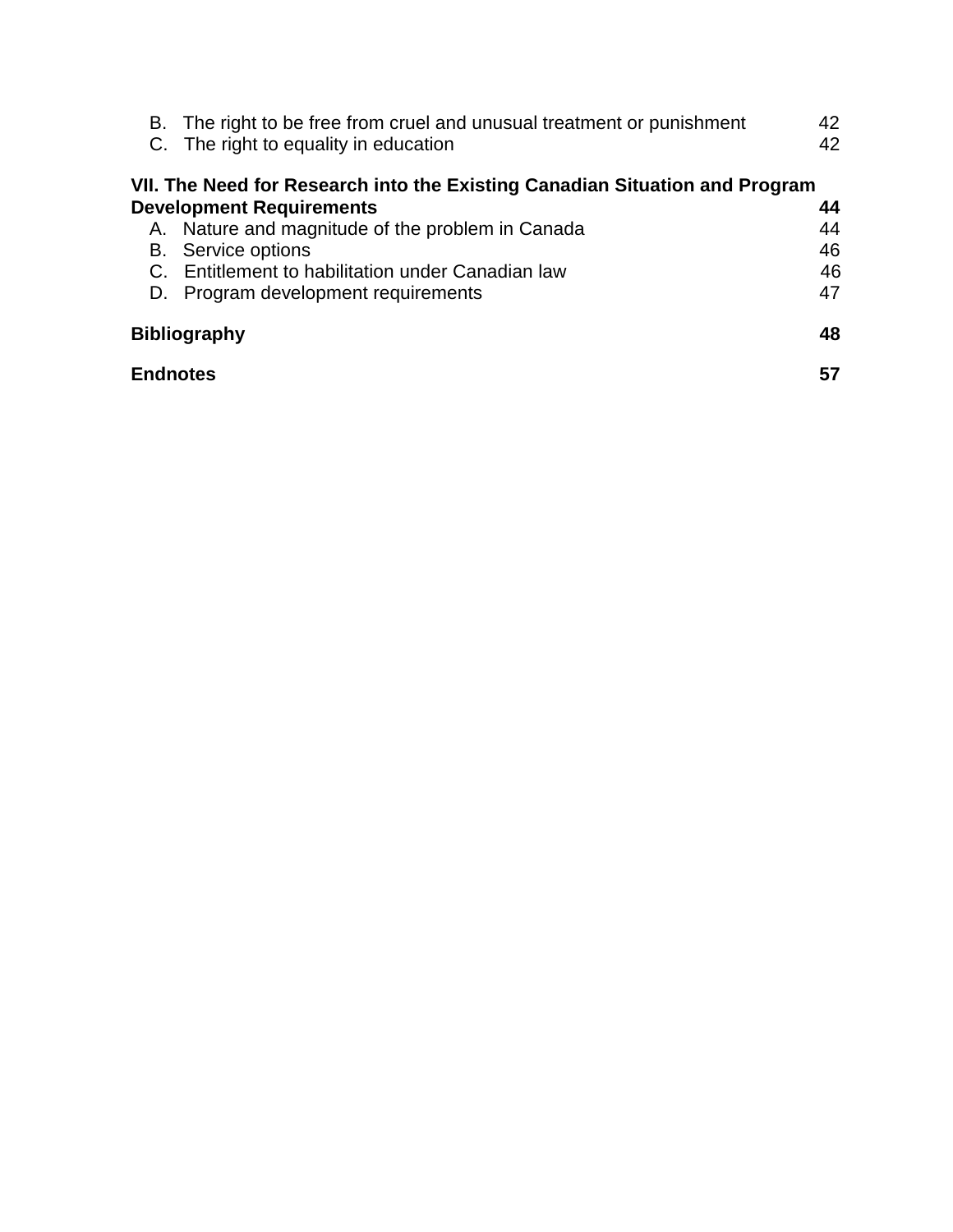# **Introduction**

It can hardly be doubted that there is an almost universal negative response on the part of human beings towards other human beings who are perceived to be different. This is not to say that such attitudes are not sometimes mixed with more positive ones, but nonetheless, prejudice directed towards those who are different has always been a major component in social problems. Individuals and groups can overcome these negative perceptions and attitudes when they become informed and consciously replace them with tolerance and understanding. During the last half of the twentieth century, states have entered into this process by enacting antidiscrimination laws, so that citizens have obligations to act in ways which respect their fellow citizens' differences in racial or ethnic origin, sex, religion, and so on - the dimensions which have historically given rise to prejudicial behaviour and consequent injustices to women and minorities.

It has only been in the last quarter of the century that a similar awakening has begun with respect to discriminatory attitudes and practices arising from the perceived differences between persons who have various kinds and degrees of disability and other persons. In Canada, this awakening began with the inclusion of physical handicap as a prohibited ground of discrimination in human rights legislation at the federal, provincial and territorial levels during the 1970's. By the end of the 1980's, these enactments had been extended in all Canadian jurisdictions to include the protection of the rights of persons with mental disabilities as well. The crowning achievement in these legislative developments was the inclusion in 1982 of "mental and physical disability" as prohibited grounds of discrimination before and under the law in Section 15 of the Canadian Charter of Rights and Freedoms. Canada remains unique in the world in having a constitutional guarantee of equality rights expressly extended to persons who have disabilities.

"Mental disability" in the Charter refers to handicapping conditions of both an intellectual nature and those which manifest themselves in disturbance of a person's emotions, rationality, or behaviour. The focus in this review is on the former set of conditions, those variously identified by terms such as "mental retardation", "developmental disability", "mental handicap", and, in the not-so-distant past, "feeblemindedness", "imbecility", and other words which are now more or less in disuse because they have come to be recognized as stigmatizing and dehumanizing. Terminology will be discussed more fully in the opening chapter, but, for now, it must be pointed out that language is a powerful but often subtle component in the perpetuation of discrimination. When one calls another person "mentally retarded", one is doing more than stating what one perceives to be a fact; one is setting in motion a process of categorizing and evaluating the individual in ways that involve many presuppositions, most of which may not be at all factual. This review deals more particularly with those persons who, in addition to having been labelled mentally handicapped, have also been adjudged to be criminal offenders.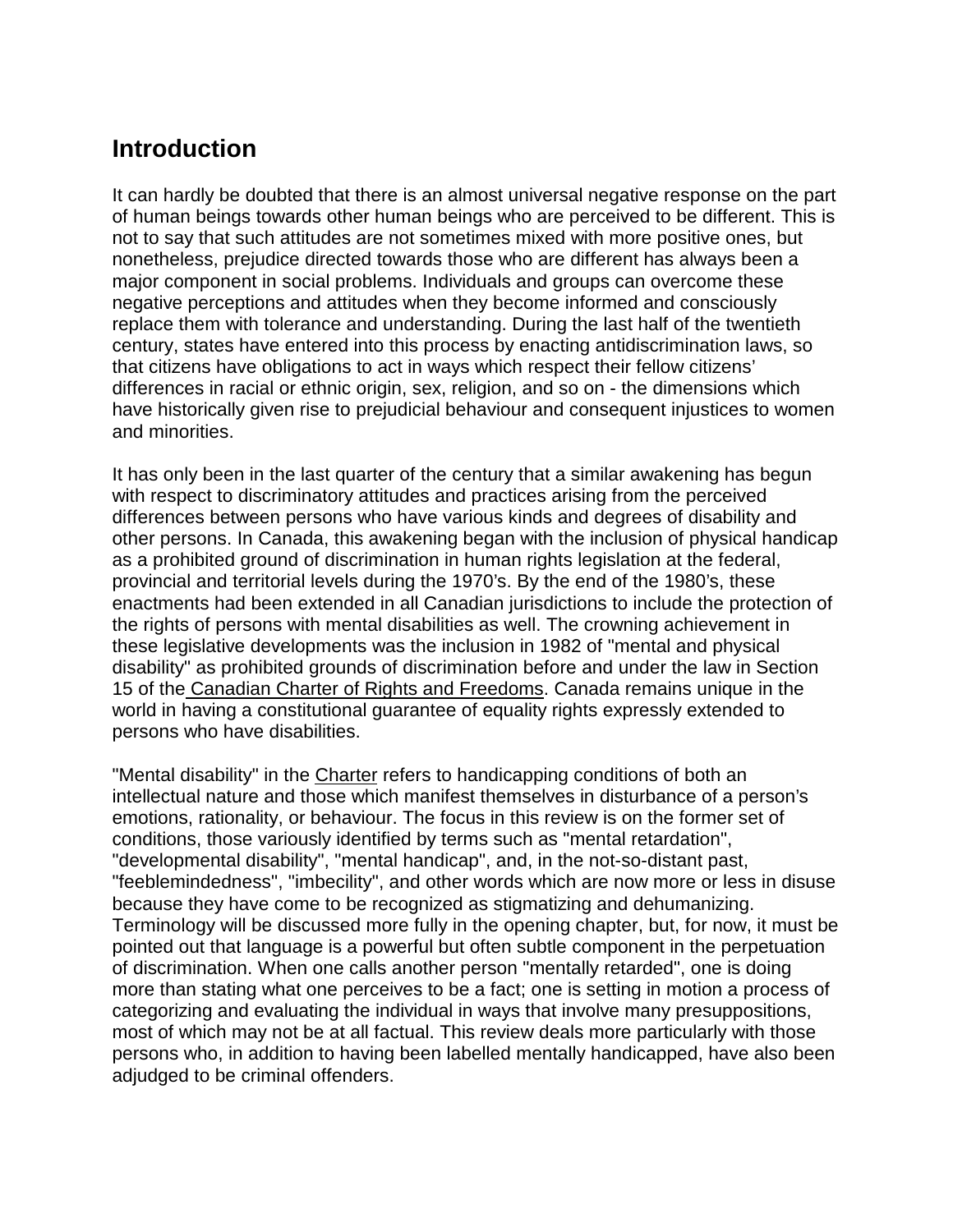The "offender" label is devastating in itself. It was obviously coined to describe persons whose behaviour is "offensive" to us as individuals and to society at large. But more than that, it evokes in us a sense of threat to our safety and well-being. When coupled with a description such as "mentally retarded", the sense that we are menaced by the presence of such a person in our midst is multiplied. Sensationalist crime reporters never hesitate to add impact to their stories by drawing attention to the so-called mental status, whether disabled or disordered, of suspects.

Along with the emergence of legislated protections of the human rights of persons with mental disabilities, the 1970s and 80s have also witnessed the beginning of what is called the community living movement. While only a minority of persons with intellectual impairments were ever confined to the large institutions built during the nineteenth and twentieth centuries to accommodate such persons, there were and still are many thousands of people who have been segregated from the mainstream of society and congregated in these non-penal but essentially punitive environments. For the past decade or more, governments have begun to see institutional "care" for persons purely because of their perceived mental disabilities as inappropriate and unnecessary, and an affront to their rights and dignity.

Due in part to political pressure exerted by the community living movement, these facilities now accommodate only about half the number of residents who were confined in them at their peak, some thirty or forty years ago, and sooner or later they will probably be closed entirely. One of the consequences of deinstitutionalization is that persons bearing the mental handicap label are being exposed to ordinary community situations. These may often be situations for which they are ill-prepared, especially when they have also been handicapped by the deprivations inherent in institutional confinement. It is conventional wisdom that thousands of people who were so closely supervised and controlled in the past that they would have had no opportunity to commit crimes are now much freer, and this liberty often includes the freedom to behave in ways that bring them into conflict with the law. Some formerly institutionalized persons may experience less social control in terms of direct staff supervision. They may also have occasion to come under the control of those who can influence them to engage in antisocial acts. Persons who have spent most of their lives in institutions are less likely than those who were never institutionalized to have sufficient natural support from family members and friends in the community. These are the people who are at particular risk of leaving one type of institution, only to find themselves sooner or later in another type - the correctional facility.

What follows is a review of literature which has been published over the past twenty-five years or so on the circumstances of persons who have been labelled both intellectually handicapped and offenders, in particular those whose crimes have resulted in prison sentences.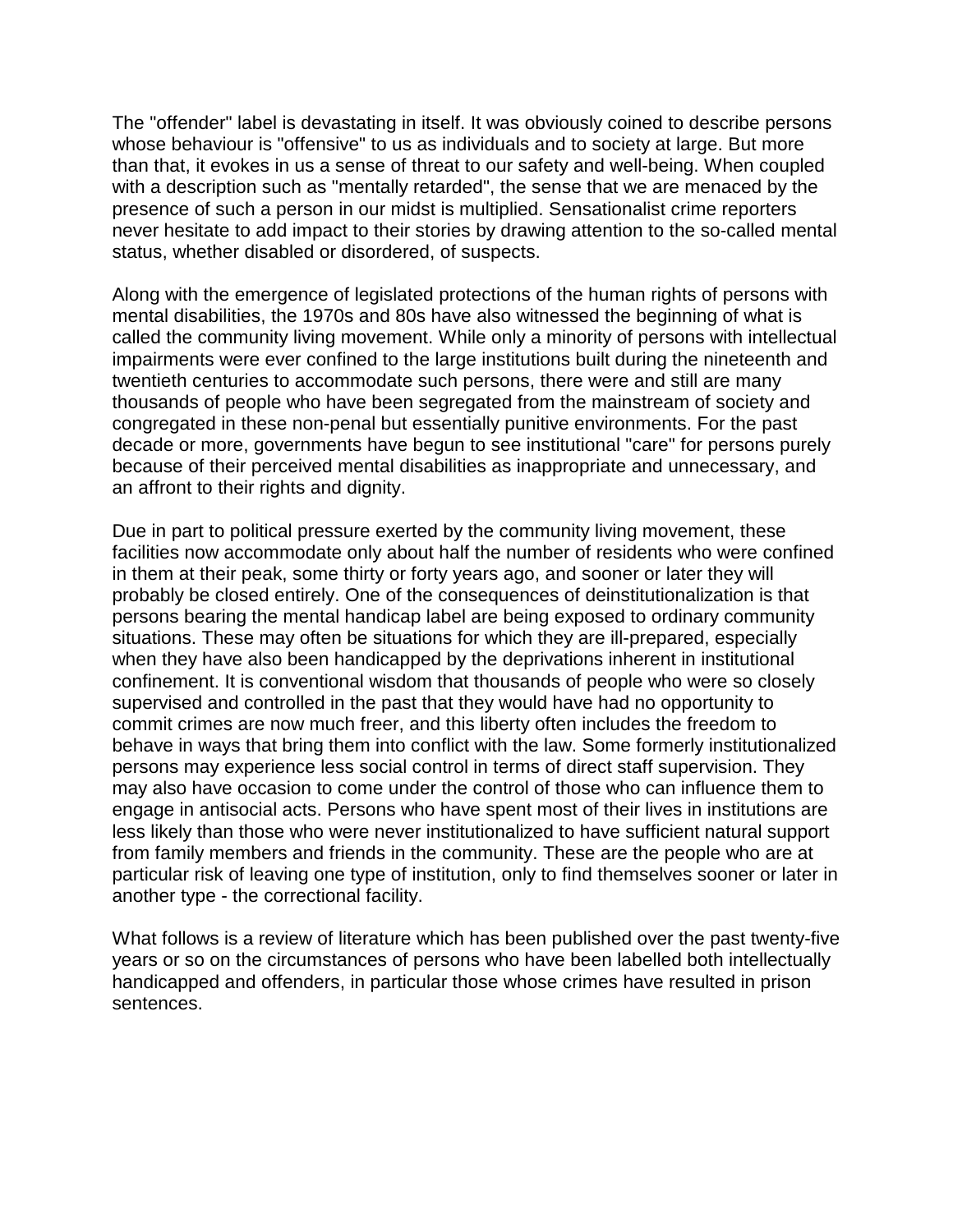# **I. Definitions and Descriptions: Identification of Persons with Intellectual Handicaps**

# **A. Terminology**

 There are three levels at which the phenomenon of intellectual disability can be considered. Firstly, focus can be placed on the underlying organic anomalies or sociopsychological dynamics which interfere with one or more of the various functions which can be subsumed within the general category of intellect (and it is very important to realize that "intelligence" is not a singularity, but a cluster of different but related activities which may go on at different levels of effectiveness in any one person). This focus on cause is assumed when the term "intellectual impairment" is used. We may not know the full nature of the physical or psychological mechanism which is affected, but we may assume that there is such a mechanism, and that its impairment has cognitively disabling effects.

 Secondly, the focus can be on a given range of human activities that the individual is capable or incapable of doing. The inability to do things that can typically be done by most people is connoted by the word "disabled". There are certain things which most people are able to do that a person with a "disability" is unable to do, or that he or she does much less effectively. Only if the affected function is one which the individual would like to be capable of, or which would clearly be advantageous to the individual, does disability become an issue.

 Thirdly, we say that a person has a "handicap" if the function in question is important within the social context in which the person lives. The expectations and standards set by the non-handicapped majority impose upon the individual with a disability a requirement either to "measure up" or to be labelled "handicapped".<sup>1</sup>

 The term "mental retardation" is very widely used in the literature reviewed in this paper. It may have remained popular because it is not limited to any of the above three aspects of the phenomenon it purports to describe. When it came into general use roughly midway through the present century, it was probably thought to be less stigmatizing than the terms it replaced. Particularly in Canada, however, there has been a movement away from labelling people "mentally retarded". It is a term which has popularly been used as a term of derision. The national organization formed during the 1950s to further the interests of Canadian citizens with intellectual disability changed its name in 1985 from "Canadian Association for the Mentally Retarded" to "Canadian Association for Community Living", primarily at the insistence of persons who knew from personal experience that being called "retarded" was damaging to them. It creates expectations of inferiority and inadequacy from which flow all manner of adverse responses to the individual.

 This insight, coming from persons who were supposedly less capable of being insightful than other members of society, seems to be gaining ground in this country. In January 1991, a board of inquiry established under the Ontario Human Rights Code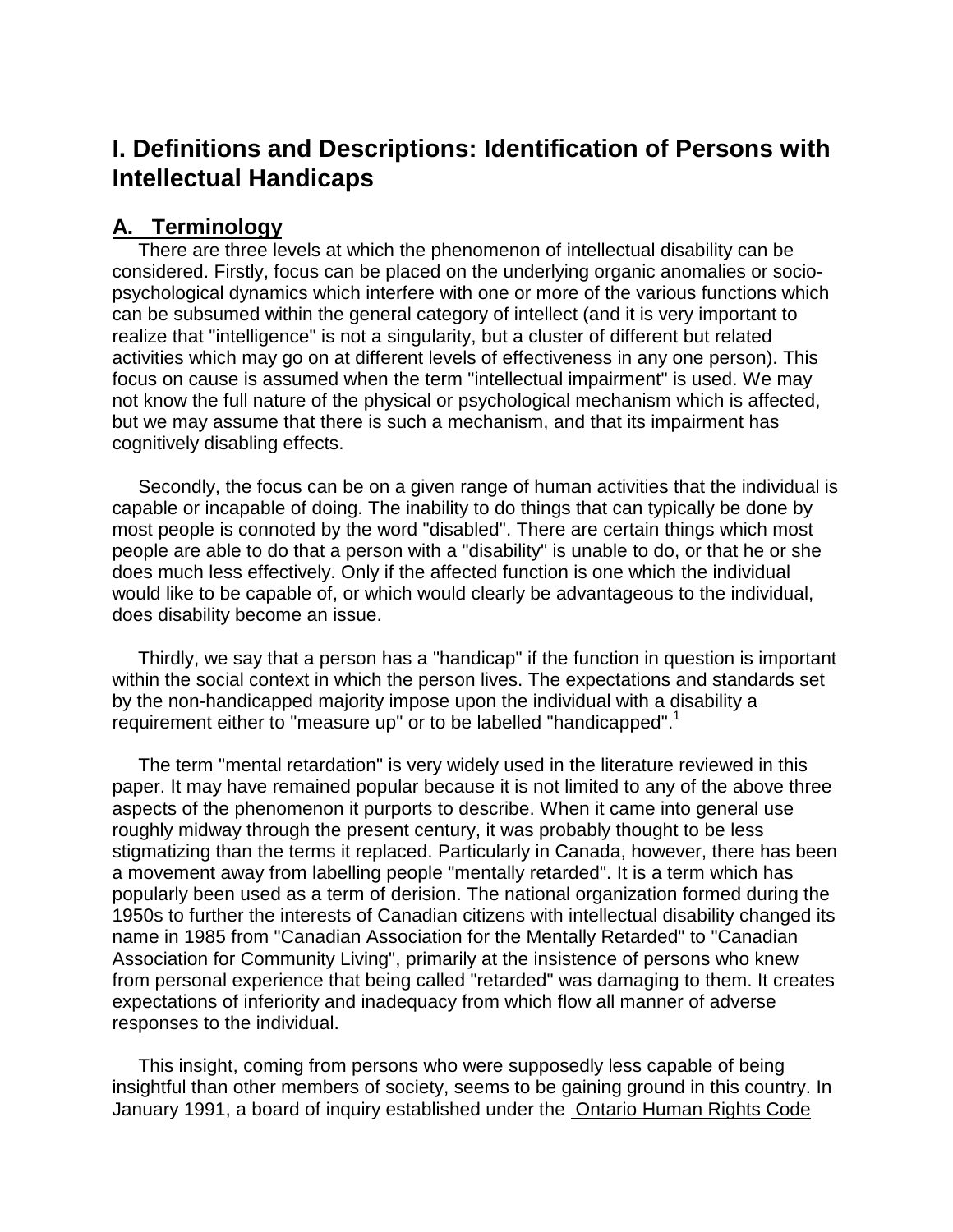ruled that a woman had been subjected to harassment on the grounds of handicap contrary to the Code when her landlady called her "retarded". The landlady was ordered to pay the complainant \$2,000 for injury to her dignity and self-respect<sup>2</sup>.

# **B. Definitions**

 Interestingly enough, the major organization of professional persons involved in the provision of services to people with intellectual disabilities in the United States changed its name as recently as 1988 from "American Association on Mental Deficiency" to "American Association on Mental Retardation". Notwithstanding this apparent failure to appreciate fully the negative impact of stigmatizing terminology, this Association is credited with having articulated the most widely used operating definition of the phenomenon of intellectual disability:

## **Mental retardation refers to significantly subaverage general intellectual functioning resulting in or associated with concurrent impairments in adaptive behaviour and manifested during the developmental period. (Grossman, 1983, p. 11).**

 "Significantly subaverage" is interpreted to mean having an Intelligence Quotient (I.Q.) which is approximately two standard deviations below the norm. Roughly 3 percent of the population would register in that range on standardized tests of intellectual ability. However, the definition also includes the requirement that the individual whose intellectual functioning is "significantly subaverage" must also have an "impairment in adaptive behaviour", which Grossman (1983) describes as

### **significant limitations in an indivudual's effectiveness in meeting the standards of maturation, learning, personal independence, and/or social responsibility that are expected for his or her age level and cultural group. (p. 11).**

 These standards obviously change as the individual grows older and moves into different social situations. In particular, standards of learning may be much more demanding while the person is of school age, since learning is what schools are for, than later in life. This would mean that the definition might include a person during childhood, but perhaps not during adulthood. The definition also stipulates that the deficits in intellectual functioning and adaptive behaviour must be "manifested during the developmental period", which Grossman (1983) defines as prior to the individual's eighteenth birthday (p. 11).

 If we accept the definition outlined above, then we must also accept a considerable degree of imprecision in our efforts to determine who is or is not intellectually handicapped, and in our attempts to discover how many individuals come within the definition in any given population, including the populations in the prison system. Even more important, we must recognize that the definition includes people of vastly differing levels of ability. One of the chief problems created by defining a subpopulation based on assessment of their reduced intellectual ability is that all members of the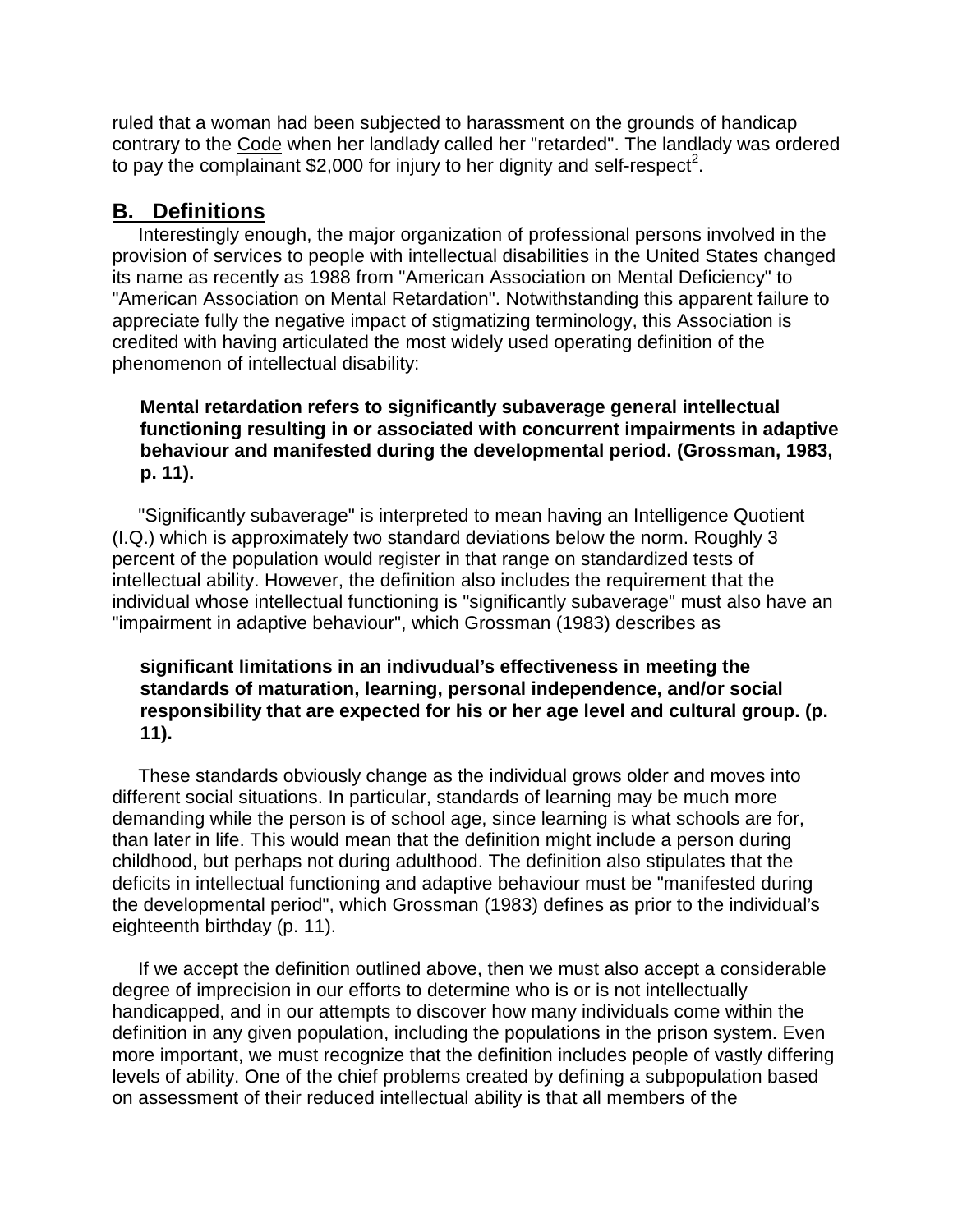subpopulation come to be regarded as having the same difficulties and needs. As Haywood (1976) pointed out,

**Retarded offenders do not constitute a class, just as mentally retarded persons do not constitute a class. ... There is more variability within a group of mentally retarded persons than between retarded and non-retarded persons ... Mentally retarded persons are not alike, because mental retardation is not an entity. It is a collection of well over 200 syndromes that have only one element in common: relative inefficiency at learning by the methods and strategies devised for other people to learn(p. 677, emphasis added).**

 The fact that persons labelled mentally handicapped vary enormously in their actual functional limitations is dealt with only partially by Grossman (1983) in his delineation of subcategories based on I.Q. ranges:

| Term                        | I.Q. Range     |  |
|-----------------------------|----------------|--|
| Mild mental retardation     | 50-55 to 70    |  |
| Moderate mental retardation | 35-40 to 50-55 |  |
| Severe mental retardation   | 20-25 to 35-40 |  |
| Profound mental retardation | Below 20 or 25 |  |

(Grossman, 1983, p. 13)

 Berkowitz (1982) estimated that roughly 30 out of every 1,000 would be assigned an I.Q. of 70 or lower. Of these, 25 would be classified as having mild mental retardation; 4 would have moderate mental retardation, and the remaining one would be either in the severe or profound range (p. 38).

 The prison population cannot reasonably be expected to include a similar distribution of persons with varying levels of intellectual impairment as are found in the general population. Those whose functional abilities place them in the categories referred to as "severe and profound" handicap, while generally easily recognizable as having a disability, are very unlikely to present themselves to the prison classification system. They are far more likely, if ever charged with an offence (which is improbable in itself), to be found either unfit to stand trial or lacking the "criminal responsibility necessary to be held accountable for their actions," (Reed, 1989, p. 413).

 It is not the purpose of this review to enquire into the disposition of those offenders who, because of the degree of their mental handicap, cannot be convicted of offences. Currently in Canada, a scheme for the management of such persons is mandated under those sections of the Criminal Code (614 through 617) which provide for warrants of the Lieutenant Governor. There is a third circumstance in which a Lieutenant Governor's warrant may be issued, which is perhaps more germane to the focus of this review. Section 618 of the Code says that "a person who is ... mentally deficient or feeble-minded ... serving a sentence in a prison" may, by a warrant of the Lieutenant Governor of the province, "be removed to a place of safe-keeping". A similar provision,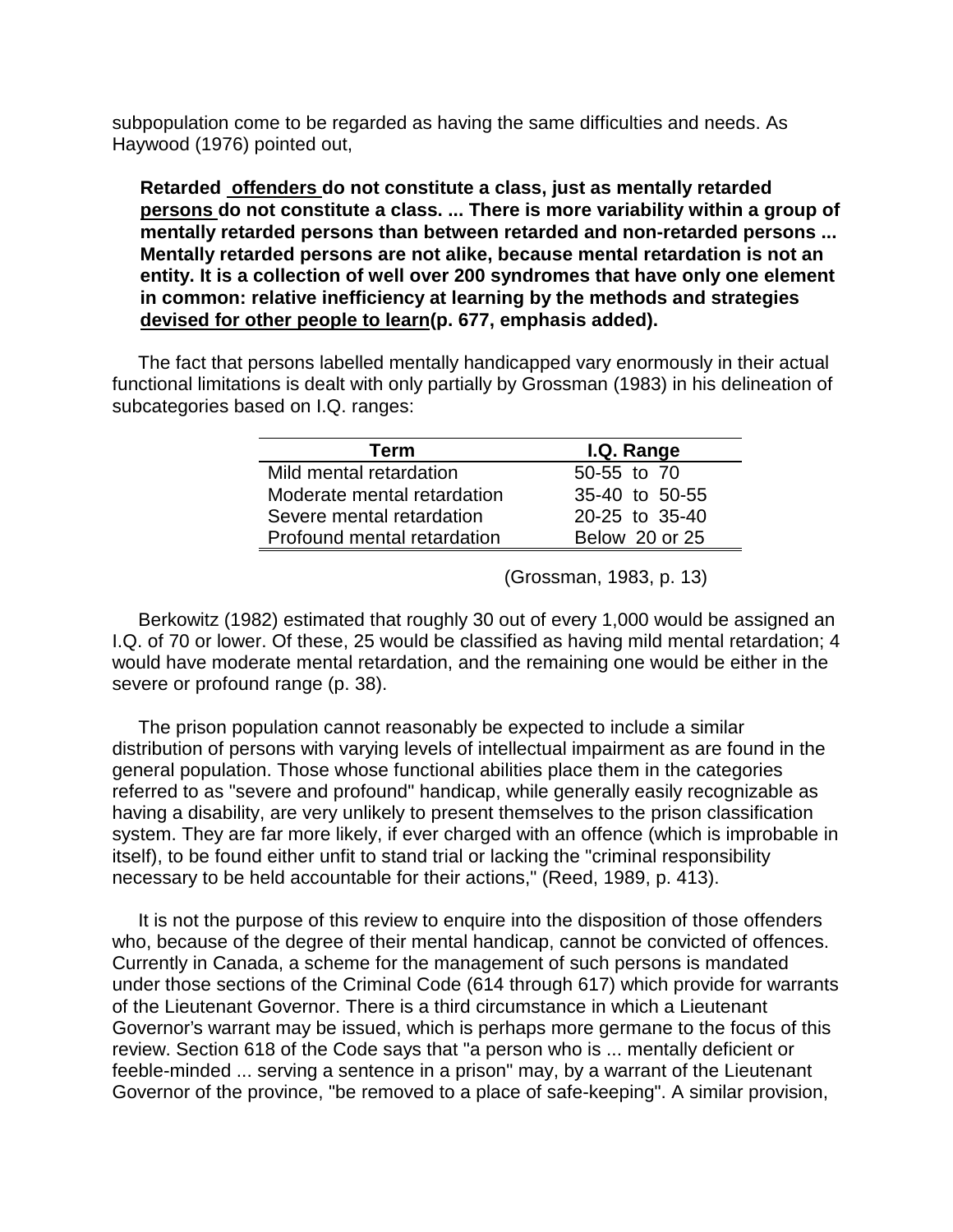exercisable by the Governor General in Council, is found in s. 22 of the Penitentiary Act.

# **C. Measurement of intellectual handicap**

 The foregoing statistics are of questionable worth, in that they are derived by assigning a single numerical value to each individual's intellectual capabilities. That value in itself is not exact. The American Psychiatric Association (1987) admits that "Since any measurement is fallible, an I.Q. score is generally thought to involve an error of measurement of approximately five points; hence an I.Q. of 70 is considered to represent a band or zone of 65 to 75" (p. 28).

 For practical purposes, much more must be known about those who enter the criminal justice system. Ellis & Luckasson (1985) point out that the administration of psychometric tests in the environment of a penal institution requires exceptional skill, if the results are to be treated as having both usefulness and reliability. These skills must include knowledge of the forensic sciences and sensitivity to the impact on the prisoner of the physical and social environment. The process of assessment should begin with a personal interview with the primary intention of creating rapport with the inmate (p. 487). Test anxiety tends generally to depress scores (p. 488), and the alien and threatening prison environment can be predictably detrimental to an accurate measurement with respect to anyone, but especially anyone whose capability of understanding the dynamics of the situation is under question.

 Ellis and Luckasson (1985) argue for much richer feedback from the test process than a simple I.Q. score. In their view, data should also be gathered on personality factors, speech and language abilities, adaptive behaviour, moral development, and motor functioning. The assessment should, in other words, not only be numeric, but have a narrative component, particularly in reference to any potential which the examiner can detect which could lead to "the possibilities for effecting change in ... functioning". This kind of information should then be utilized in "designing an individualized habilitation plan" (p. 489).

 Rowan (1972) raised an early warning that too much stock should not be placed in measuring intelligence as though it were an immutable quality born into each individual. Her assessment was that what is often identified as "mental retardation" is really symptomatic of "cultural and environmental deprivation" (p. 339). Brown and Courtless (1971) reported that prisons in the more economically prosperous states of the northwestern U.S. had a much lower percentage of inmates with mental handicaps than those in the depressed "East South Central States". This variation, reported to range from 2.6% in the northwest to 24.3% in the central southeast, was evidence for Santamour and West (1982) of "the operation of sociocultural variables in determining the percentage of mentally retarded offenders" (p. 9). They also cite studies showing that offenders who have been labelled mentally retarded tend also to be significantly "handicapped" by poverty, lack of education and job training, unemployment, and heavy reliance on social assistance. Further, they reported that 89 percent were receiving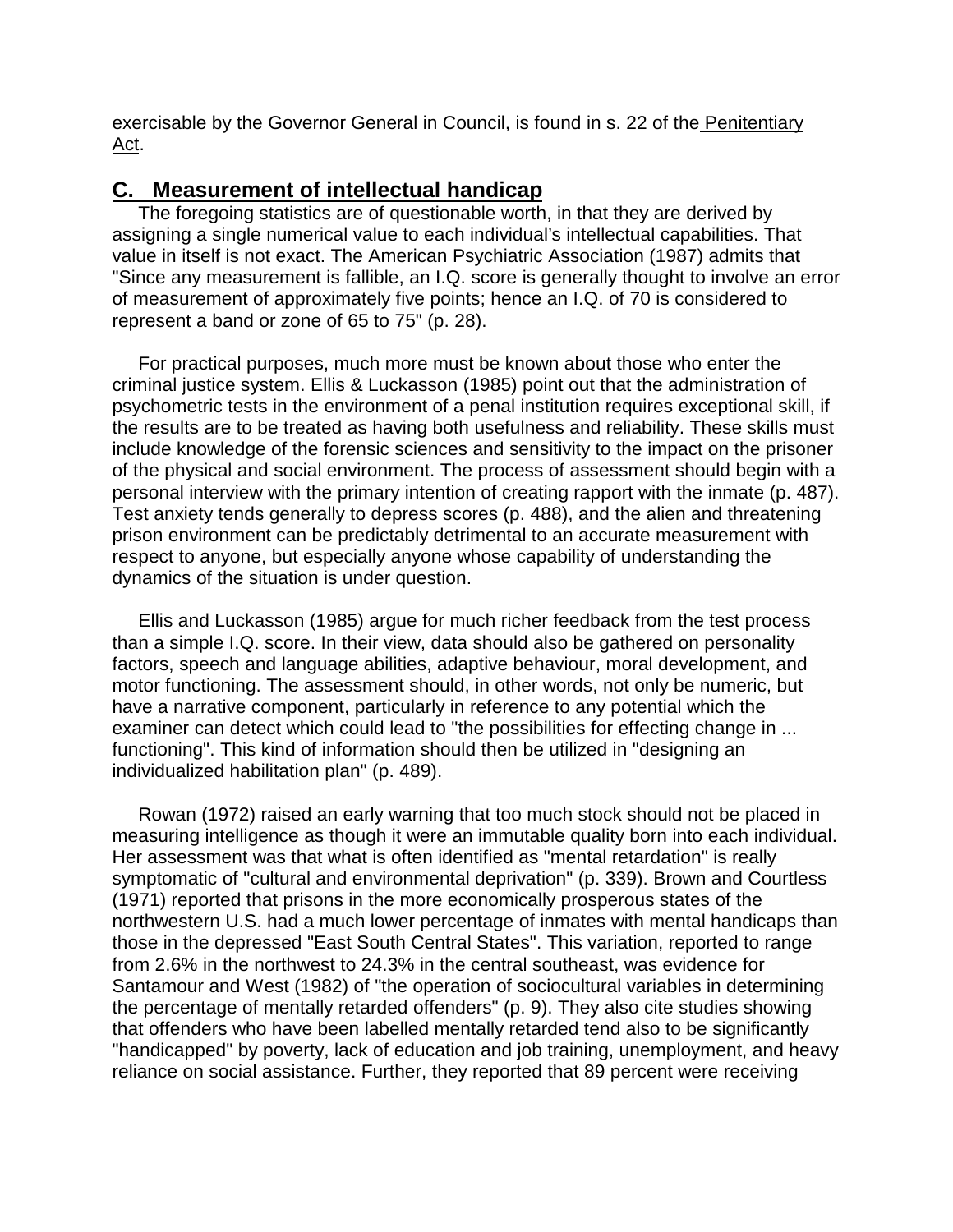welfare or welfare equivalent incomes at the time they were charged with offences (p. 31).

 Santamour and West (1982) also say, "There is serious questionning of the value of I.Q. tests as indicators of mental retardation and of the meaning of the I.Q. score" (p. 9). McDaniel (1987) seems to have the assessment process in the right perspective when he writes, "Adaptive behaviour is in the forefront (and the target for remediation) with I.Q. serving only as an imperfect indicator" (p. 187). There are still those, however, who believe there is merit in administering even highly abbreviated tests, at least as an initial screen to detect persons with possible intellectual disabilities. Doss, Head, Blackburn, and Robertson (1986) advocated the universal use of either of two test instruments which take less than ten minutes to administer, but which apparently have been validated by correlation with scores attained on the much more cumbersome WAIS (Wechsler Adult Intelligence Scale). These quick tests are the Ammons Quick Test and the Kent E-G-Y Test (p. 59).

 Notwithstanding the criticisms many people have of the use of test scores for prison classification purposes, the literature also contains many complaints that not enough testing (or at least not consistent enough testing) has been carried out. The court in the Texas class action case, Ruiz v. Estelle, was highly critical of the Texas Department of Corrections for not including in its intake procedures the administration of intelligence tests by which "low intelligence inmates could be easily identified from the beginning of their... confinements" (p. 1344). McAfee and Gural, in their survey of Attorneys General in all the American states and territories, found a range of "I.Q. cut-off scores for legal definitions of retardation ... from 60 to 78", in addition to which, they reported, "... testing procedures are notoriously unreliable" (p. 5). Not one jurisdiction reported having a "statewide systematic identification procedure" (p. 8). The abstract of their article states that "... with few exceptions, identification of persons with mental retardation in criminal justice is neither systematic nor probable" (p. 5). The only conclusion that can be drawn is that persons whose intellectual impairment is obvious might be recognized, "Whereas mild retardation might not ever be noted" (p. 8).

 In many situations in the United States, validated test results are necessary in order to determine whether an individual has a legal entitlement to particular services. For example, a federal statute known as Public Law 94-142 mandates that everyone under twenty-one years of age and who qualifies as a handicapped person must receive appropriate educational services (Denkowski, Denkowski, & Mabli, 1983, p. 197).

 There are, in short, conflicting arguments about the best way to identify persons with intellectual impairments when they enter the prison system. The identifying instruments should not be relied upon as infallible or as providing all that it is necessary to know about the individual. On the other hand, identification is crucial if persons with disabilities are to be spared from the particular harm which can befall them while incarcerated and obtain those services to which they may be entitled by law. Chapter IV will focus on the prison experience of such persons, and Chapter V on measures that can be taken to alleviate the consequences of incarceration, which are appreciably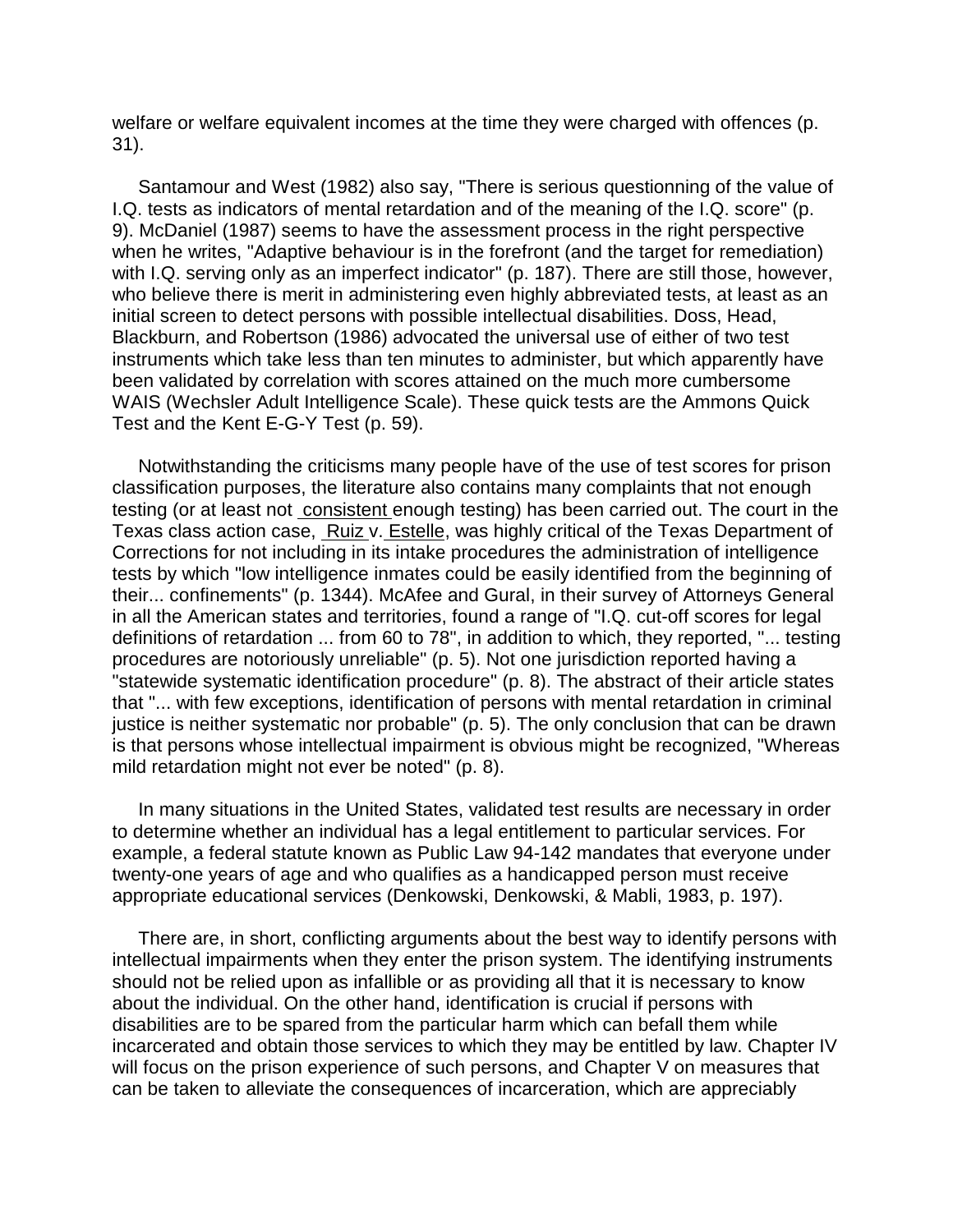more punitive and damaging for those with intellectual disabilities than for the general inmate population.

 Ideally, according to Billinghurst and Hackler (1982), testing will have been carried out much earlier in the criminal justice process than the day on which the convicted person arrives at the penitentiary (p. 343). They argue that the results should be available to guide the actions of everyone from the investigating police officers to the trial judge. If such information came with the offender to the prison intake process, there would at least be an initial indication of a situation which requires special consideration, and hopefully additional assessment, bearing in mind that no one's measurements ought to trusted implicitly, and that nearly everyone's need to be expanded upon to provide insights into the individual's capabilities and needs, and not just a sterile numerical value.

# **D. Intellectual impairment vs. mental illness**

 It is important to distinguish between intellectual impairment and what is usually referred to as mental illness. Ellis and Luckasson (1985) express the distinction in this way:

### **Mentally ill people encounter disturbances in their thought processes and emotions; mentally retarded people have limited abilities to learn. ... Most mentally retarded people are free of mental illness. (p. 424)**.

 They stress the fact that mental illness is frequently temporary, cyclical, or episodic, whereas a developmental disability remains relatively constant through life, although the deficits in adaptive behaviour which combine with reduced intelligence to define such a disability are usually amenable to improvement through appropriate services and positive relationships.

 "Dual diagnosis" is a term used when an individual is found to have both an intellectual impairment and mental illness. It is not surprising that there are persons who manifest both types of problems. While the intellectual disability may be innate, it often leads to so many frustrations and deprivations that the person has difficulty maintaining emotional stability. Garcia and Steele (1988) estimated that thirty percent of the inmate population who have intellectual impairment also exhibit symptoms of mental illness (p. 817). It is frequently difficult to identify persons, especially when they have the third label of "offender" attached to them, who are both intellectually disabled and emotionally disturbed. Luckasson (1988) maintains that "the mental retardation may partially mask the mental disorder" (p. 354).

 French (1983) said that there is a relationship between long-term institutionalization and emotional instability, especially after release. He maintained that behaviour is so totally controlled by the social situation in an institution that

#### **... disorders may become latent. ... Untreated, these symptoms and disorders are likely to resurface ... as these individuals come into contact with new**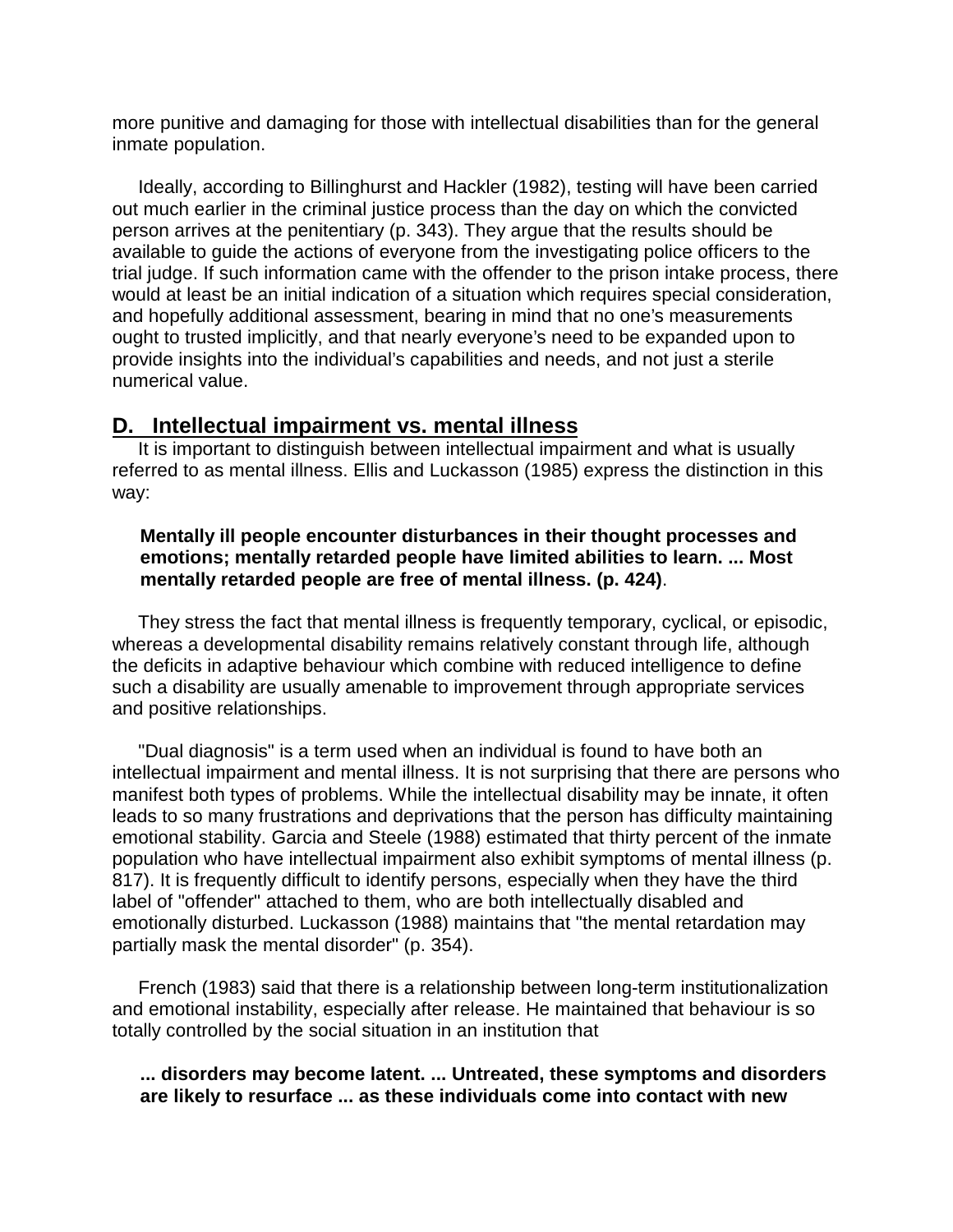#### **stressors such as those associated with sudden deinstitutionalization, social isolation, and exposure to the criminal justice system (p. 59).**

 French was also of the view that the trauma of becoming involved in the forensic environment can produce "anxiety neuroses and adjustment disorders among emotionally disturbed ... mentally deficient clients" (p. 60). Power (1969) wrote: "The frustrations inherent in imprisonment may evoke transient schizophrenic symptoms, paranoid delusions, or hysterical exhibitionism" (p. 87). These theories have to be questioned, however, in view of the fact that Power's data were derived from a sample of inmates who had been referred in a British prison for psychiatric examination. Presumably some of them could have been both intellectually and psychiatrically handicapped before they entered prison.

 It does, however, seem reasonable to expect that there can be a loss of emotional and behavioural control both because of the withdrawal of constraints to which the person has become accustomed while living in a non-penal institution, and because of the imposition of unfamiliar and threatening rules and expectations in the forensic situation. Luckasson's (1988) chapter deals extensively with the particular needs of the dually diagnosed offender.

 McAfee and Gural (1988) point out that the legal protections which are provided in the criminal justice system tend to be designed with the psychiatrically involved offender in mind. Sometimes there is a belief that these protections will be equally appropriate and available to a person with a developmental disability, but such is often not the case (p. 5). For example, they found that many American jurisdictions deprive such accused persons of the defence of diminished culpability by restricting it to those who have been diagnosed as mentally ill (p. 6).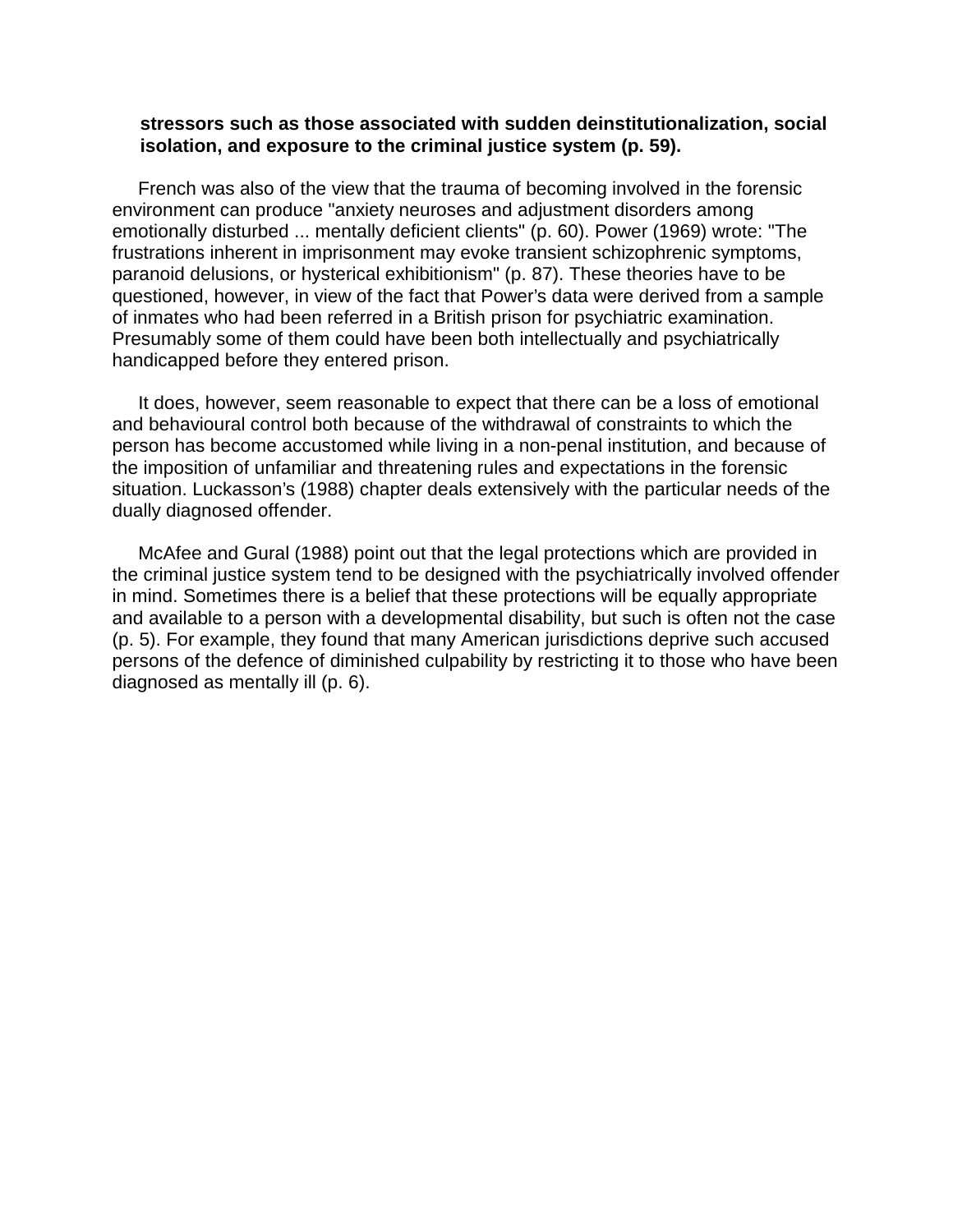# **II. Relationships Between Intellectual Impairment and Criminal Behaviour**

# **A. Propensity for criminal acts**

# **1. Early twentieth century prejudices**

 In the early part of the twentieth century, several highly respected authorities not only believed that persons with intellectual disabilities were prone to engage in criminal behaviour; they expounded the theory that such persons actually comprised virtually the entire offender population. Henry Goddard, who served a term as president of what is now the American Association on Mental Retardation, went so far as to write, in 1915,

**... the moron ... is a menace to society and civilization; ... he is responsible to a large degree for many, if not all, of our social problems (quoted in Ellis & Luckasson, 1985, p. 418).**

 Although he later retracted his extremist statements, Goddard was not alone. He quoted W.E. Fernald, also a one-time president of AAMR, as saying, "It has been truly said that feeble-mindedness is the mother of crime, pauperism and degeneracy" (quoted in Kindred et al., 1976, p. 307). Earlier, Fernald had written, "Every imbecile... is a potential criminal" (Ellis & Luckasson, 1985).

 Terman, one of the pioneers of intelligence testing, was motivated at least in part by an apparent wish to isolate and control those who scored at the lower end of the scale because of what he believed to be their inherent proclivity for crime. He wrote in 1916:

 **There is no investigator who denies the fearful role played by mental deficiency in the production of vice, crime, and delinquency. Not all criminals are feeble-minded but all feeble-minded are at least a potential criminal. That every feeble-minded woman is a potential prostitute would hardly be disputed by anybody.**

(Quoted in Craft, 1985, p. 51).

 Ellis and Luckasson quote Terman as saying, "The feeble-minded [are] by definition a burden rather than an asset ... because of their tendencies to become delinquent or criminal" (p. 418). Luckasson (1988) credits this unquestioned belief that intellectual impairment causes crime as contributing the primary motivation for societal actions which grossly violated the human rights of thousands of people for over half a century by segregating them in massive institutions and subjecting them to sexual sterilization without their consent (p. 355).

 Power (1969) seems to have at least partially subscribed to the early twentieth century point of view well into its second half. (He described one of his "patients" as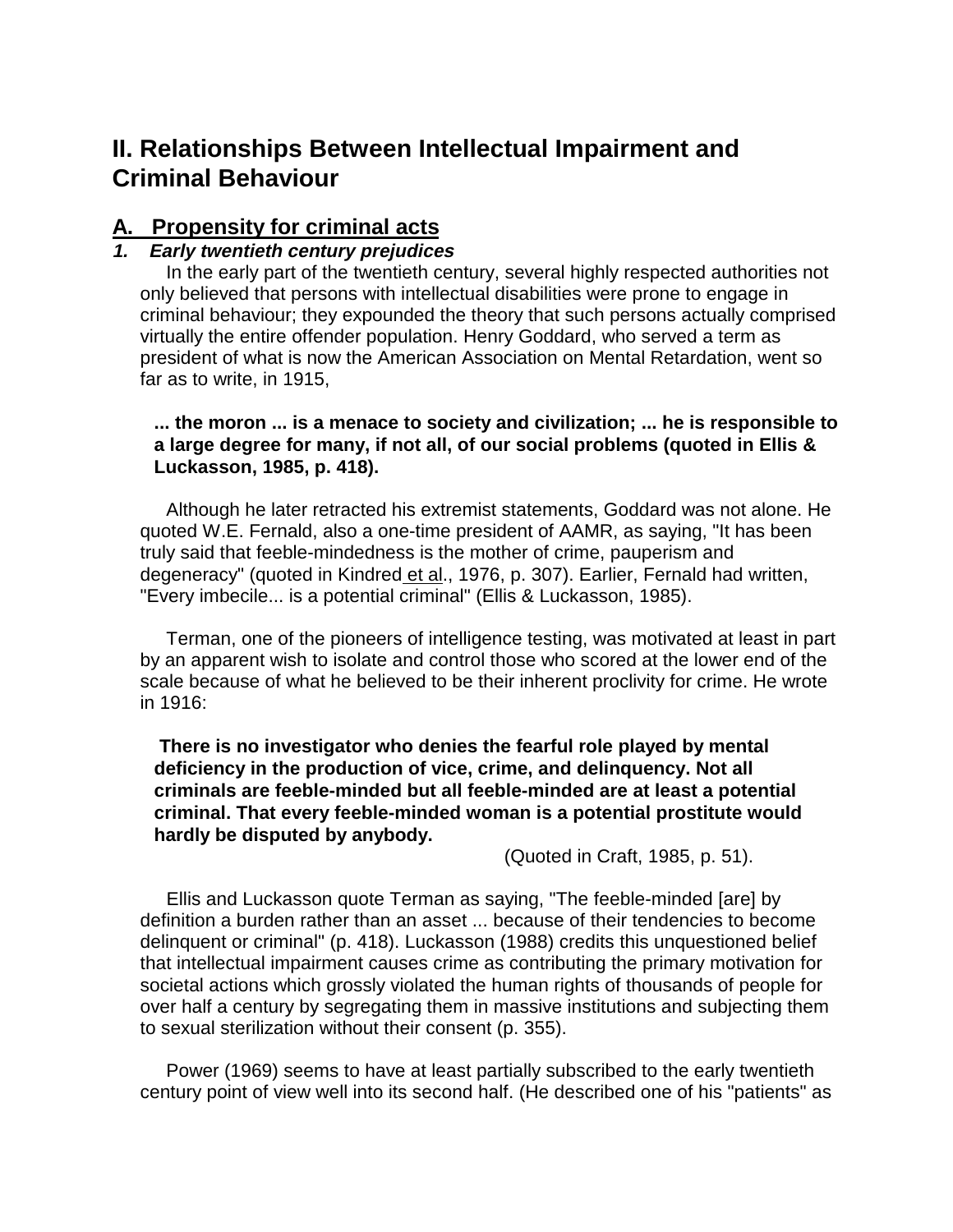a "sexually perverted psychopathic dullard", p. 91). His view was that "a proportion of these individuals are morally perverted and therefore constitute a potential danger to the public". However, on the same page he admits that "subnormal individuals ... are less frequently involved in lawbreaking" than persons without mental disabilities (p. 87).

Luckasson (1988) wrote:

 **The revisionist view of criminality and mental retardation, popular by 1950, was that mental retardation had no relationship to crime... The modern analysis of the relationship ... admits of some complexity. While mental retardation cannot be said to cause criminality, we may have previously both overemphasized (during the historical period) and underemphasized (during the revisionist period) some connections between the two (pp. 358-6).**

She went on to map out a realistic middle ground in which it is possible to recognize certain factors which may lead an individual to violate the criminal law, such as "impaired ability to analyze", and consequently the "inability to recognize crime" (p. 356).

There is perhaps not a great deal of justification for a belief that there has been a complete about-face from the views of seventy-five years ago, even during Luckasson's "revisionist" period. Knowledgeable people have spoken with less and less of a prejudicial attitude as time passes, but there is still a very significant degree of prejudice revealed in stigmatizing language ("retardates", "mongols", and the like), and in a "services" mentality, rather than an inclusion/support mentality.

### **2. Factors which may be associated with criminality**

 Some authors have reflected on the possibility that what may appear to be an innate propensity for criminal behaviour among persons labelled mentally handicapped could more properly be characterized as anti-social behaviour as a consequence of the repeated experience of rejection and failure (Allen, 1968, p. 23; Garcia & Steele, 1988, p. 814). Regardless of whether a person has an intellectual disability, experiences which isolate, alienate, and create a self-concept of hopelessness cannot be expected to instill respect for the rules by which society operates. It ought not to be presumed that persons with intellectual impairments inevitably attract to themselves such negative reactions from their peers. Power (1969), for instance, is somewhat over-broad in his assertion that criminal behaviour may result because "mentally subnormal males after puberty... are usually aware that they are unattractive to members of the opposite sex" (p. 90). One doubts whether he had any clear evidence either that such young men are generally unattractive to women, or that they are more likely to agonize about their unattractiveness any more than most adolescents do.

 Arguably, persons having developmental handicaps do often have greater difficulties because there are more factors, such as peer rejection and ridicule,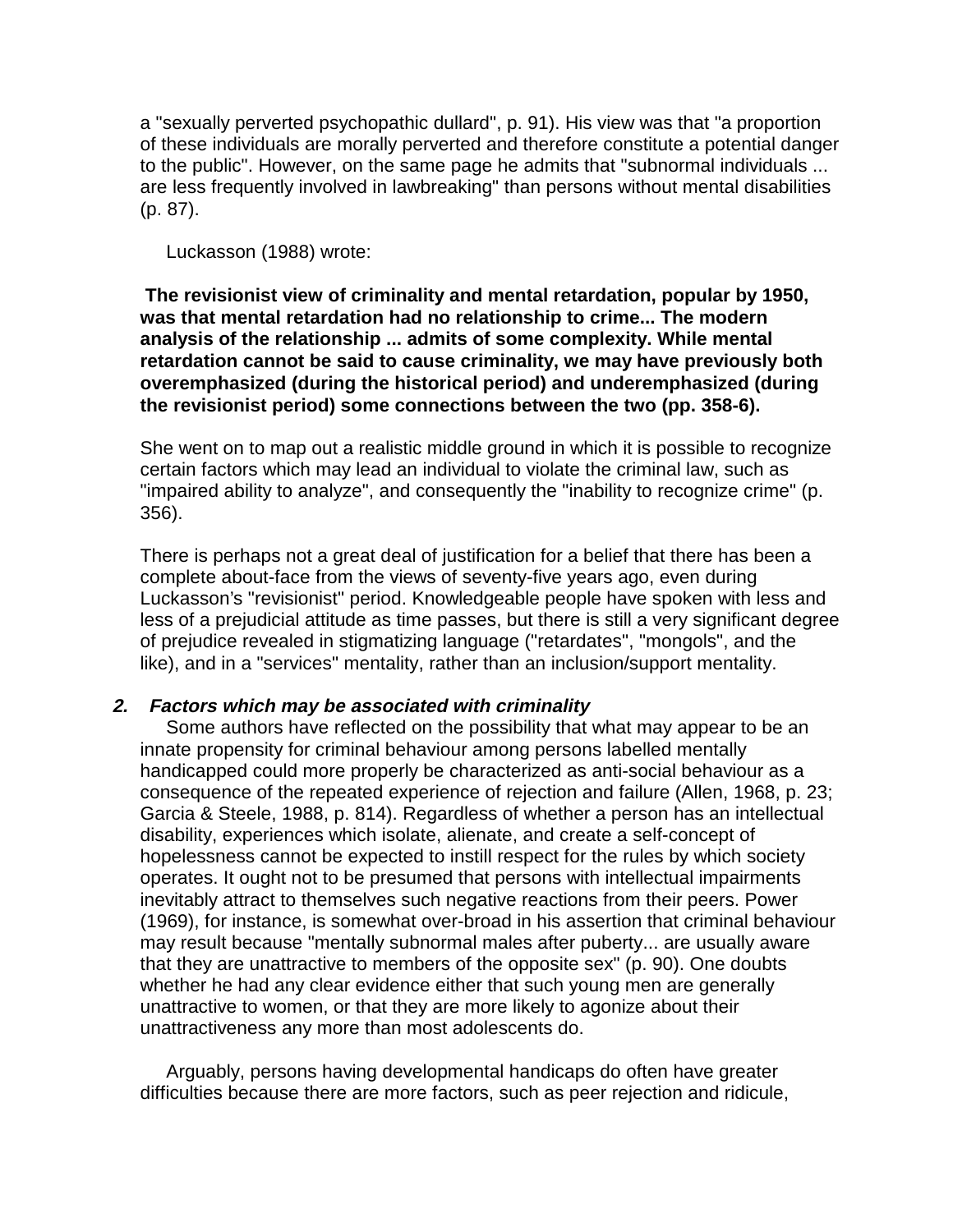which jeopardize their ability to adjust socially (French, 1983, p. 58). These factors, obviously, cannot be "blamed" on their disability. If they react by resorting to criminality, who can say that a significant number of non-handicapped persons would not do the same. As Stephens (1982) wrote,

### **... it should be stressed that the situations that will cause a non-retarded person to act criminally will also cause a mentally retarded person to act this way" (p. 100).**

 Allen (1968) wrote, "... retardation is neither an inevitable, nor is it ever the sole, cause of anti-social behaviour" (p. 23).

 It is Bright's opinion (1989) that "intellectually disabled people are no more likely to commit offences than non-intellectually disabled people" (p. 933). What they are more prone to do is to fail to take steps to avoid apprehension and arrest if they are associated with an incident that attracts the attention of law enforcement officers. Nor are they likely to be proficient at constructing alibis or deflecting blame onto someone else. In fact, Brown and Courtless (1971) found that such accused persons were much more likely than others to be convicted because of selfincrimination (cited in McAfee & Gural, 1988, p. 10).

 French, as recently as 1983, under a heading which reads "Criminal proneness of the mentally deficient and pseudoretarded", wrote, "... concern has surfaced concerning the potential dangerousness and victimization of those mentally ill and mentally retarded clients unceremoniously dumped into society with minimal or no followup care". While he goes on to state that there is recent evidence that "these individuals were not significantly more dangerous than were their social counterparts not labelled criminally insane, emotionally disturbed, or mentally deficient", he suggests that there may be a certain type of "criminal proneness" associated with mental disability. This factor he identifies as the "serious adjustment problems" which persons experience after having been institutionalized in non-penal facilities for years, if not decades (p. 57). In short, the factors which contribute to criminality on the part of persons labelled mentally handicapped are likely to be found to exist in the manner in which such persons have been treated by society, rather than in their inherent nature as persons with disabilities.

#### **3. An objective view**

 There has never been any reliable evidence to support the contention that persons with intellectual impairments are more inclined to commit criminal acts than non-handicapped persons. Ellis and Luckasson point out that mental handicap

**... may co-exist with criminality. It may also inhibit criminal behaviour, as with a person who is profoundly retarded and so physically involved (i.e. disabled) that he requires assistance with every movement but mental retardation will rarely, if ever, cause criminality (p. 426-7).**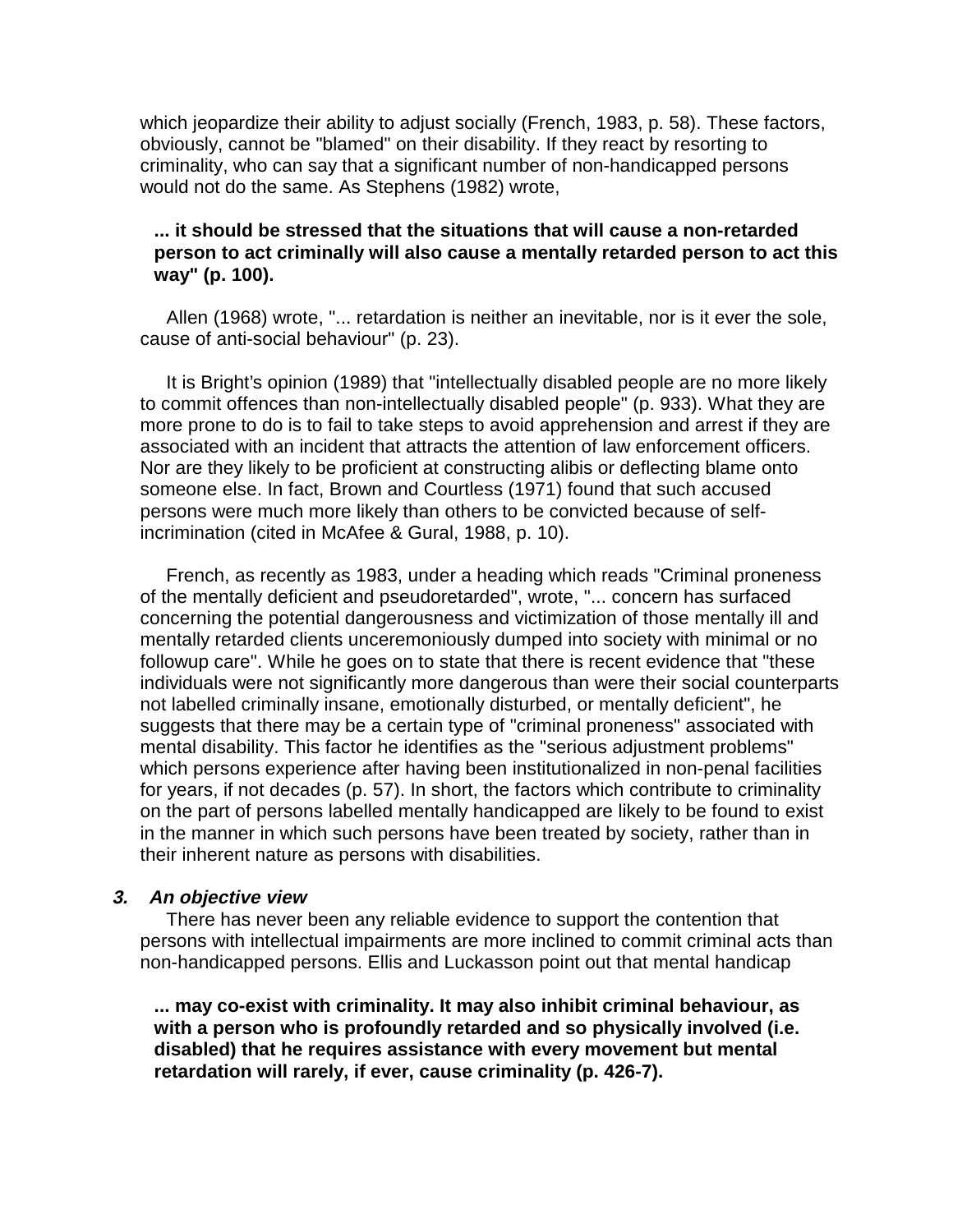#### Biklen (1977) wrote,

#### **In the absence of research to indicate a positive correlation between mental retardation and criminality, we must discount such a relationship (p. 52).**

 Craft (1985) suggests that any correlation between mental handicap and crime could well be accounted for in terms of the relationship between both phenomena and "poor conditions of child-rearing" (p. 51). His findings, however, led him to the conclusion that "the prevalence of offenders among the mentally handicapped is little more than in the general population" (p. 56).

 Craft (1985) also provides evidence that outdated opinions about a causal relationship between intellectual impairment and criminality may have arisen because of errors of measurement in the prototype versions of intelligence tests. "The results of early tests", he wrote, "depended mainly on educational prowess, whereas later tests measured practical abilities ..." (p. 51). Figure 1, taken from data contained in a table in Craft's chapter (p. 52) shows a remarkable increase in the average I.Q. obtained by administering the various generations of intelligence tests to prison inmates between 1931 and 1950.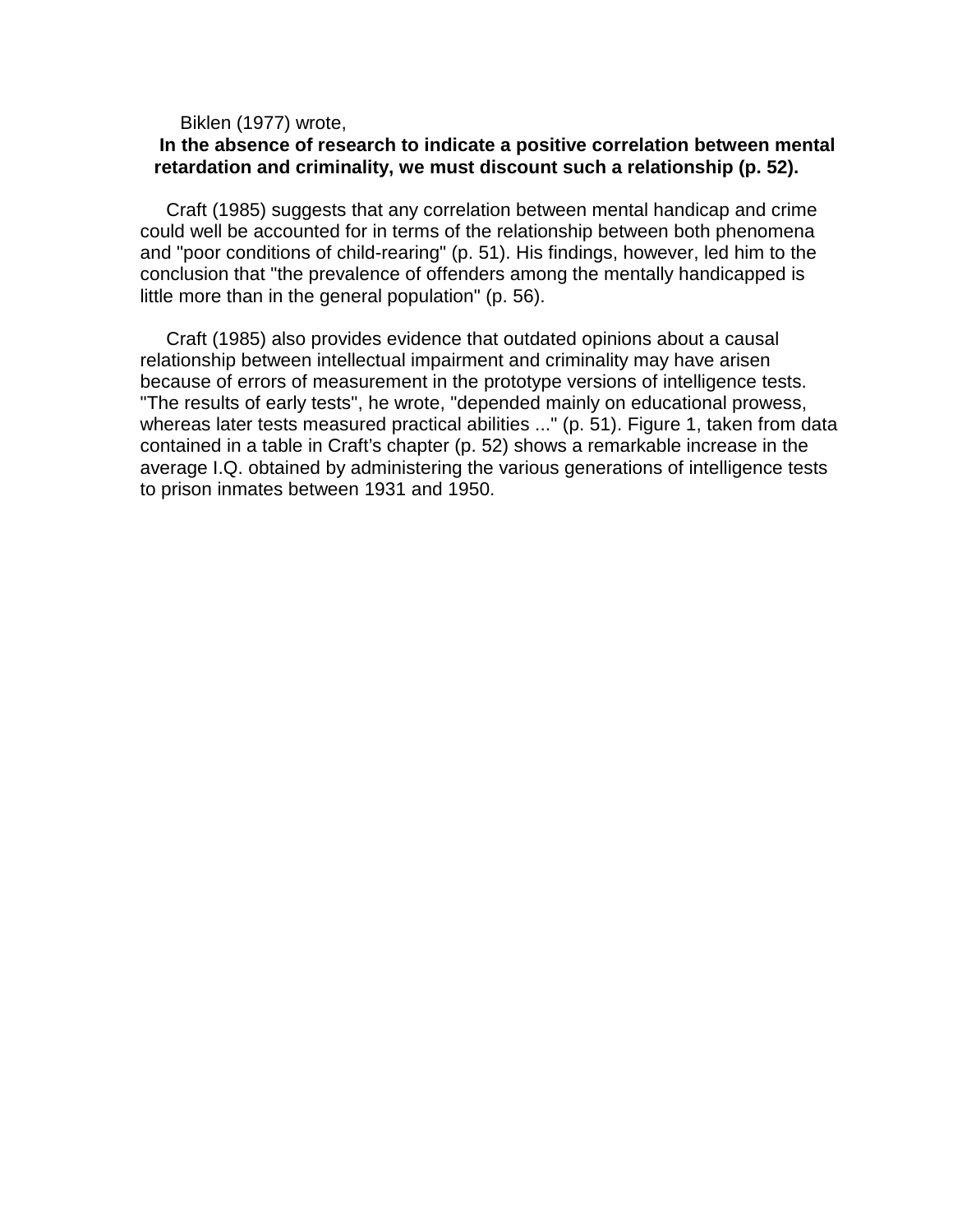

Fig. 1. Mean I.Q. of Convicted Prisoners between 1931 and 1950

 The best evidence seems to be that there is no inherent tendency for persons with intellectual impairments to commit more crimes than other members of the general population. To the extent that it can be said that crime is "caused" by poverty, social isolation, and frustration over repeated failure, it is clearly true that many persons who are handicapped have more than their fair share of these experiences, and some may be drawn into criminality as a consequence.

 French's (1983) passing reference to the "victimization" of persons who have intellectual impairments (p.57) is a reminder that society really faces a more serious criminal justice problem in the crimes committed by non-handicapped persons against those with disabilities, rather than the other way around. Wolf Wolfensberger wrote,

#### **Today, of course, we know that most retarded adults make an adequate adjustment in the community, and that they are most likely to be the victims rather than the perpetrators of social injustice.**

(Quoted in Kindred, et al., 1976, p. 306).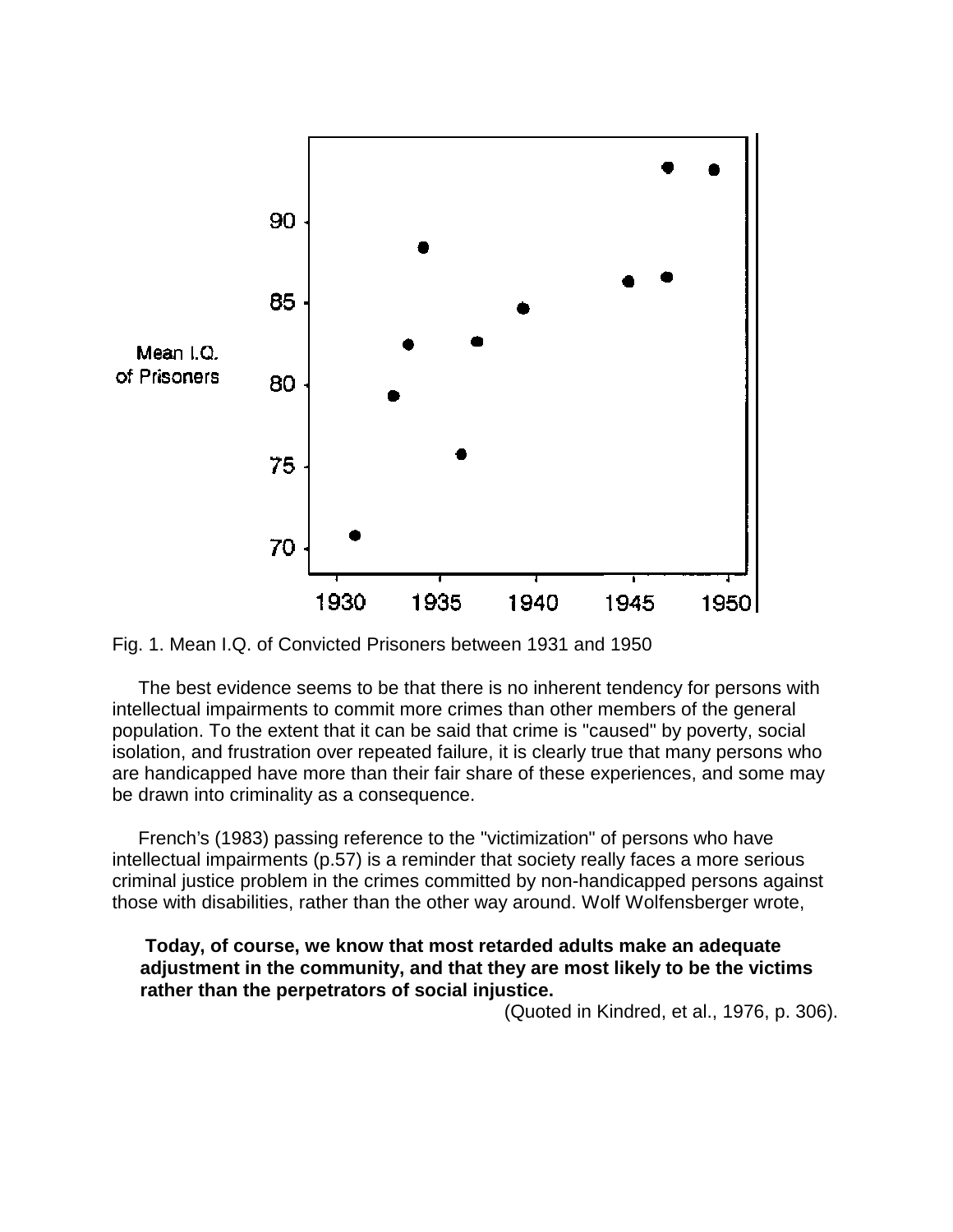# **B. Types of crimes committed by persons with intellectual impairment**

 Some researchers have attempted to answer the question whether there are certain types of crimes which persons who have a mental handicap are more likely to commit than other crimes, and whether there are differences between these patterns of criminal activity and that of those offenders who have not been labelled mentally handicapped. One of the difficulties in trying to understand the statistics on criminal activity which various authors have published is that there are no consistent categories of crimes used in their various analyses. (We may also wonder, of course, if there have been consistent criteria applied in determining who qualifies as a mentally handicapped offender). In addition to the difficulty in trying to reach conclusions about the meaning of such fundamentally incomparable data, some researchers took their statistics from prison populations and others from broader offender groups. It is highly likely that incarcerated persons present very different offence profiles than those who remain in the community.

 Some researchers (Boslow & Kandel, 1965; Garcia & Steele, 1988; Steiner, 1984) use only two categories: crimes against persons and crimes against property. Boslow & Kandel came to the conclusion that "In both our retarded and non-retarded populations, we see the same ratio of 60 percent offences against persons as contrasted with 40 percent offences against property" (p. 648). Garcia and Steele (1988) reported virtually the same findings had been observed by Kentucky correctional officials: 63.1% of persons identified as developmentally handicapped had committed crimes against persons and 36.9% crimes against property (p. 819). (As a matter of interest, Boslow's and Kandel's estimate that 60 percent of crimes generally are offences against persons and 40 percent offences against property do not correspond to current statistics in Ontario. An appendix to a recent decision in the Ontario Court (General Division) showed that the ratios were 37.4 percent offences against persons and 62.6 percent offences against property - R. v. Fortin(1991), 75 O.R. (2d) 733, at 751).

 Steiner's (1984) findings were almost exactly the opposite to those suggested in the research noted above, and almost exactly in line with the current statistics about general crime rates in Ontario: 63 percent of those offenders labelled mentally handicapped had committed crimes against property and 38 percent against persons (reported in Garcia and Steele, 1988, p. 819). (Often the percentages do not total an even 100 because some had committed crimes in both categories). A Florida study, also cited by Garcia and Steele (p. 851) was in line with Steiner, in that 37 percent had offended against persons, but only 43 percent had committed a property offence alone. Twenty percent had committed both types of offences.

 However, the most widely quoted statistics about crime rates among incarcerated persons with developmental disabilities are those of Brown and Courtless (1971), who reported that 57 percent of inmates with I.Q. scores of 55 or less had committed crimes against persons, which they said was more than double the percentage found among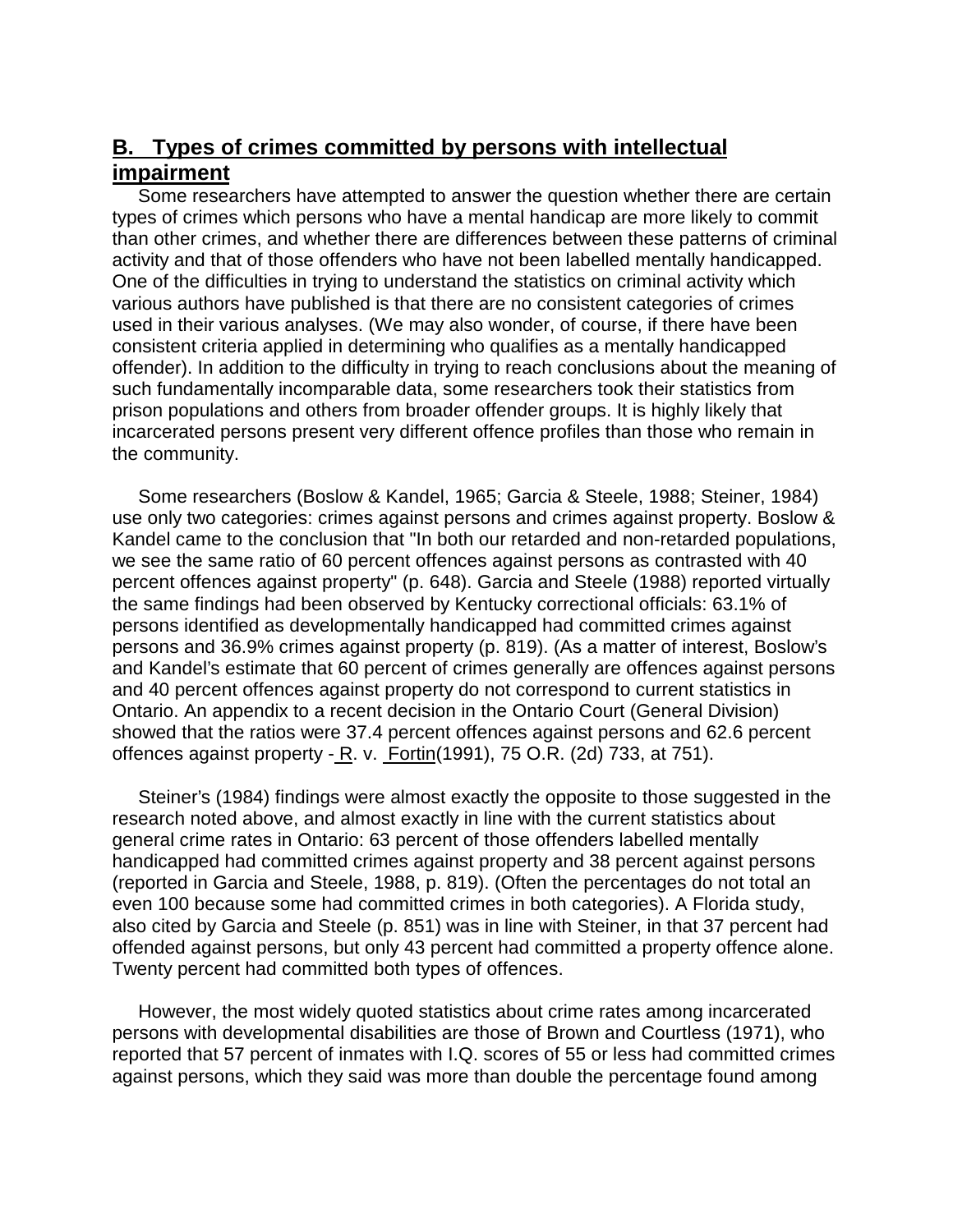the general inmate population. They in turn appear to have derived their figures from much earlier (and highly suspect) sources.

 Allen (1968) examined data recorded early in this century by W.E. Fernald, in which it was shown that inmates of Massachusetts prisons who had I.Q.s of less than 55 were more than twice as likely to have been convicted of assault and more than three times as likely to have been convicted of homicide as were those in the over-all prison population (p. 24). Recall the evidence that an I.Q. of 55 measured before 1930 could very well be at least twenty points higher if measured by less culture biased tests developed since. Aside from the issue of errors in measurement, Allen maintained that these data ought not to be regarded as proof that persons with developmental handicaps are more prone to crimes of violence than other offenders. He thought it was more likely that handicapped persons are more highly represented in these categories because they are "more easily apprehended, more prone to confess, more likely to be convicted, and win probably be incarcerated longer than the non-retarded offender" (p. 25).

 Stephens (1982) reported that the offences most frequently committed by persons with mental handicaps were breaking and entering and burglary. He said that 38 percent of the cases involve those crimes (p. 99). Power (1969) must once again be taken with a grain of salt when he says, "Subnormals are fascinated by cars and seem to derive great satisfaction from driving at high speeds" (p. 92). He is somewhat less amusing, however, when he says, "Subnormals may cunningly take advantage of children for homosexual purposes" (p. 89). He also maintains that "subnormals have a relatively low tolerance for frustration and tend to react with physical violence to real or imagined wrongs" (p. 92). This statement begs the question whether "subnormals" are not subjected to a great deal more frustration as a result of being treated in ways which can be inferred from the practice of labelling them in offensive ways.

 Dubienski (1973) gathered the only Canadian statistics on the crime patterns of offenders with intellectual handicap which seem to appear in the literature. His data were derived from the intake files of 1,067 inmates admitted to the Stoney Mountain Penitentiary in Manitoba between 1966 and 1971. He used an I.Q. of 89 or lower as his criterion of which prisoners were mentally handicapped, which is much higher than the usually accepted criterion of  $I.Q. = 69$  or lower. (If he had used the more widely accepted cut-off point, he would only have had ten inmates to study). Dubienski's categories were considerably expanded in comparison with the studies examined above. His findings are summarized in Table 1. It should be noted that the data set out in Table 1 were drawn from the records of only 127 inmates, all but ten of whom were questionably mentally handicapped by ordinarily accepted standards. On average, it would appear, each subject in this study had been convicted of close to two offences. If we reduce Dubienski's categories to the two discussed above (omitting the drug and alcohol and forgery convictions), we find that 57.2 percent of the offences were against property and 42.8 were against persons (p. 445).

Table 1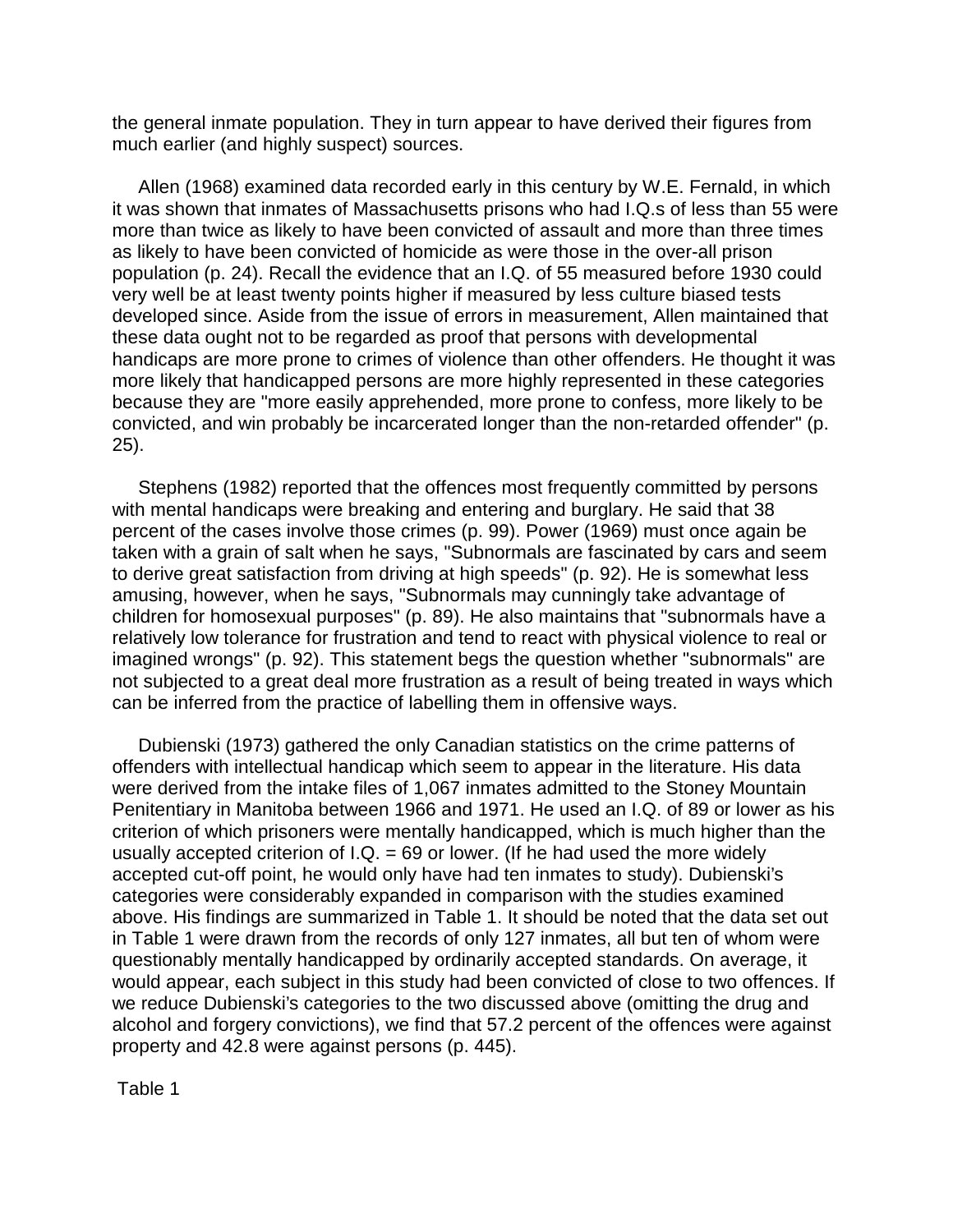| Type of Offence                    | <b>Number Committing</b><br>Offence | <b>Frequency in Percent</b> |
|------------------------------------|-------------------------------------|-----------------------------|
| Breaking & entering                | 56                                  | 22.5                        |
| <b>Theft</b>                       | 52                                  | 21                          |
| Assault                            | 48                                  | 19.5                        |
| Escape attempt or parole violation | 37                                  | 15                          |
| Sexual assault                     | 20                                  | 8                           |
| Homicide                           | 15                                  | 6                           |
| Forgery or uttering false document | 11                                  | 4.5                         |
| Possession of a dangerous weapon   | 6                                   | 2.5                         |
| Drug or alcohol offence            | 3                                   |                             |
| <b>TOTAL</b>                       | 248                                 | 100                         |

# **Offences Committed by Inmates Assigned I.Q.'s of 89 or Lower Incarcerated in Stoney Mountain Penitentiary - 1966-1971**

 Aside from statistical analyses, it is also possible to approach the question of the types of offences which persons with intellectual impairments will more probably commit (if they commit offences at all) on the basis of understanding their capacities and challenges. Ellis and Luckasson, for example, speculate that

# **Less intelligent offenders haves fewer internal controls and thus commit crimes that do not involve preparation, planning, and delayed achievement of the criminal goal (p. 427).**

 Luckasson (1988) suggested that the condition of intellectual impairment "affects the types of crimes to which people have access, their ability to resist crime, and their ability to recognize crime" (p. 356). French (1983) wrote that, especially if they are also affected by emotional disturbance, persons with intellectual handicaps may resort to aggression, including sexual assault, and arson (p. 59).

 Santamour and West (1982) suggest that persons with intellectual impairment are more likely to receive prison sentences for crimes of violence because prosecutors and judges regard them as inherently dangerous, whereas if they commit crimes against property they stand a better chance of being placed on probation (p.17). In other words, if there is a tendency to commit crimes on impulse, there is probably also a tendency for the process to treat such an individual as being prone to such crimes, and therefore he or she is likely to receive a custodial sentence, and that sentence is likely to be longer and less likely to be shortened by parole. It is impossible to know which factors, those internal to the behavioural anomalies of the individual or those imposed by the criminal justice process, are most prominent in producing the statistics about types of crimes people who have intellectual limitations are more or less likely to commit.

# **C. Characteristics of offenders with mental handicaps**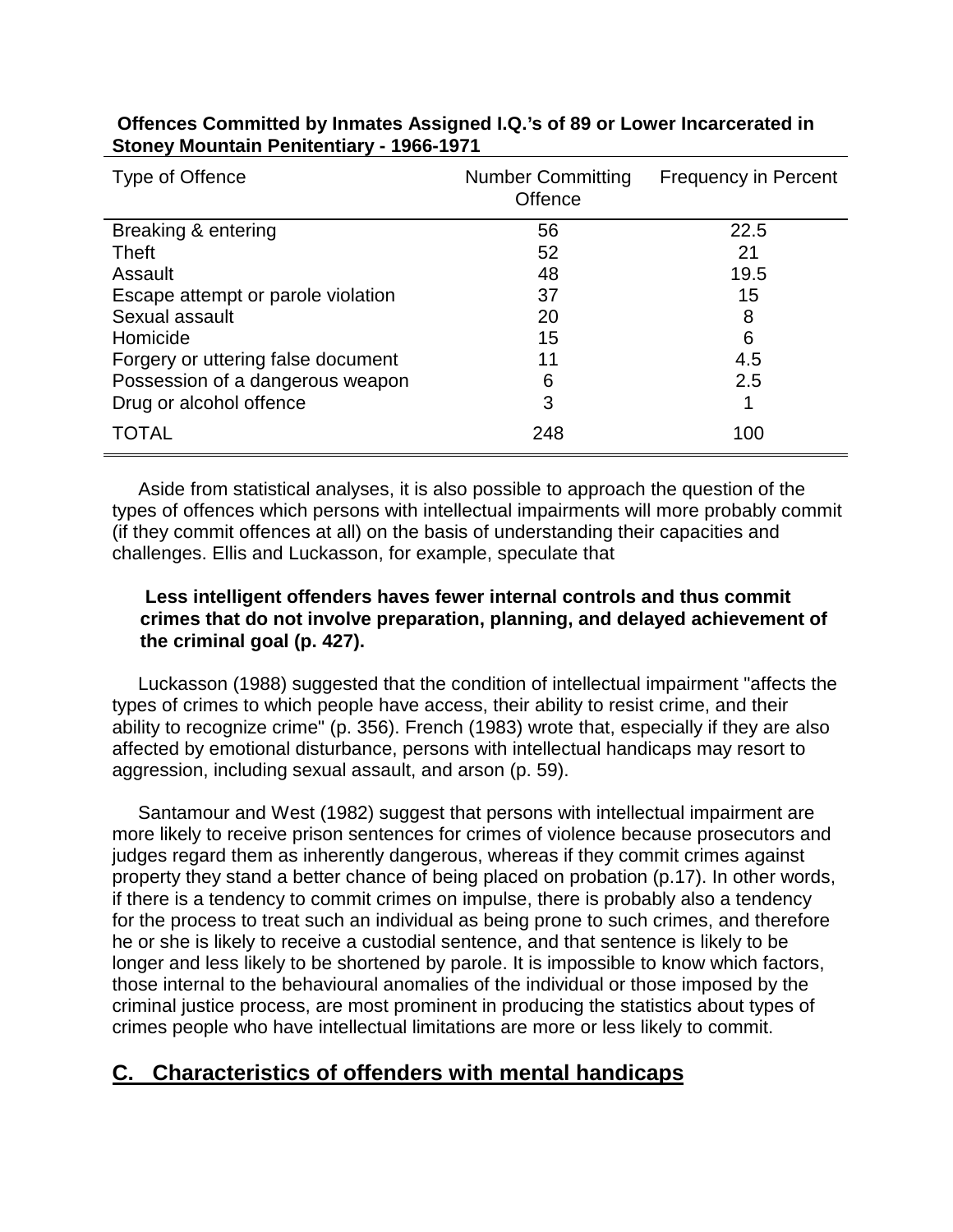Aside from measurable deficits in intellectual functioning, there are certain characteristics which are observable and may assist correctional personnel in understanding that a particular inmate my have a disability. This ought not to be taken to mean that much stock should be placed in the statement one sometimes hears, that so-and-so "looks retarded". The characteristics described in the literature are not visual, but behavioural, and in some cases the tip-off is found in the behaviour of other persons towards the individual who has a handicap.

 Before examining some of the suggestions in the literature that offenders who have an intellectual disability are readily distinguishable from other offenders, it should be pointed out that MacEachron (1979) found that there were more similarities than differences between mentally handicapped inmates and those not so labelled in terms of their social characteristics. Buser (1987) wrote that "In most cases, mildly handicapped inmates are indistinguishable from the rest of the prison population" (p. 18).

 In American prisons, according to Santamour and West (1982), inmates with intellectual impairments tend to be somewhat older, on average, than other inmates, and they are also more likely to be found among the black population of correctional facilities (p. 18). Black people are generally overrepresented in U.S. prisons, but are twice as overrepresented among those who are labelled mentally handicapped. This phenomenon could be explained, at least in part, by the use of culturally biased tests of intelligence. For Canadians, this statistic raises the question of whether Native inmates tend to be especially overrepresented when those with developmental disabilities are singled out.

 Santamour and West (1982) list several personality traits which they say are particularly characteristic of inmates who have an intellectual handicap:

- low frustration tolerance
- inability to delay gratification
- poor impulse control
- low level of motivation
- anxiety to be accepted
- demanding of attention
- easily persuaded or manipulated

Stephens (1982) elaborates on the last characteristic in these words:

#### **Mentally retarded individuals tend to be followers, easily led by others. ... Since they often do not understand the full consequences of their acts, they can be talked into doing things that others would not do (p. 99)..**

 Santamour and West said that mentally handicapped persons' desire to be accepted may cause them to assume the prison culture even more readily than other inmates (p. 30).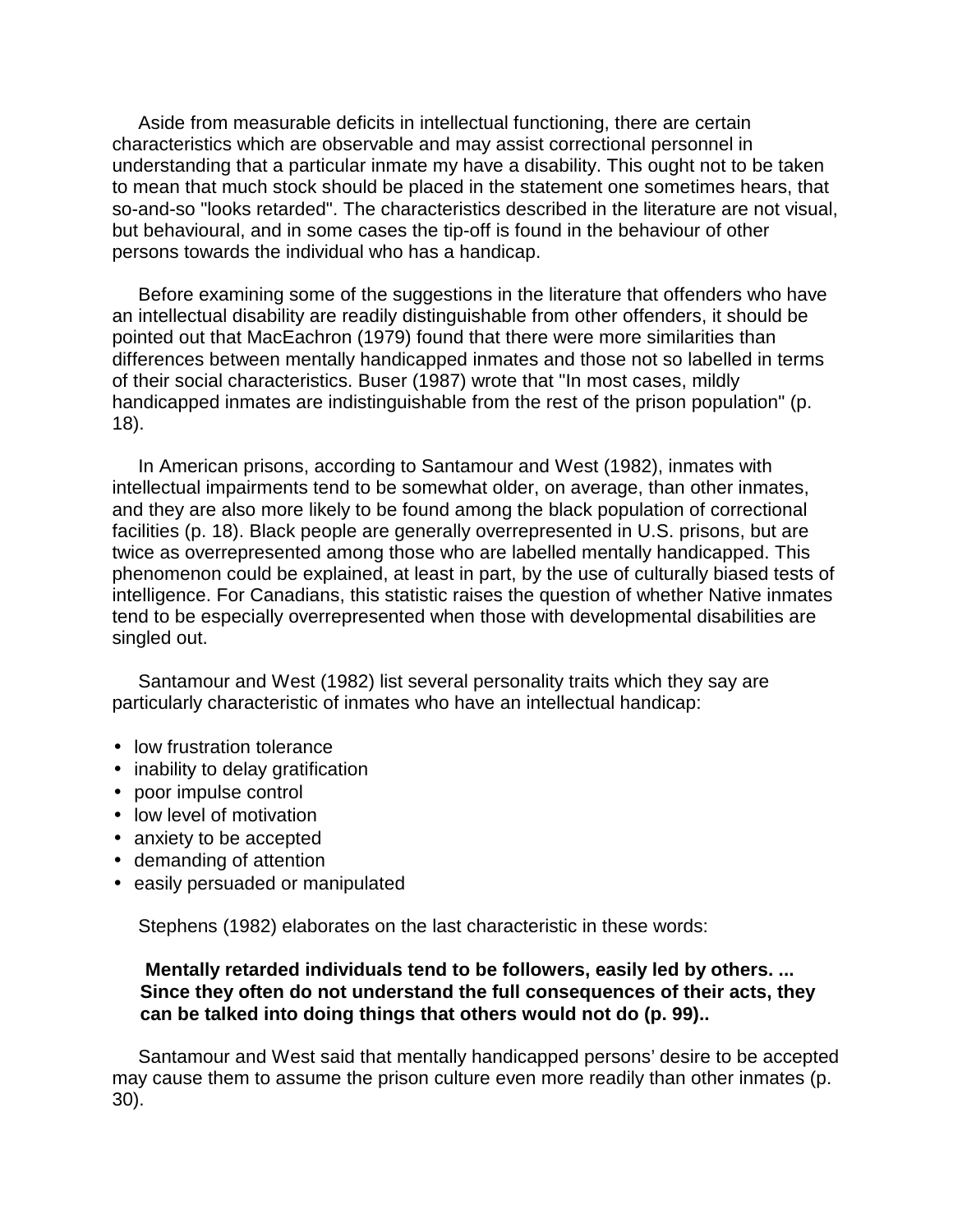It does not take a great deal of reflection to realize that many of the qualities listed by Santamour and West could just as easily apply to non-handicapped persons, perhaps especially (at least some of them) to offenders generally. While there is a danger that these descriptors take on the nature of stereotypes, to the extent that they are true, they may be of assistance to correctional personnel in identifying and understanding such inmates. The understanding required is primarily that such qualities are not inherently characteristic of persons because they have intellectual limitations, but rather because of the way they have been dealt with by their non-handicapped peers.

 Although not confining himself to relationships within the closed society of the prison, Stephens (1982) wrote that

### **Many times (persons who are mentally handicapped are the victims of namecalling and teasing, which leads to the resentment that causes the need to strike back (p. 99).**

 Such a reaction to verbal abuse may have triggered the behaviour that landed some individuals with intellectual impairment in prison in the first place. Once incarcerated, it is virtually certain they will experience it again.

 Reed (1989) wrote, "Frequently the mentally retarded offender is a handicapped person who has little family or community support" (p. 414). Prison staff may observe that such inmates receive appreciably fewer visits from family and friends on the outside. Curiously, Santamour and West (1982) found that among former inmates, the only ones they ever knew to return to the prison to visit the inmates still incarcerated were those who had been labelled mentally handicapped (p. 30). Add to the stereotypes that persons with intellectual impairments are more committed in their relationships with other people.

# **III. Prevalence of Persons with Intellectual Impairment in Prison Populations**

# **A. Evidence of overrepresentation**

 Estimating the magnitude of the problem -- i.e. the percentage or raw numbers of persons in the prison system who have intellectual impairment -- is very difficult to do. To begin with, there is no consistent practice of assessing people to determine their functional intellectual capacity when they are admitted to the system. Such measurement as is carried out has used imperfect instruments which give readings of only certain dimensions along which persons experience disability, certainly not the entire spectrum. Add to that the different criteria which have been used as cut-off points between handicapped and non-handicapped populations, and at best we can only expect to be able to get an impression of the presence within correctional institutions of a significant number of persons who have particular needs in relation to their intellectual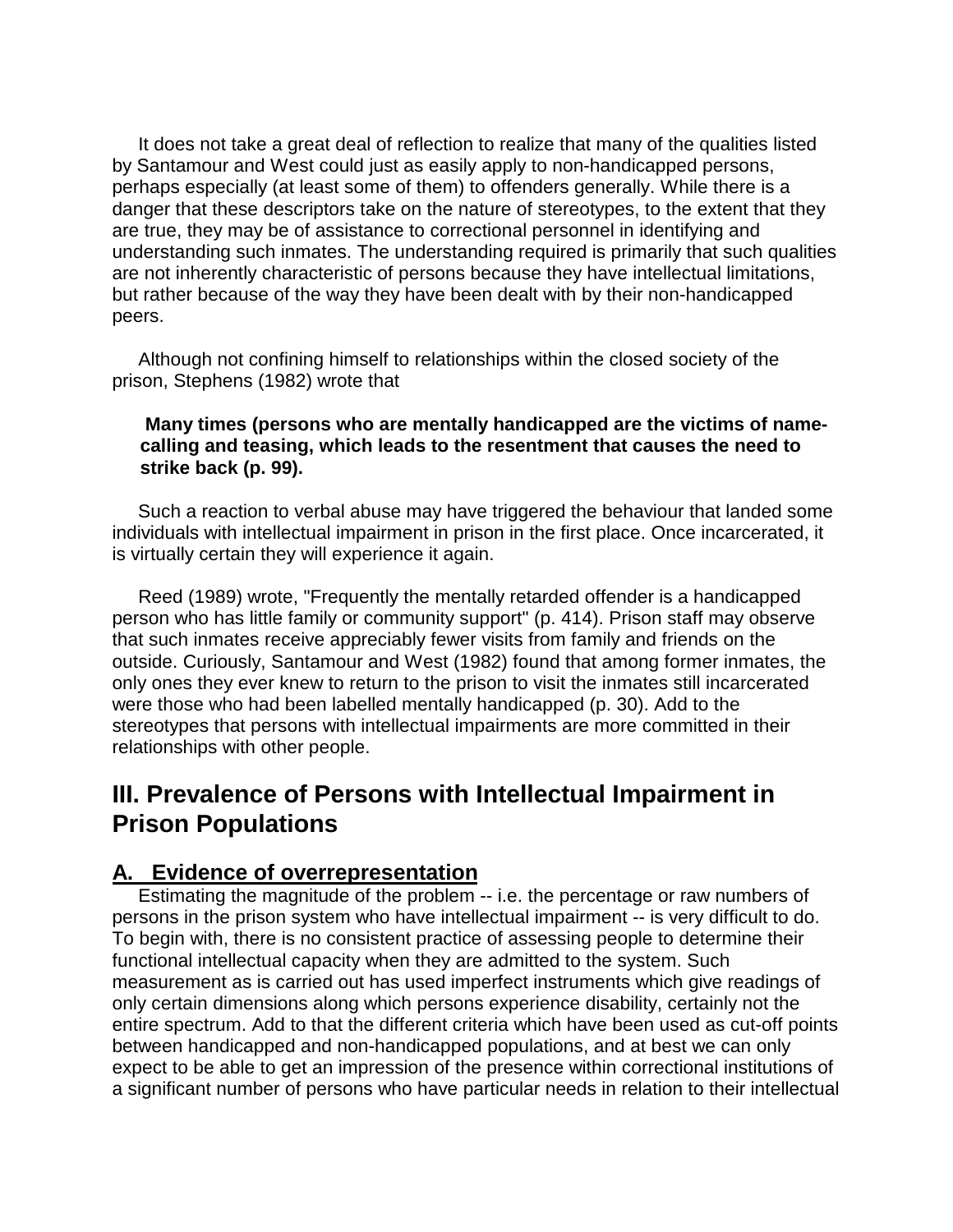handicap which ought to be accommodated both for their sake and for the sake of the society to which they will one day return.

 Reed (1989) wrote, "The mentally retarded in the criminal justice system are relatively few in number" (p.411). How few? McDaniel (1987) wrote that, of the 450,000 inmates in federal and state correctional institutions in the United States, "5 to 10 percent, or 22,500 to 45,000 of them, are retarded" (p. 184). Reed herself wrote, "The best estimate of most experts is that the adult mentally retarded offenders nationally comprise about 9-10 percent of the total number of inmates, or approximately 56,000 to 62,000 persons" (p. 411-12). Obviously they were not computing their percentages from the same population figures, unless that population had grown by nearly 50 percent in just two years.

 Allen (1968) reported the results of a 1963 study of more than 200,000 offenders from all parts of the United States. This study was the source of the frequently quoted statistic that 9.5% of all inmates had I.Q.'s of less than 70. He also revealed that 1.6% were assessed at an I.Q. of less than 55 (p. 23).

 Rowan (1972) estimated that fully one third of the American prison population "can be considered retarded when both intellectual disability and inability to function socially are taken together" (p. 338). She relied on a study conducted by the President's Commission on Law Enforcement and the Administration of Justice for the information that "almost 10% of the reported cases (in a national survey of federal and state prisons) could be classified as mentally retarded, and that 1.6% ... had I.Q. scores indicating moderate-to-severe retardation". Rowan's tripling of the 10% figure is presumably based on the definition of mental retardation as including a component of impairment in adaptive behaviour. She overlooked the fact that these impairments must exist concurrently with the intellectual impairment. If only 10% are intellectually impaired, then there cannot be more than that proportion who are "mentally retarded", and perhaps there could be fewer, although the fact that a person is incarcerated may suggest that his or her adaptive behaviour is somewhat less than effective. French (1983) and others appear to have concurred with Rowan, however. He wrote, "It is estimated that up to 30 percent of all offenders are afflicted with some degree of retardation" (p. 59). (See also Forget, 1980).

 Harbach (1976) found that 28.6% of the inmates in Georgia had been assigned I.Q.'s of 70 or lower. This was compared to the then generally accepted level of 9.5% for the inmate population in the United States as a whole. Browning (1976) reported on a survey of 39,000 adult male prisoners, among whom it was found that 4.1 percent "were identified as mentally retarded and 13.9 percent as borderline" (Cited in Stephens, 1982, p. 99).

The court in Ruiz v. Estelle, a 1980 class action on behalf of all the more than 24,000 inmates of the Texas correctional system heard evidence that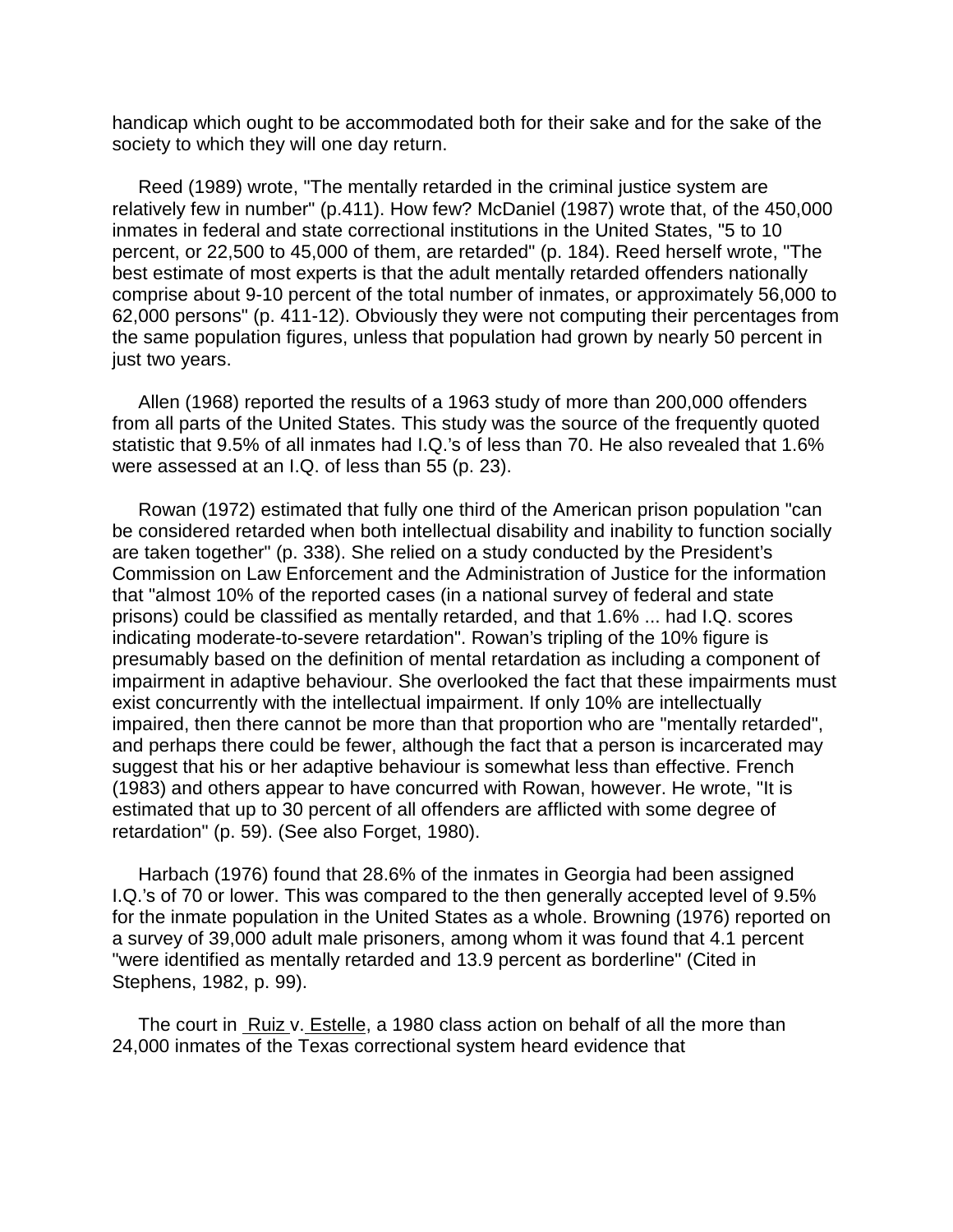#### **(I.Q.) scores of seventy or below were exhibited by ... 7.05%. ... Another ... 9.48% of the populations had I.Q. scores between 71 and 89. Expert witnesses agreed that approximately ten to fifteen percent of the inmates were mentally retarded. ... Eighty percent had less than seventh grade education (p. 1275).**

 Interestingly, Dubienski's (1973) study suggests that, at least in one federal penitentiary (Stoney Mountain in Manitoba), Canadian statistics are somewhat less devastating. There, fewer than one percent of the inmates had been assigned an I.Q. of 70 or lower. If the criterion were raised to I.Q. = 80, there would still have been only 3.7 percent (p. 445).

 Papaleo (1985) and Bright (1989) have reported recent incidence levels for Australian prisons. Papaleo, after citing without criticism the United States' approximation of 10 percent of inmates having a mental handicap, writes that at least twice as many retarded persons are found in Australian prisons, per capita, than in the general population (p. 948). Presumably this would work out to about 5 or 6 percent, although he does not estimate exactly how many persons have a mental handicap in Australia. Bright, on the other hand, starts out by saying, "Whereas only 1 percent of the general population has an intellectual disability, it is estimated that up to 3 or 4 percent of the prison population is eligible for services in accordance with the IDPSA ( Intellectually Disabled Persons Services Act, 1986)" (p. 933).

 Doss, Head, Blackburn, and Robertson (1986), in their fervent wish to have all newly admitted inmates submit to a ten minute I.Q. test, relied on Blackhurst's (1968) estimate that as many as 55 percent of all persons in adult correctional facilities in the United States may be "mentally deficient" (p. 57).

 Rockoff (1979) thought that the actual numbers of inmates with developmental disabilities had reduced because of better informed prosecutors, judges, and parole boards. As a consequence, persons who would otherwise have inflated the proportion of handicapped people behind bars are now receiving some support to maintain themselves in the community or perhaps other non-penal institutions. The other implication is that the individuals with a mental handicap who are left incarcerated are likely to be only mildly impaired, which may make it less probable that they will be detected as having any special needs (McAfee & Gural, 1988, p. 9).

 Santamour and West (1982) suggest that the statistics on the percentage of inmates who have a mental handicap may be artificially inflated because such persons tend to remain incarcerated longer than their non-handicapped peers. They cite evidence that 42% of mentally handicapped inmates had served more than three years of their present sentence, whereas only 23.5% of those who were not labelled handicapped had been in prison that long. These figures may mean that persons with mental handicaps receive longer sentences in the first place and/or that they find it much more difficult to qualify for early release. This may be because they have a harder time completing training programs which are regarded as prerequisites for parole, or that they are more likely to commit violations of prison rules.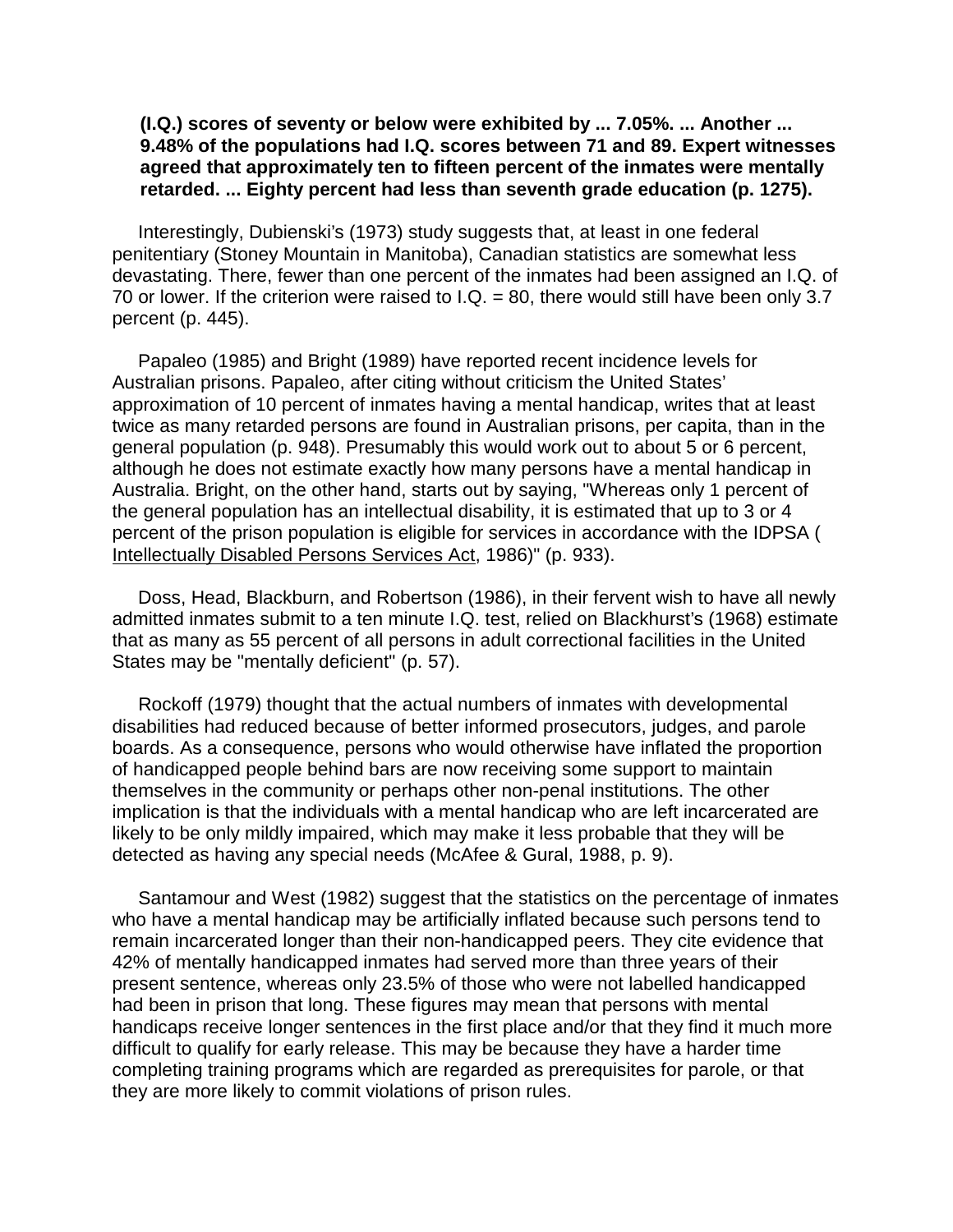If one is asked how many inmates in Canadian prisons could be called intellectually impaired, the best answer is, "A significant number". There are certainly insufficient data presently at hand to provide a precise figure. The Canadian Centre for justice Statistics (1990) reports that, on average, close to 30,000 adults were in federal and provincial custody in this country in 1989-90 -- 11,415 in federal custody and 18,140 in provincial custody (pages 121 and 136). If the median reported percentage in the American studies (5% to 10%, McDaniel, 1987) were taken as the best estimate of the incidence of intellectual disability in Canadian correctional facilities, it would mean that between 1,500 and 3,000 incarcerated individuals could be identified as having an intellectual disability.

 There are several good reasons to use such a range as a working estimate. The best reason is that there is a need to identify a group which is particularly at risk of being harmed by the prison experience. Steps can be taken to provide programs and protections which will prevent such harm occurring. Put in more positive terms, this group will also present special challenges to those responsible for helping them to prepare for their return to the community. Identifying the population which ought to be offered such programs and protections will involve more than just administering an I.Q. test.

 An attempt must be made to understand the unique needs and potentials of individual inmates in order to know what kind of program experiences are appropriate. Ellis and Luckasson (1985) call for an "individualized habilitation plan" (p. 489). Such a plan obviously calls for extensive assessment on a continuing basis. It is essential to know initially which inmates ought to be streamed into such a process. Chapter V will focus on the nature of such habilitation activities, and Chapter VI, on the question of whether there is, in Canada as in the United States and Australia, a legal entitlement to special programs designed to meet the needs of persons with mental disabilities. Where the state has a legal obligation, then the necessity of identifying with some precision the individuals to whom that obligation is owed becomes a pressing concern.

# **B. Deinstitutionalization: is the door revolving?**

 Recent conventional wisdom has it that the phasing out of institutions designed in the past for the non-penal confinement of persons identified as mentally handicapped is causing an epidemic of crime by those returning to the community. This expectation initially arose in connection with the release of persons formerly under civil commitment to psychiatric facilities, but it is frequently extended to include those who have been forced to reside in institutions because of intellectual impairment as well.

 There is a certain logic behind this theory. Although crimes can be committed in institutions, the range of opportunities for criminal activity is fairly limited by the nature of institutional life, and particularly by the close supervision which is a dominant feature of that life. There are at least four reasons to predict that those released from institutions for persons with developmental disabilities will have a relatively high probability of becoming involved in criminal activity: 1) The outside world presents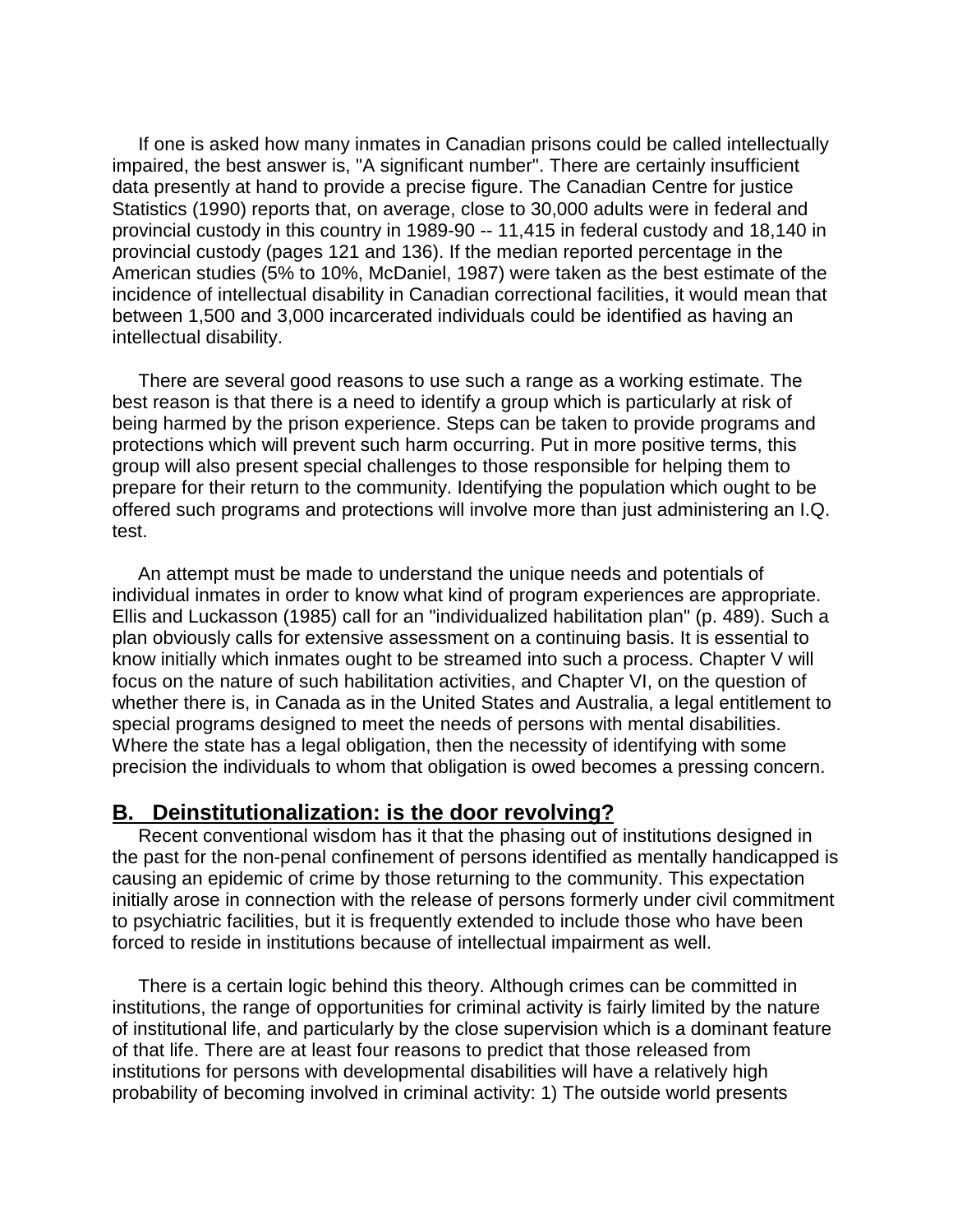threats and difficulties with which they are ill-prepared to cope, and their attempts to do so may include actions which violate the law; 2) Exposure to the community includes exposure to anti-social elements in the community, and the criminal subculture may attract them because they are gullible and have difficulty distinguishing legitimate enterprises from the illegitimate; 3) The long experience of unjust confinement and repression in an institution may have built up in some individuals a hostility towards authority which will eventually manifest itself when they are no longer constrained by walls and staff; and 4) Poverty, which may drive some to crime out of a desperate attempt to have more money.

 These hypotheses are suggested by some writers (Papaleo, 1985; French, 1983), but there is very little evidence that deinstitutionalization is either leading to a crime wave among former residents or that such persons are particularly prone to find themselves re-institutionalized in correctional facilities. Conceivably, the depopulation of facilities for persons with mental handicaps has not been going on long enough and has not involved sufficient numbers to present a phenomenon which researchers have been able to analyze. On the other hand, the revolving door theory may be little more than an extension of the scare which greeted the deinstitutionalization of psychiatric patients.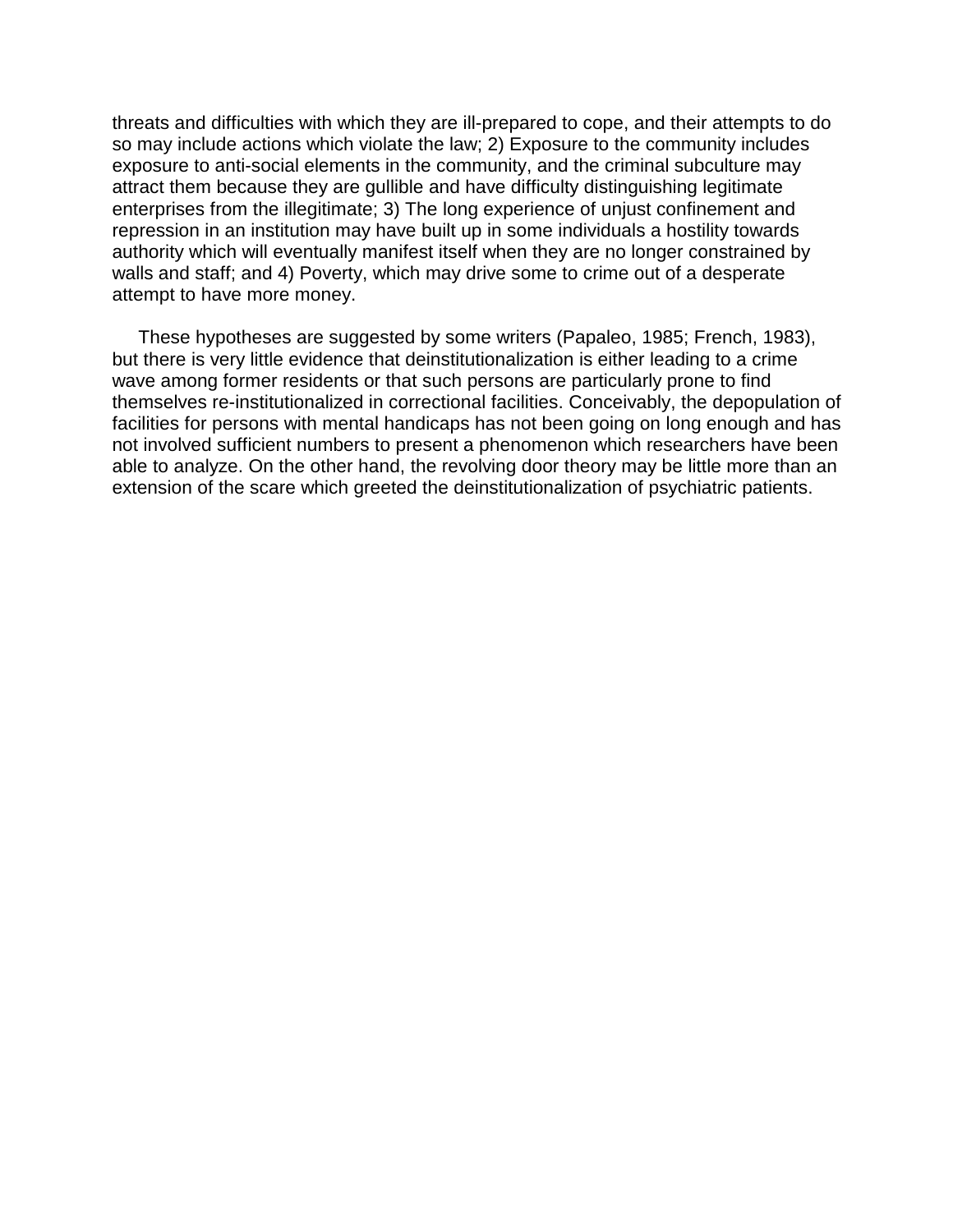# **IV. The Prison Experience for Persons with Intellectual Impairment**

# **A. A particularly punitive environment**

 On March 5, 1990, Gordon Taylor died in a segregation cell in Kingston Penitentiary. He was forty years old, and was described as having "the intelligence level of an 11 year-old". He was incarcerated indefinitely after being sentenced as a dangerous sexual offender in 1982. The Toronto Star reported that there were marks on his body indicating that he had been beaten. At the time of this writing, an inquest was being conducted to determine the cause and other circumstances of his death (Toronto Star, February 11, 1991). Not very many inmates who have a mental handicap find the prison experience literally fatal, but the evidence in the literature is that a good many find their incarceration to be an extremely negative experience -- much more so than nonhandicapped prisoners.

 The court in the Texas class action case, Ruiz v. Estelle(1980), put the situation very plainly: "Mentally retarded persons meet with unremitting hardships in prison" (p. 1344). The Ruiz judgment goes on to list the nature of those hardships:

- victimization
- exploitation (physical, emotional, sexual, financial) injury
- disciplinary violations
- longer sentences, with less likelihood of parole
- lack of habilitation or other services to address their needs

 In the words of Billinghurst and Hackler (1982), "(Prisoners with mental handicaps) are more heavily penalized than inmates of normal intellectual, emotional, and social skills" (P. 342).

# **B. Exploitation and victimization**

 Bright (1989) wrote these words, which are echoed by many authors whose work is reviewed here: "People with intellectual disabilities are often victimized in prison" (p. 934). Reed (1989) lists some of the insults which prisoners with developmental disabilities must absorb: they are "harassed, sexually assaulted, and taken advantage of in innumerable ways because they are easy targets" (p. 416).

 According to Garcia and Steele (1988), other inmates are quick to detect signs of weakness in the person with a mental handicap, which greatly increases the likelihood that he will be taken advantage of (p. 835). Steiner (1984) wrote that, when the advantage sought by the non-handicapped inmates is sexual relations, the person with an intellectual disability may interpret the advances as signs that someone accepts and cares about him (p. 183). Obviously, this is not always the interpretation. A recent study by Smith, Algozzine, Schmid, and Hennly (1990) found that inmates identified as mentally handicapped were disciplined much more frequently for violation of prison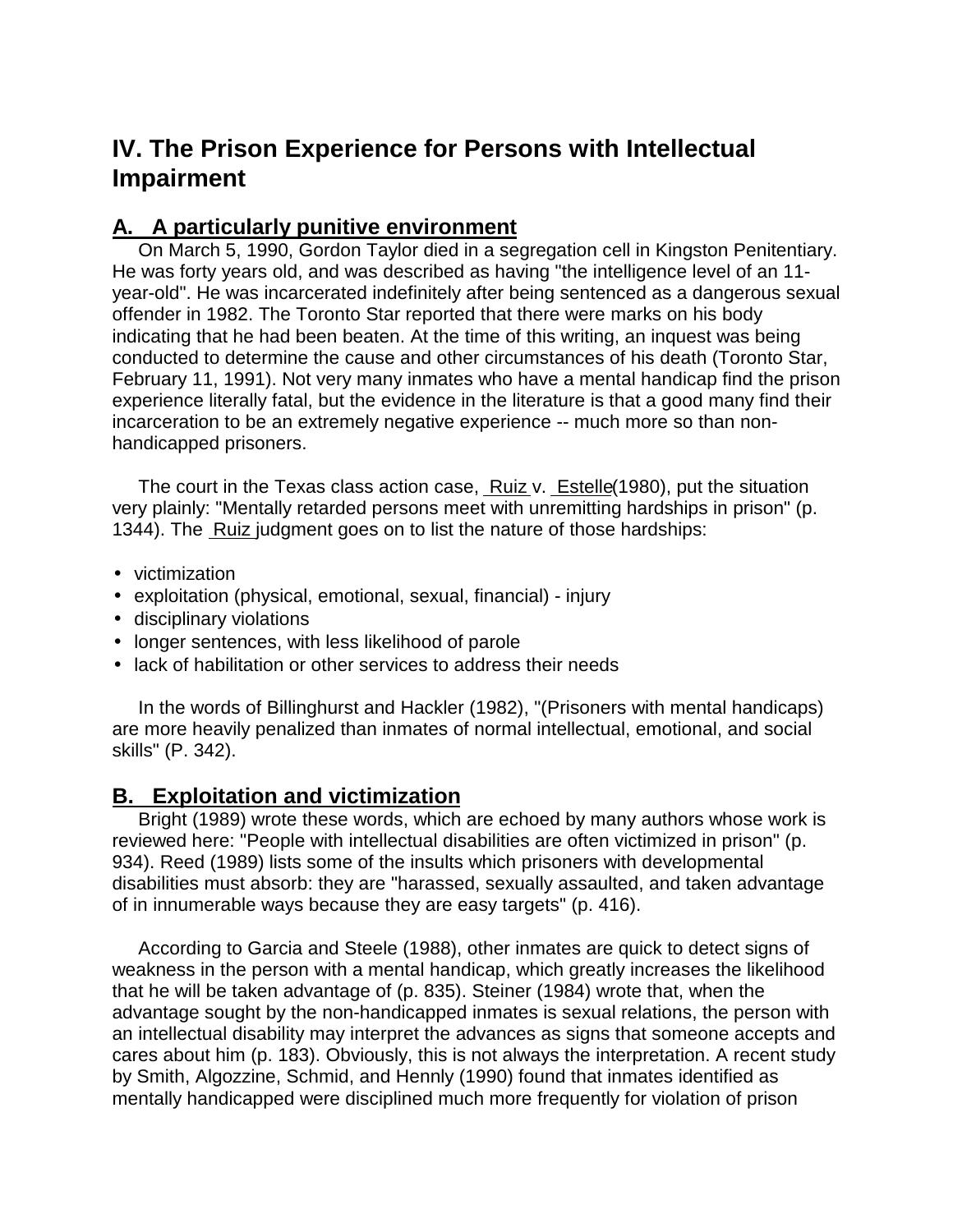rules. They explained their findings in part as resulting from these inmates' reactions to the "verbal abuse, teasing, and general debasement in prison" (p. 180).

 Santamour and West (1982) explain that, whereas the behaviour of an individual who is mentally handicapped may be maladaptive in the community, it is much more so in the subculture of the prison. As they become victimized by the more sophisticated majority of inmates, they also fall victim to unfairness at the hands of the prison administration (p. 29).

# **C. Impact of prison discipline**

 In addition to being the brunt of hostile, abusive, and exploitative behaviour from others, both correctional staff and fellow-inmates, prisoners with intellectual impairment are highly likely to run afoul of prison rules and consequently find their time behind bars both longer and harder than it would otherwise be. The court in the Ruiz case explained the predicament very simply: "Not understanding or remembering disciplinary rules, they tend to commit a large number of disciplinary infractions" (p. 1344). Billinghurst and Hackler (1982) wrote that prisoners with mental handicaps "have difficulty comprehending what is expected of them" (p. 341), and, as a result, are "likely to have a higher rule violation rate than other offenders" (p. 342).

 Reed (1989) states that disciplinary infractions are not simply a result of the mentally handicapped inmate not knowing the rules; in response to their "frustration at being victimized" they "act out (and) pose continuous management problems for the correctional administration" (p. 416). Garcia and Steele (1988) also say that inmates who have a mental handicap may attempt to conceal it by not participating in prison activities. Unlike other inmates, they tend not to seek services or to strategize for early release (p. 835).

 Smith, Algozzine, Schmid, and Hennly (1990) wondered whether the reports that inmates with intellectual handicaps receive more disciplinary punishments corresponded to reality, or were "inferred by attitudes and behaviour displayed toward them by prison staff and other prisoners" (p. 178). They carried out a study in a "large southeastern state", and found that, when matched with a comparison group of nonhandicapped inmates of the same age, sex, and offence,

### **Inmates with mental retardation received approximately three times as many disciplinary reports for offences related to personal hygiene and noncompliant behaviour; they were reported for assaulting inmates or correctional personnel more than twice as often as non-retarded inmates (p. 179).**

 The main consequence is that they then tend to serve a greater portion of their original sentence behind bars because they have difficulty accumulating the "good time" required to be granted parole. Also, they may have difficulty measuring up to the standards expected in prison training programs, success in which is also taken into consideration in the parole process. Not only that, but their usually limited record of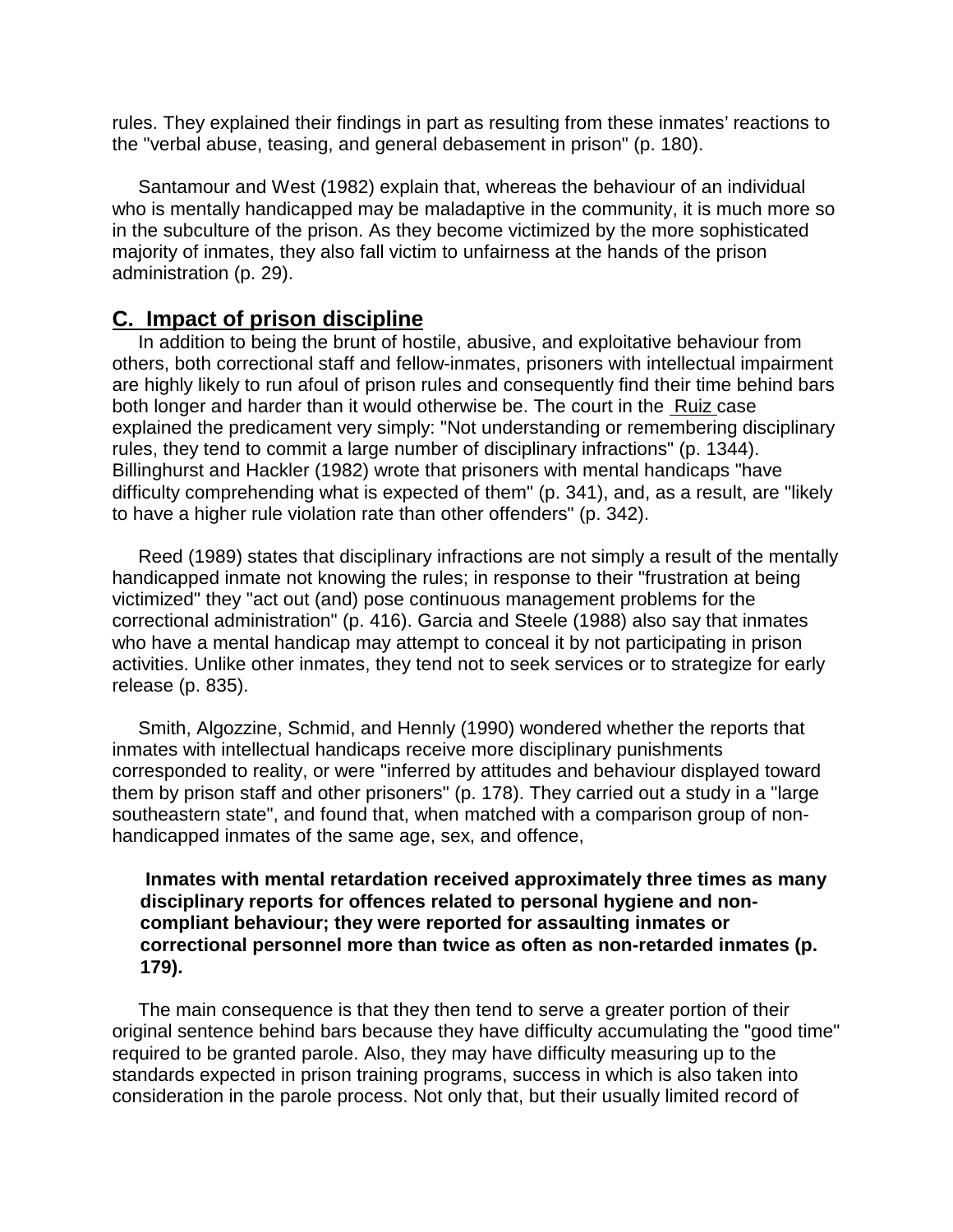employment, instability of residence (in and out of other institutions), and lack of a secure circle of family and friends in the community often make the granting of parole excessively risky (Billinghurst and Hackler, 1982). McDaniel (1987) found that offenders identified as mentally handicapped serve "on an average, two to three years longer than other inmates for the same offence" (p. 187).

 The impact of their violations of prison rules is not just felt by persons who are intellectually disabled in terms of having to serve more time. They are also likely to spend more of that time in segregation cells ( Ruiz v. Estelle, 1980, p. 1344). Buser, Leone, and Bannon (1987) reported that not only did inmates with a mental handicap spend more time in segregation than other inmates (more than three times as much in a Maryland study); they were also denied educational services while in segregation to which they otherwise had a legal right under federal law (p. 18).

# **D. Consequences for prisoners with intellectual disabilities**

 In the words of Buser, Leone, and Bannon (1987), there is a "more punitive fit (for inmates who are handicapped) within the system than occurs for non-handicapped individuals" (p. 18). Billinghurst and Hackler (1982) summed up the prison experience for many persons with intellectual disabilities:

 **They often serve longer sentences for the same type of crime and serve harsher sentences in terms of victimization, which may necessitate their being put into solitary confinement or into units for the mentally sick for their own protection. ... Both situations are detrimental to their already negative selfimage and minimal social skills, and reduce the likelihood of a successful return to society (p. 342.)**

Ellis and Luckasson (1985) express this in another way:

### **It in well documented that mentally retarded people institutionalized without proper habilitation, will regress and lose vitally important life skills they previously possessed (p. 482).**

 Santamour and West (1982) wrote that the "negative impact (of imprisonment) is much greater than its impact on the average inmate" (p. 30). What they had in mind was not simply impact at the time of incarceration, but the lasting impact of having struggled to learn adaptive behaviour in the context of prison life, only to find that those behaviours have to be unlearned when the day finally comes for their release.

 The evidence is that most prisoners with intellectual handicaps are, by an insidious identification process, "singled out" for an extra allotment of everything negative that the experience of incarceration has to offer, but are, at the same time "simply lost in the system, where their usual lot is abuse, exploitation, and frequent punishment" ( Ruiz v. Estelle, 1980, p. 345). It should be pointed out that the Ruiz court ordered extensive measures to alleviate the desperate plight of the Texas inmates with mental handicaps, as that plight was proven in evidence in 1980. One would hope that the situation in that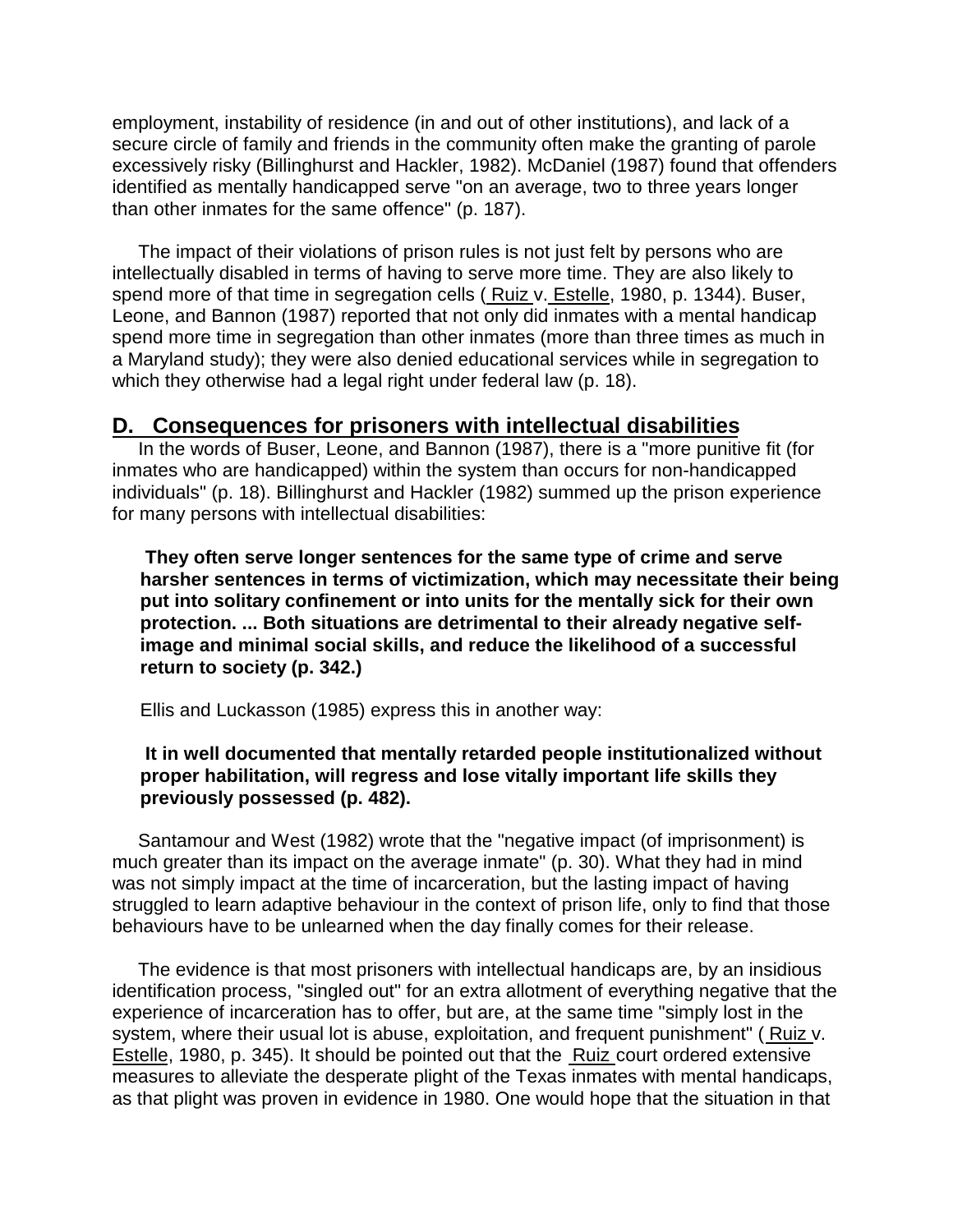State, as well as in other jurisdictions, is not as bleak now as it was a decade ago, but research data accumulated since Ruiz(McAfee & Gural, 1988, for example) does not provide a great deal of cause for such hope.

# **V. Habilitation of Offenders with Intellectual Disabilities**

 Although "rehabilitation" has been the focus of controversy for many years in the general field of penology, it must be addressed from a fresh perspective when we are dealing with the problems associated with offenders who are identified as intellectually impaired. Some initial comments may be useful. Almost universally, we find that researchers and writers in this special area of concern use the word "habilitation" for the obvious reason that most offenders with mental handicaps have never been "habilitated" in their lives, so cannot be "rehabilitated".

 Secondly, as Santamour and West (1982) point out, there is a danger that people will rule out the possibility that any meaningful habilitation can be achieved for such offenders, because we have been told so often that intelligence is a fixed characteristic of every individual (p. 21). People assume that, since one's I.Q. cannot be changed (which is untrue) then nothing about one's adaptive behaviour, including cognition and reasoning ability, can be changed either. This is manifestly untrue. People learn at varying rates, depending on many factors, including motivation. The habilitation task is to try to help the individual select those areas of personal development which are most appropriate, promising, and interesting to him or her, and to provide the most advantageous setting, habilitation model, and program that can be devised.

# **A. The physical and social context for habilitation**

### **1. Prisons**

 Carson (1989) argues that the criminal process is not only designed to administer punishment to offenders; it is also designed to protect accused persons from wrongful conviction. His point is that, if a person with an intellectual disability is diverted from the ordinary correctional stream into some form of confinement in a non-penal facility designed to serve handicapped individuals generally, he or she will lose some of the legal protections guaranteed to prisoners, including the right to release after a predetermined period of time (p. 87).

 Some writers maintain that, in the interests of "normalization", prisoners who have intellectual disabilities ought to remain in the regular correctional situations along with non-handicapped inmates (Garcia & Steele, 1988, p. 858). The extension of the principles of normalization into the prison setting is by no means obviously advantageous, and may well be disadvantageous. While inclusion of persons with disabilities in ordinary community activities, such as school, work, recreation, and so on has been demonstrated to assist them in learning and growth and to assist others in developing attitudes towards them which recognize valued roles in society, prisons are inherently outside the scope of what is meant by "ordinary community". Here, inclusion, for a mentally handicapped inmate, has been shown to be manifestly more punitive than it is for non-handicapped prisoners. As Santamour and West point out, placing a person with a mental handicap in a "normal" prison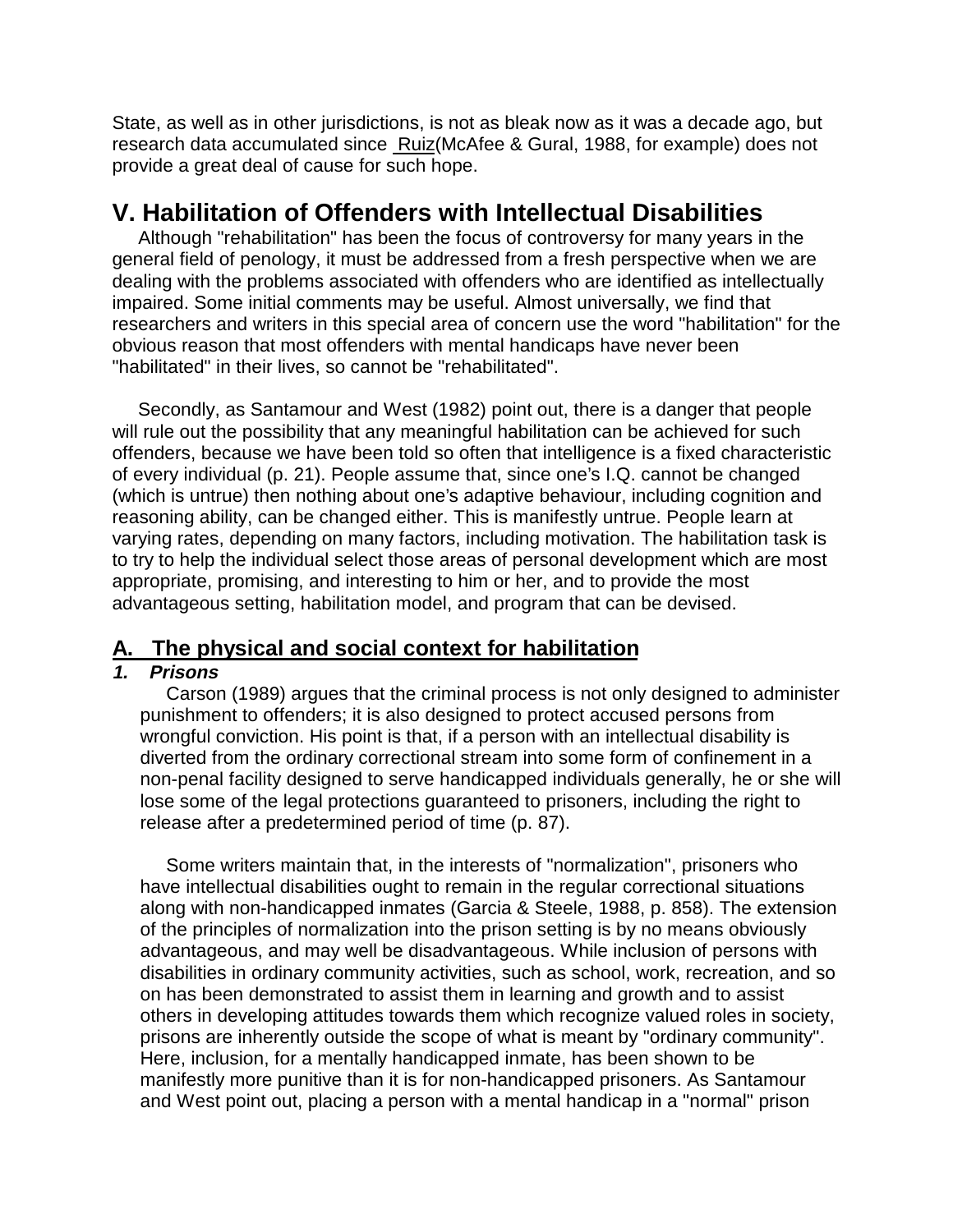setting does not mean that the person will face the same conditions and demands as his or her fellow inmates, but much more difficult ones (p. 28). Hayes and Hayes (1988), however, suggest that there are some mentally handicapped prisoners who prefer not to be identified as such by being placed in special programs. They prefer to survive as best they can in the prison mainstream (p. 1185).

 McDaniel (1987) implies that the regular prison environment can be an appropriate habilitative setting. Although he acknowledges that "normal" experiences and opportunities do not exist for anyone who is incarcerated, he maintains that "normalization requires that ... mentally retarded offenders have the opportunity to be integrated personally into the general prison population and ultimately into society" (p. 186). However, if incarceration works hardships on such inmates out of proportion to those intended for the punishment of offenders generally (and the evidence seems to be that this is the case), then such a position must be untenable. Reed (1989) wrote that "The Ruiz decision established the right to separate quarters in order to protect mentally retarded inmates from 'abuse' and 'exploitation' by other inmates" (p. 422. See also Ruiz, 1980, at p. 1345). The court itself wrote that those inmates who are intellectually disabled "are subjected to a living environment which they cannot understand and in which they cannot succeed" (p. 1346).

#### **2. Facilities for persons with mental handicaps**

Bright (1989) says that in Victoria, Australia,

**Where an intellectually disabled person held in custody ... is at significantly greater physical, mental, or emotional risk than a non-intellectually disabled prisoner, an application can be made for the transfer of the person from prison to a ... residential institution as a "security resident" (p. 935)**

 Papaleo (1985), also an Australian, wrote that "where deprivation of freedom is considered unavoidable in the interests of the community, preference should be given to security sections of 'retardation facilities' (p. 951).

 It is questionable that mentally handicapped persons who have been convicted of crimes ought to be placed in general institutional settings with those who have not. Because of the trend towards deinstitutionalization, these facilities have already returned a significant number of their higher functioning former residents to the community. According to Ellis and Luckasson (1985), as long ago as 1982 a study of the populations of institutions in the U.S. revealed that nearly half of the remaining residents were "profoundly retarded" (p. 476). By now the concentration of those with very low levels of intellectual functioning must be well over fifty percent. By contrast, we have already observed that persons with intellectual limitations who are sentenced to incarceration tend to be at the upper end of the range of functional abilities which are still regarded as indicating a disability. They would have virtually no needs or interests in common with those non-offenders with whom they would reside, and certainly the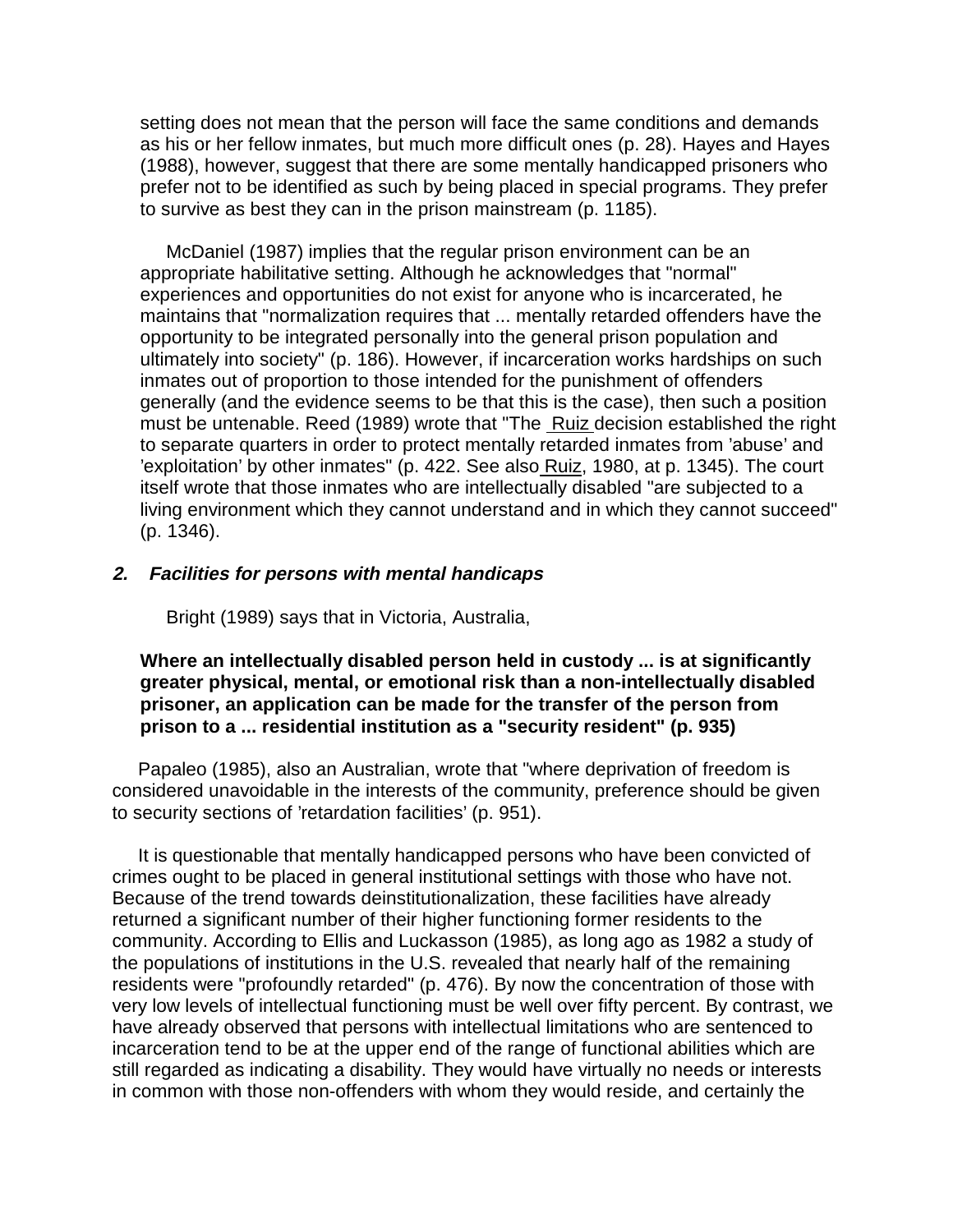facility staff would be unlikely to have skills appropriate to both of these quite different groups. Santamour and West (1982) put it very convincingly:

 **Retarded persons in correctional settings are very different from persons receiving treatment in institutions for the mentally retarded. Those in prison are more intelligent, more sophisticated or "street wise", and better able to mask their limitations. ... When placed in institutions for retarded persons, they victimize the other residents and disrupt routine. ... Accordingly, it is generally accepted in the field of retardation that the choice of residence for rehabilitation and training of the offender is some place other than existing state institutions for the mentally retarded (p. 29).**

 Garcia and Steele (1988) have recently joined the chorus rejecting the placement of intellectually disabled offenders in state institutions operated primarily for nonoffenders (p. 846).

#### **3. Specialized facilities**

 Notwithstanding these rather obvious reasons not to consider "sentencing" offenders with mental handicaps to the same institutions occupied by non-offenders, the American Bar Association's Criminal Justice Mental Health Standards recommends that as an option. Ellis and Luckasson (1985) reject that recommendation, saying that "... the better approach is to create new programs specifically designed to address their needs" (p. 484). Lottman (1976), on the other hand, studied specialized treatment facilities and came to the conclusion that they incorporated the worst elements of both civil and criminal institutions (p. 47).

 Dubienski (1973) concluded his study of persons with intellectual impairments in the Stoney Mountain Penitentiary in Manitoba by calling for the development of "special institutions ... for the rehabilitation of all mentally disordered offenders, including the retarded, in a custodial atmosphere" (p. 450). He did not make it clear whether it was his intention to suggest that a single facility could appropriately deal with the needs of offenders having psychiatric disorders and those with intellectual disabilities. The differences between the two types of conditions are such that there would hardly be any advantage to those with intellectual impairment to be in such special facilities as opposed to being in the penitentiary.

 Menolascino (1975) comes out strongly in favour of "special handling in classification and diagnosis, treatment, and prerelease planning and parole" for persons identified as developmentally handicapped (p. 61). He maintains that such offenders certainly do not belong in facilities which deal with mental health problems, because they are not mentally ill. They do not belong in service settings designed for intellectually handicapped non-offenders, because these services do not have appropriate staff or security, and the other persons receiving their services would be placed at risk. Finally, he writes that "programs available in the correctional setting are totally inadequate and in many cases inappropriate for application to retarded persons" (p. 62).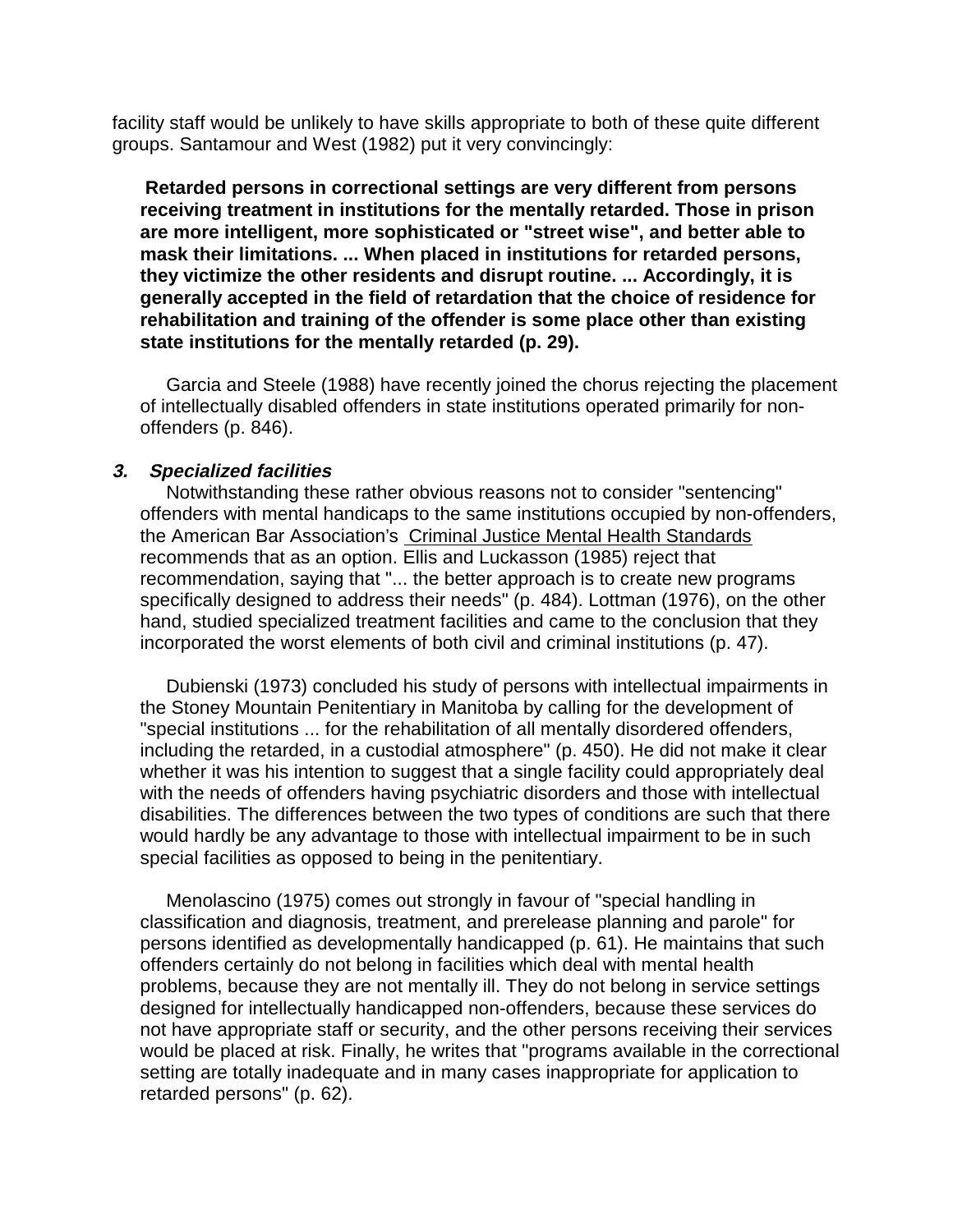#### **4. The community**

 Not surprisingly, many authorities hold that the best context in which to offer habilitative services is the community (Santamour & West, 1982, (p. 23). Hayes and Hayes (1988) stress the importance of maintaining (or in some cases building) the connection between the offender and ordinary community and family supports. They believe the setting which best satisfies the requirements of both security and habilitation are

### **Community-based hostels and "half-way" accommodation staffed by custodial personnel expert in the field of protection both for the vulnerable or ill offender and the community (p. 1192).**

 However, as Reed (1989) points out, if the person with an intellectual handicap has been convicted of a particularly serious offence involving violence, community placement may be unacceptable, at least to those who live in that community (p. 416). Denkowski et al. (1983) reported that "one community residential program was disbanded in response to local pressure" (p. 202). There are, however, legal barriers to such discrimination.

# **B. Models and approaches to habilitation**

 Stephens (1982) compares the "justice model" of corrections with the "treatment model". The justice model concentrates on retribution, with the expectation that the painful consequences of crime will deter both the offender and other would-be offenders. The treatment model, in Stephens's words, is based on the belief "that the offender and society can best be served by changing the convicted offender from a lawbreaker to a law-abiding citizen" (p. 125).

 None of the authors reviewed here would apply a strict justice model to offenders who have intellectual disabilities. The distinctions found in the literature are in different models of treatment or habilitation which are at least implicitly espoused. These various models are not as obviously in opposition to one another as are the justice and treatment models described above, although there are some quite fundamental distinctions which can be made. Some may feel that it is legitimate to pick and choose from among the habilitation models which are offered in the literature.

 Certainly the model based on individualization is not mutually exclusive of any of the other models discussed here. Virtually every program described in the literature provides highly individualized treatment. According to Bright (1989), the State of Victoria, Australia, makes provision for a "Justice Plan" to be prepared for the court when a person with an intellectual disability is charged with an offence. The Justice Plan, which is drawn up by representatives of the social services administration, specifies the "services which are recommended ... to reduce the likelihood of the person committing further offences" (p. 934). Although it is not clear how the phrase "further offences" is appropriate before the individual has been tried and convicted, the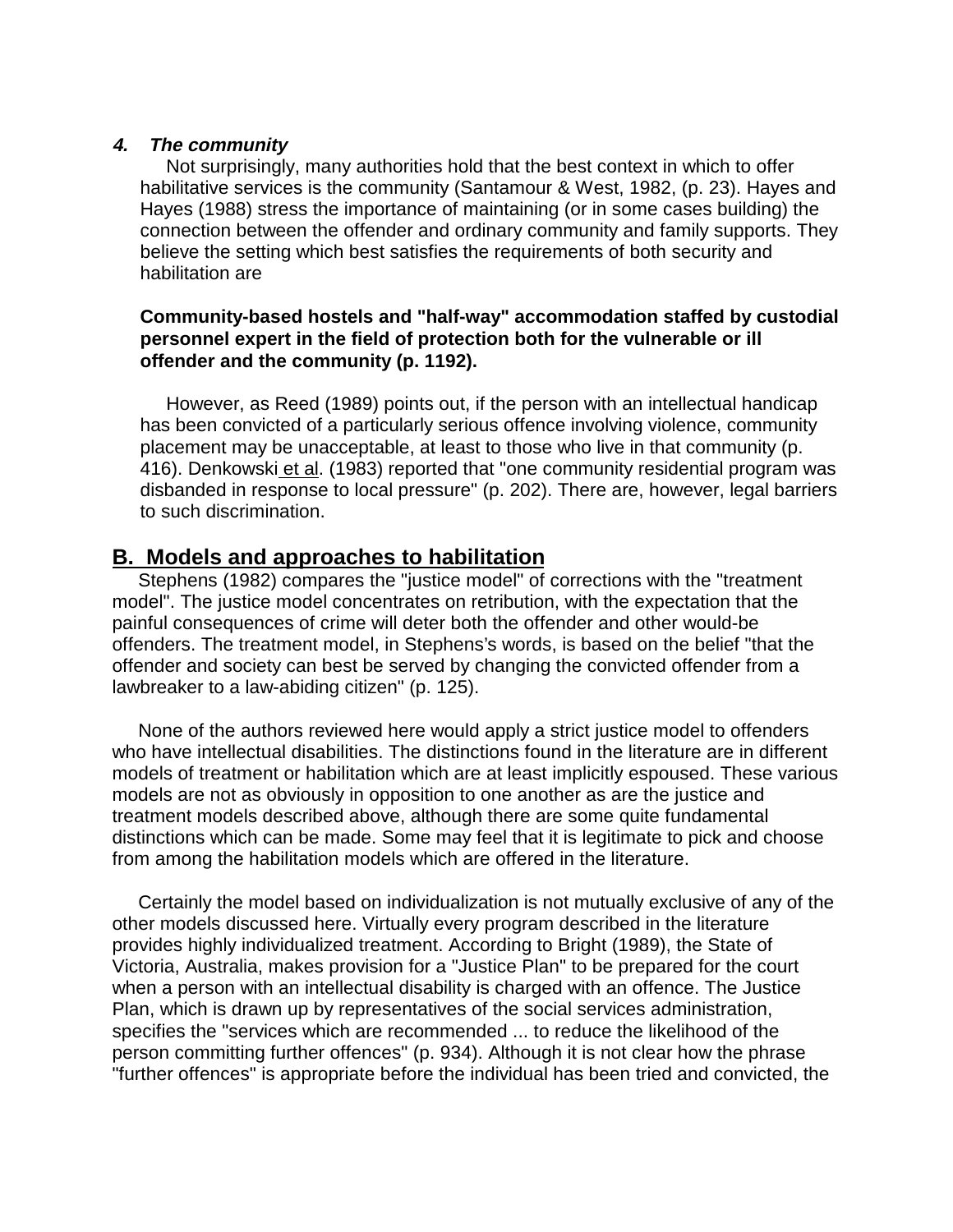basic notion of formally addressing an accused person's special needs as a person with a disability from the beginning of the process is a good one.

 A more fundamental distinction in treatment approaches may be described as that between what might be described as the behavioural, the didactic, and the advocacy models. The behavioural model is based on the belief that behaviour can be changed by arranging contingencies which will reward desired behaviour and punish unwanted behaviour. This is typically carried out by means of a "token economy" in which the person undergoing habilitation earns privileges by exhibiting desired behaviour and loses privileges by exhibiting unwanted behaviour. The person designated to carry out the treatment makes the decisions about what behaviour should be changed and what the acceptable behaviour is. The didactic model is based on the belief that a person with an intellectual disability has failed to learn important skills, and that failure has led either directly or indirectly to his or her becoming an offender. The key to habilitation, then, is to teach or otherwise assist the person to acquire those skills which will make it possible to adapt to life in the community. The advocacy model attempts to give as much control as possible over his or her situation to the person whose behaviour must change. It is based on the belief that a person will essentially habilitate himself or herself if it is demonstrated that he or she has the capability of doing so. It concentrates on helping the individual to achieve a sense of personal competence and selfdetermination. Any one person can hold all of the beliefs which underlie these three approaches to habilitation, and some consciously try to integrate the different approaches in their programs.

 "Habilitation of MR (sic) offenders is and will continue to be guided extensively by the principles of behavioural psychology". This was the conclusion of Denkowski, Denkowski, and Mabli (1983, p. 200), drawn from their survey of programs (or absence of programs) in the fifty American states. Typically, such behavioural principles were being implemented in the form of a token economy, frequently linked with other "more specific interventions" (p. 200). Garcia and Steele (1988) also endorse behaviour modification: "It is clear that the successful programs for retarded offenders rely primarily on behaviour modification techniques in treatment and training" (p. 849). They maintain that reinforcement schedules are used in every state except Washington. These techniques are used primarily to help clients acquire "wanted behaviour", but there is also a "response cost" for maladaptive behaviour (p. 855).

 McDaniel (1987) wrote that the fundamental task of the habilitation enterprise is to try to enhance the feeling of self-worth:

 **It is suggested the program do everything in its power to prevent mentally retarded offenders from feeling or appearing worthless. Because they probably come to prison feeling rejected, unimportant, and incompetent, the program should try to replace these negative feelings with positive ones in as many life areas as possible (p. 186).**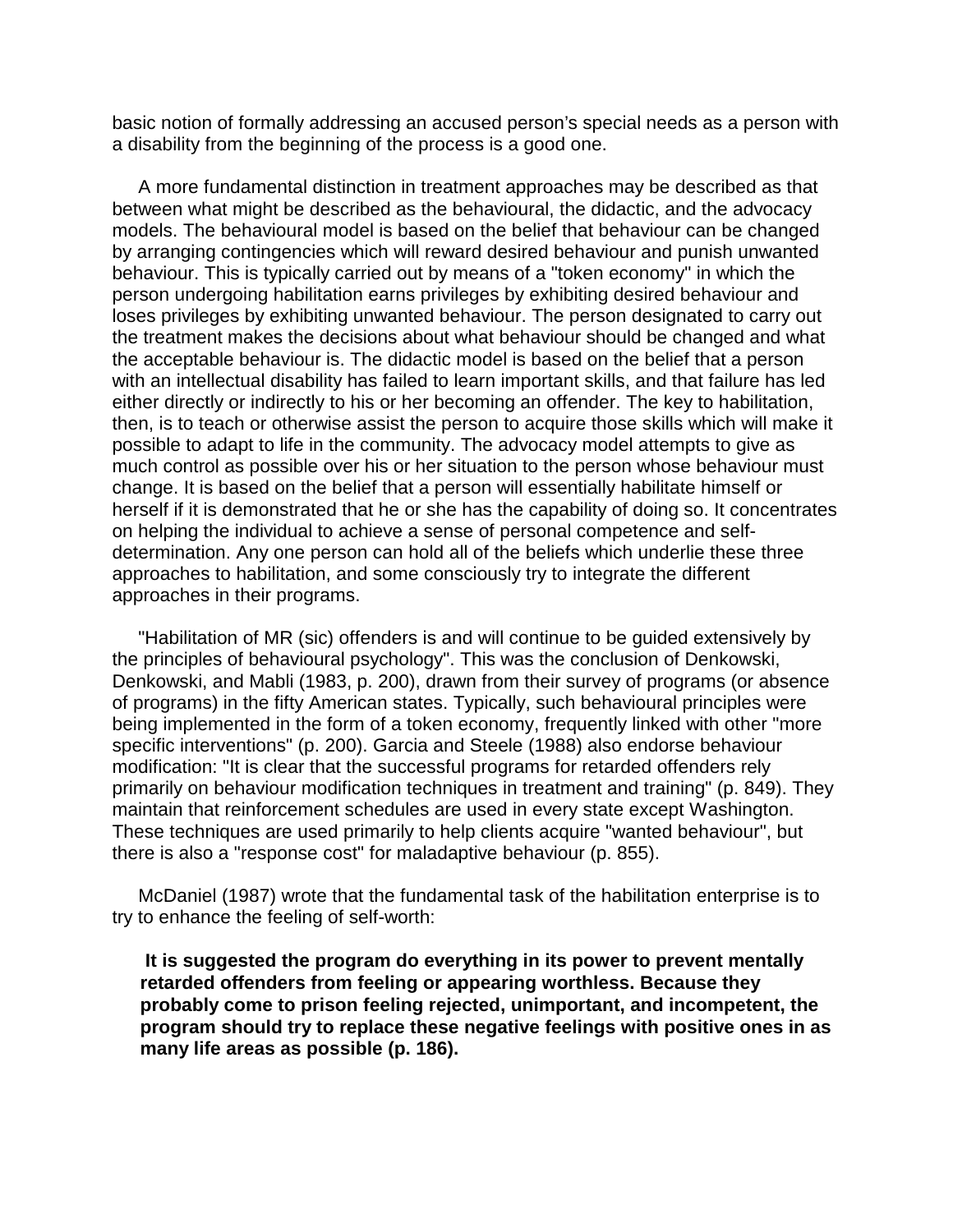Here, the word "program" must be extended to cover the entire experience of being detained. There is no point in focussing on building self-esteem during habilitation "sessions", however frequent or lengthy they may be, only to have these efforts undetermined by the interactions between intellectually disabled offenders and their peers and custodians during the rest of the day. McDaniel goes on:

### **Clearly, the program must strive to reduce or prevent this vulnerability by building positive self-concepts and reducing the number and sources of stigma (p. 186).**

 Although it is difficult to conceive of traditional behaviour modification techniques as having a contribution to make to such a process, McDaniel seems to place most of his stock in that form of intervention.

 The elimination of stigma must include as a major component the changing of the behaviour of other persons so that they treat the individual who has an intellectual disability with warmth and respect. Then too, true self-esteem would seem to require inculcating a notion that the person "chose" to make changes in the way he or she behaves, rather than the changes being brought about by schedules of reinforcement. There may not be mutual exclusivity between behavioural and advocacy approaches, however. Surely the best reinforcers are found in human interactions which value and support the individual.

 Recently, advocacy has begun to be recognized as a critical factor in assisting persons with disabilities to take advantage of habilitative programs. Gelman's (1986) article describes an advocacy system for offenders with developmental handicaps. An advocate can assist an inmate to assert his or her own views about what services are most needed and appropriate. Having done so, he or she can benefit from the service, but will also benefit from being treated as an individual with some right to selfdetermination. In addition to changing his or her behaviour, the intellectually handicapped offender can learn independence and self-respect. These are surely essential elements of real habilitation.

Jania Reed (1982) wrote about the "Offender Advocate Program" in South Carolina:

 **Many individuals in the criminal justice system have handicapping conditions that prevent them from asserting their rights and/or returning to the community as productive citizens. The offender advocate has initiated a process of changing attitudes and practices that for generations have ignored the legitimate needs of handicapped individuals (p. 304).**

### **C. Program descriptions**

 There are several specialized habilitation programs for offenders with intellectual handicaps in the United States. South Carolina is reported to have a facility known as the Habilitation Unit for the Developmentally Disabled Offender. Deemer & Conine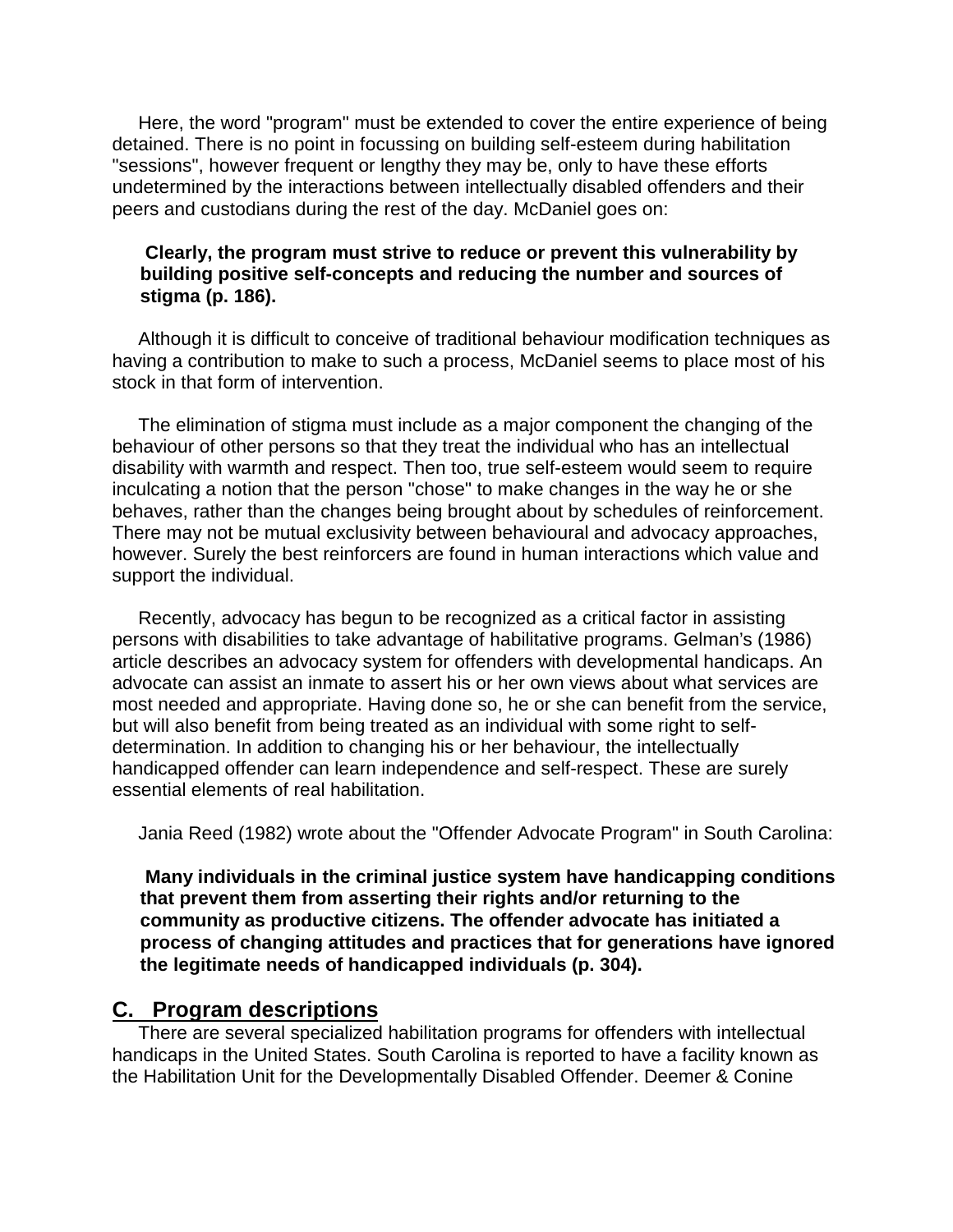(1984) wrote that this unit (in which we are told that the "average participant" has an I.Q. of 55) adheres to ten "essential program elements" (pp. 30-31):

- 1. Selection of participants who have at least two "areas" of "limitations", such a selfcare, capacity for learning, or social and emotional adjustment;
- 2. Initial orientation and assessment over a thirty day period;
- 3. Individual habilitative plan, outlining objectives and strategies for meeting them;
- 4. Special education;
- 5. Life skills training;
- 6. Adult work activity;
- 7. Counselling;
- 8. Inmate paraprofessional assistants (12 non-handicapped inmates who each share a room with a program participant and assist the handicapped inmates with their learning and work activities);
- 9. Treatment and review committee;
- 10. Release planning.

 Program element number 8), inmate paraprofessional assistants, is the only item which stands out in this list as unusual. Unfortunately, Deemer and Conine do not elaborate on that point or on its perceived effectiveness.

 Menolascino (1975) strongly favours specialized treatment for offenders with intellectual disability. Such an approach, through "early identification of (the offender's) emotional problems (if any) and the degree of retardation, promotes a more realistic view of his rehabilitation needs" (p. 61). He goes on to list the essential ingredients of the ideal specialized program:

### **Special education and vocational training, ... half-way houses ... for the transition from a correctional institution to the community, buttressed by a strengthened system of parole officers whose special training in the management of retarded offenders stresses compassion, acceptance, and hope (p. 61).**

 Such a system he maintains, would capitalize on "the relationship between an individual and his environment" to produce "socially acceptable behaviour". It would have to include "prevention, advocacy, and treatment", and would "impose architectural [presumably walls and bars] and program guidelines until the individual can be helped to develop internal controls" (p. 64).

 Reed (1989) is enthusiastic about the Georgia program, which includes "identification, evaluation, individualized treatment plans, specialized inmate educational and work programming, and transitional follow-up services" (p.431). The identification process is elaborate, beginning with screening by means of the Culture Fair Intelligence Test, verified by the WAIS, to select those inmates scoring at or below an I.Q. of 70. There is considerable emphasis on the transition from the program to the community. The participants begin the program as residents in eleven special units on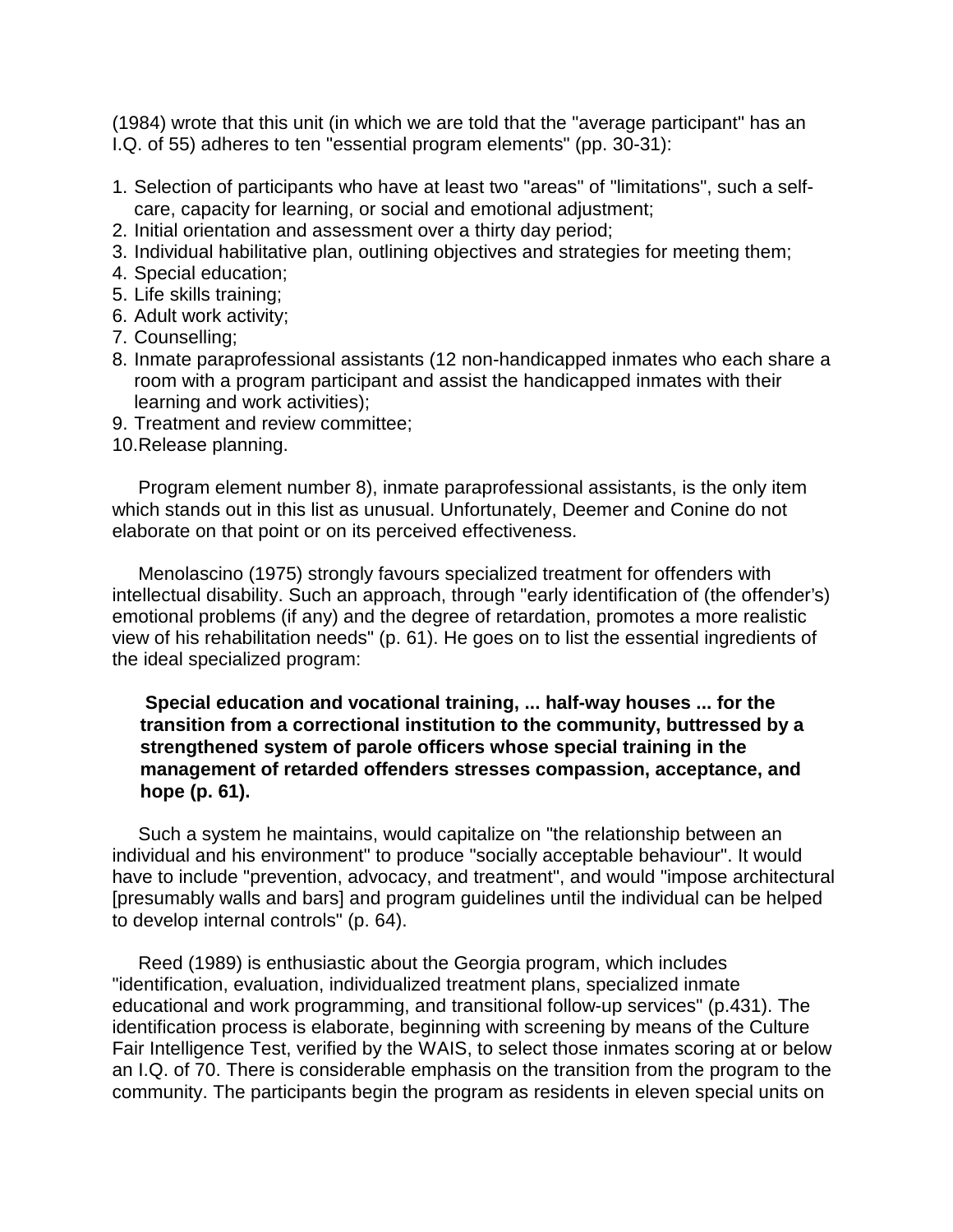the grounds of state correctional facilities. At any one time, however, only about a quarter of those involved are so confined. Reed stresses that there is no gap between the prison program and those in the community after release (p. 433).

 Reed (1989) points out that habilitation programs for offenders with developmental handicaps are somewhat beyond the scope of the expertise of most service systems designed for handicapped persons who are not offenders. Because of these shortcomings, some correctional authorities believe that they have an obligation to establish their own community-based programs. One such program is known as Special Offender Services, which operates in Lancaster, Pennsylvania, and is a joint effort of the state departments of probation and mental retardation. Program staff do not just intervene in the lives of the offenders who participate in the program; they also systematically train people involved in community services and in the criminal justice system to be more sensitive and supportive of the participants. Reed reported that the recidivism rate among program participants has been about four percent since its inception in 1980, "compared to a rate of around 60 percent nationally" (p. 439). More recently, Dolores Norley, a Florida attorney who is internationally respected for her work in connection with intellectual disability and criminal justice, said that this program has achieved a phenomenally low recidivism rate of less than one percent (Personal communication, November, 1990).

# **VI. Legal Rights to Habilitation**

# **A. Implications of legal equality: the right to be treated differently**

 Allen (1968) wrote that "to receive treatment appropriate to his condition (is) an effectuation of the legal concept of 'equal justice'" (p. 27). He was anticipating by more than twenty years the ruling of the Supreme Court of Canada in Andrews v. Law Society of British Columbia, [1989] 1 S.C.R. 21, that equality is not achieved simply by treating everyone the same. Governments are permitted, and may even be required, to make distinctions in their actions towards different individuals and groups, when treating everyone in the same way would result in some receiving less benefit, or indeed experiencing greater disadvantage. There is enough evidence in the literature to the effect that ordinary prison conditions cause exceptional hardship to inmates who have an intellectual disability, that it can be argued that imprisonment without special efforts to remediate such hardship amounts to a violation of their equality rights.

 In the United States there have been several judicial decisions which have extended to inmates with intellectual disabilities a constitutional right to habilitative treatment. In the Texas class action case, Ruiz v. Estelle(1980), the trial court laid down stringent requirements. That decision went to appeal, but before the appeal was heard, the parties settled the dispute. That settlement was then endorsed by the court in a consent decree. According to Ellis and Luckasson (1985),

### **The consent decree required ... that defendants identify mentally retarded and other special needs prisoners, evaluate their needs, provide individualized**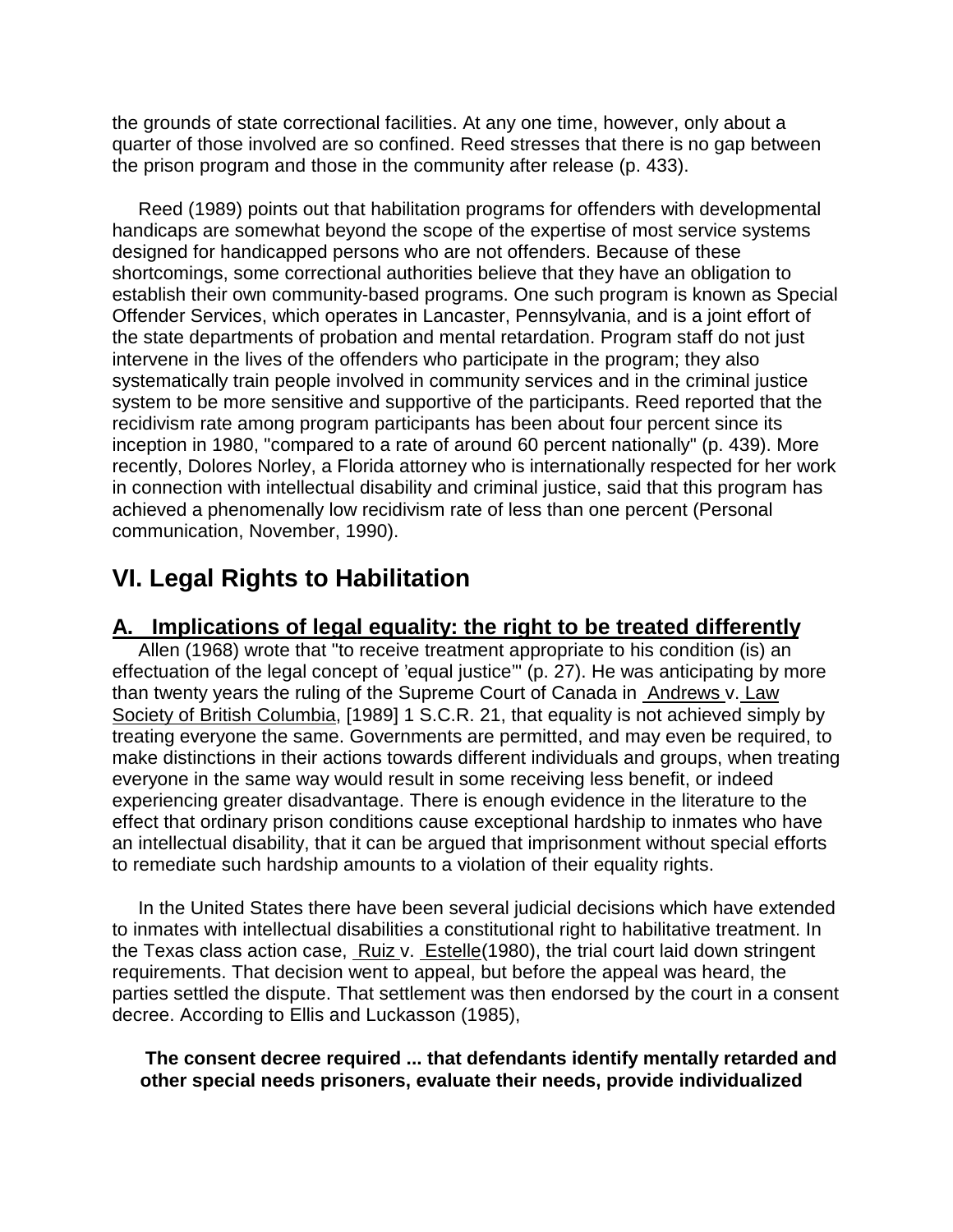**treatment and placement plans appropriate for such prisoners' needs and assurances for their implementation (p. 482).**

# **B. The right to be free from cruel and unusual treatment or punishment**

 The holdings in Ruiz were based primarily on the Eighth Amendment prohibition of "cruel and unusual punishments". The corresponding provision in section 12 of the Canadian Charter of Rights and Freedoms is, if anything, broader in its coverage, in that it forbids the state to inflict cruel and unusual treatment as well as punishment, but it has not been considered judicially in the context of a challenge to the imprisonment of persons with intellectual disabilities. There may be some analogies to be drawn, however, from a 1989 decision that it was cruel and unusual punishment contrary to section 12 to detain a prisoner who tested positive for the presence of the AIDS virus (R. v. Downey (1989), 42 C.R.R. 286 (Ont. Dist. Ct.)). This case involved issues of the use of segregation, lack of specialized skills among correctional personnel to deal with the prisoner's needs, and adverse attitudes and actual cruelty on the part of prison staff. All of these experiences correspond to those of inmates with intellectual disabilities. The remedy ordered by the Ruiz court was that such inmates be furnished with the "unusual accommodations" they need and "adequate living conditions, protection from physical harm, and medical treatment", all of which were unavailable to them if they continued to be "forced to fit into a mold constructed for persons of average intelligence" ( Ruiz, p. 1345).

 An earlier U.S. judicial decision declared that inmates with intellectual disabilities "need to be, according to any humanitarian concept, identified and placed in an appropriate environment" ( Alabama v. Pugh, 438 U.S. 781 (1978), reported in Reed, 1989, at p. 421). The trial judge was of the opinion that correctional authorities must

# **identify those inmates who, by reason of... mental retardation, require care in facilities designed for such persons, and arrangements shall be made for the transfer of such inmates" ( Pugh v. Locke, 406 F. Supp. 318, at 333).**

 There were, however, according to Reed, "no specifics of the kind of treatment or programming to be given to the mentally retarded ... included in the holdings" (p. 421).

# **C. The right to equality in education**

 In the United States a federal statute guarantees the right to an education at public expense to all "handicapped children" (Public Law 94-142). This law must be observed in all correctional facilities with respect to inmates under 21 years of age (McAfee & Gural, 1988, p. 6). Apparently this legal obligation rests on the state education departments, and not on the correctional authorities (Reed, 1989, p. 419). There is, of course, no such federal law in Canada, since education is under the exclusive jurisdiction of the provinces and territories. There is, however, a question as to whether section 15 of the Canadian Charter of Rights and Freedoms may have created a right to education appropriate to the needs of persons with intellectual disabilities as an "equal benefit of the law". This question has not as yet been answered by any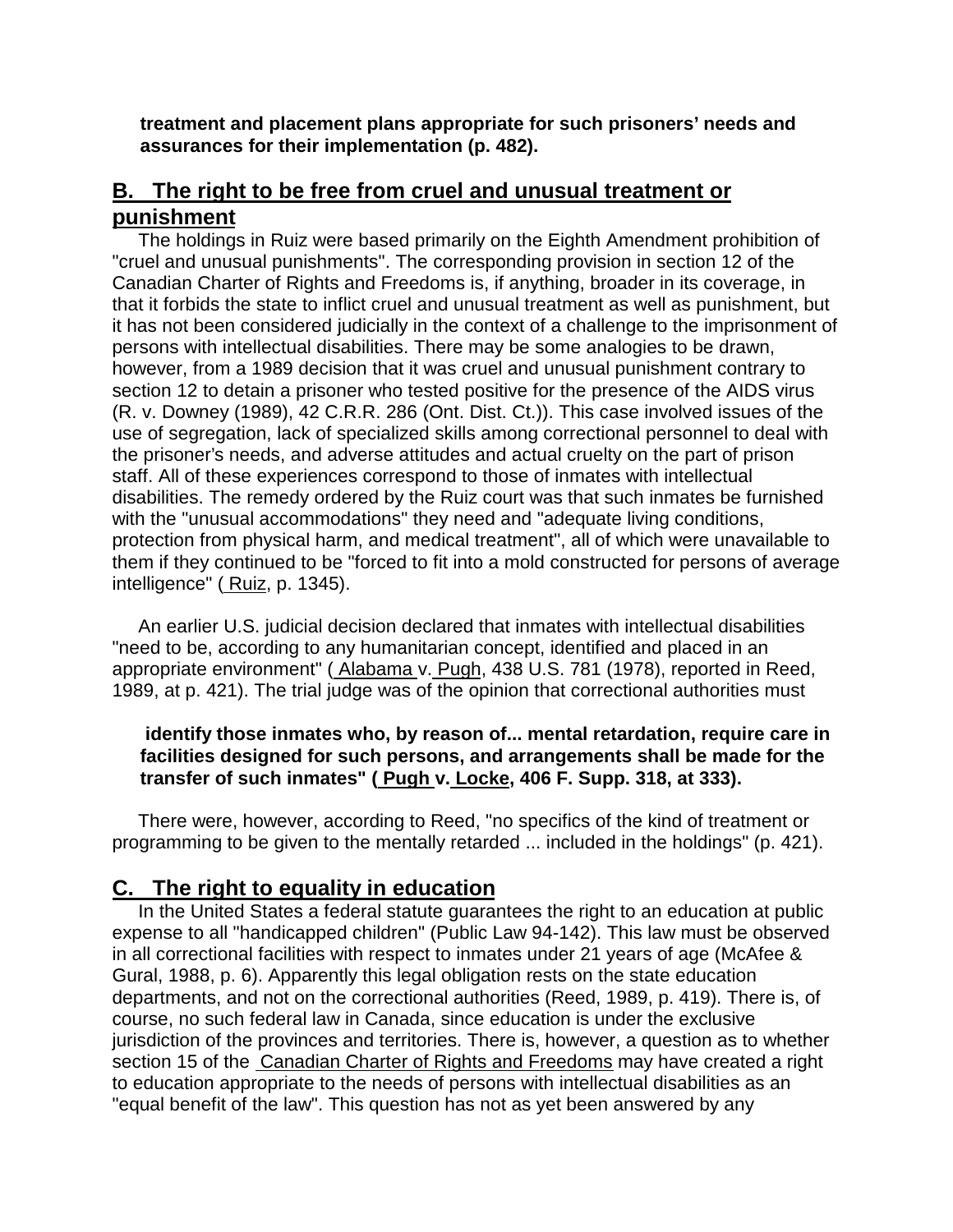Canadian court. A subsidiary question is whether the right would expire at age twentyone (as in the U.S.) or when the inequality has been rectified to the extent that it is reasonably possible to do so.

 The court in Ruiz v. Estelle(1980) did not go so far as to say that there was a right to educational services for inmates with intellectual disabilities who were beyond the age of 21 years. However, the Texas Department of Corrections has interpreted the consent decree to mean that there is such an entitlement. According to Cohen (1985), all mentally handicapped prisoners in Texas now receive "special education programs, occupational therapy, and coping skills development", with incoming prisoners "uniformly tested and screened, and, if retarded, ... placed in an Intellectually Impaired Offender Program and housed in special units" (p. 72).

 In Guthrie v. Evans, 93 F.R.D. 390 (1981), a consent decree stipulated that there was a right to habilitative educational services for prisoners with intellectual handicaps in the Georgia prison system, regardless of age, under the combined impact of federal Public Law 94-142; Title V, Section 504 of the federal Rehabilitation Act of 1973, and state legislation guaranteeing educational rights. A year later, the United States Supreme Court ruled in Youngberg v. Romeo, 457 U.S. 307 (1982) that the Fourteenth Amendment right to equal protection of the laws meant that all persons in confinement, whether criminal or civil,

### **had constitutionally protected liberty interests (guaranteeing them) reasonably safe conditions of freedom from unreasonable bodily restraints and such minimally adequate training as reasonably might be required by these interests (p. 307).**

 A more recent New York State decision, Soule v. Cuomo, No. 85-CV-596 (N.D.N.Y. July 15, 1986), held that "mentally retarded inmates are entitled to participate in educational programs", but "stopped short of holding that any particular type of educational programming for retarded inmates was required based on the liberty interest" (Reed, 1989, p. 428). Reed (1989) summed up the impact of the various judicial pronouncements as assuring the

#### **... humanitarian requirement that mentally retarded offenders are entitled to specialized treatment designed to protect their vulnerability and to fulfill the special needs that arise from their handicap (p. 429).**

 It was her view that "the prison programs in the states of Georgia and Texas are the best illustrations of the relationships among the law, mentally retarded offender rights, and programs" (p. 430).

 Offenders identified as developmentally handicapped may be at special risk of receiving indeterminate sentences as "dangerous offenders". This option is available to the courts through s. 753 of the Criminal Code of Canada. Santamour and West (1978), though they approve of the courts having the authority to sentence offenders to serve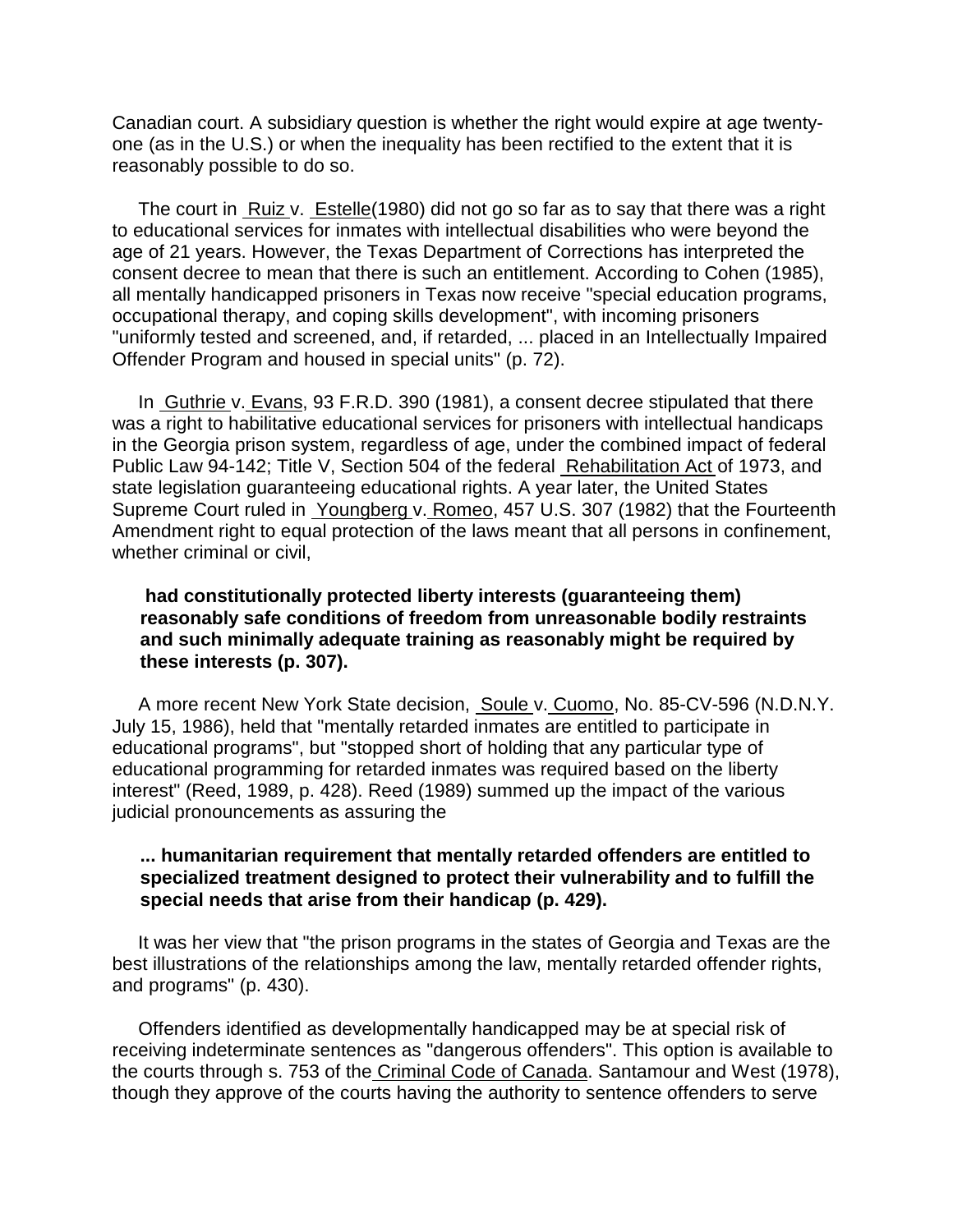indefinite periods of time, argue that there should be a requirement that each such case be reviewed periodically in order to ensure that habilitative services are being provided, and to hear evidence as to whether they are having the desired effect (p. 182). Mayer (1989) argues convincingly that "lack of rehabilitation is a constitutional violation ... where an inmate has been indefinitely incarcerated until he can show evidence of his rehabilitation" (P. 271). For other reasons, the inmate with special needs who is serving a fixed term ought to be recognized as having a right to habilitation so that he or she will be as well prepared as possible for release into the community.

# **VII. The Need for Research into the Existing Canadian Situation and Program Development Requirements**

 The foregoing information is revealing and in many ways disturbing. On the basis of the published material, we can form certain fairly reliable general conclusions about the unacceptable social and personal cost of incarcerating offenders who have an intellectual disability. By far the greater part of the literature which has here been surveyed, however, was written by researchers in other countries, particularly the United States, about the situations which prevail in those countries. There is a serious dearth of information about the circumstances of prisoners with intellectual disabilities in this country and about the services which are available to them.

 Needham and Hart (1991), in their survey of offender rehabilitation programs in Canada, prepared a 46-page directory of "organizations, facilities, and programs" identified in the process of organizing and conducting regional workshops in 22 centres across the country in 1990. Of the 240 listings in the directory, only one, Independent Counselling Enterprises of Edmonton, listed "mentally handicapped" persons among its target groups. Although these were all rehabilitation agencies outside of the provincial or federal prison systems, the fact that the needs of offenders with intellectual disabilities are seemingly so ignored in such community settings leads to serious questions about the extent to which those needs are being addressed within the nation's prisons, as well.

 It is the purpose of this final chapter to propose that the answers to those questions should be sought in a systematic manner, and with as little delay as possible. The research that is required to provide such answers can be categorized under the headings of (a) nature and magnitude of the problem in Canada, (b) existing service options which are proving to be the most effective (both in Canada and abroad), (c) entitlement of offenders with intellectual disabilities to habilitation under Canadian law, and (d) improvements in the quality and availability of services required to fulfill the legal and moral obligations that Canada and the provinces and territories owe them.

# **A. Nature and magnitude of the problem in Canada**

 A primary research requirement is to ascertain what steps are currently being taken to identify offenders with intellectual disabilities as they enter the correctional system. Presumably this exercise will reveal that some data are available, such as those presented by Dubienski in relation to Stoney Mountain Penitentiary in 1973. It will also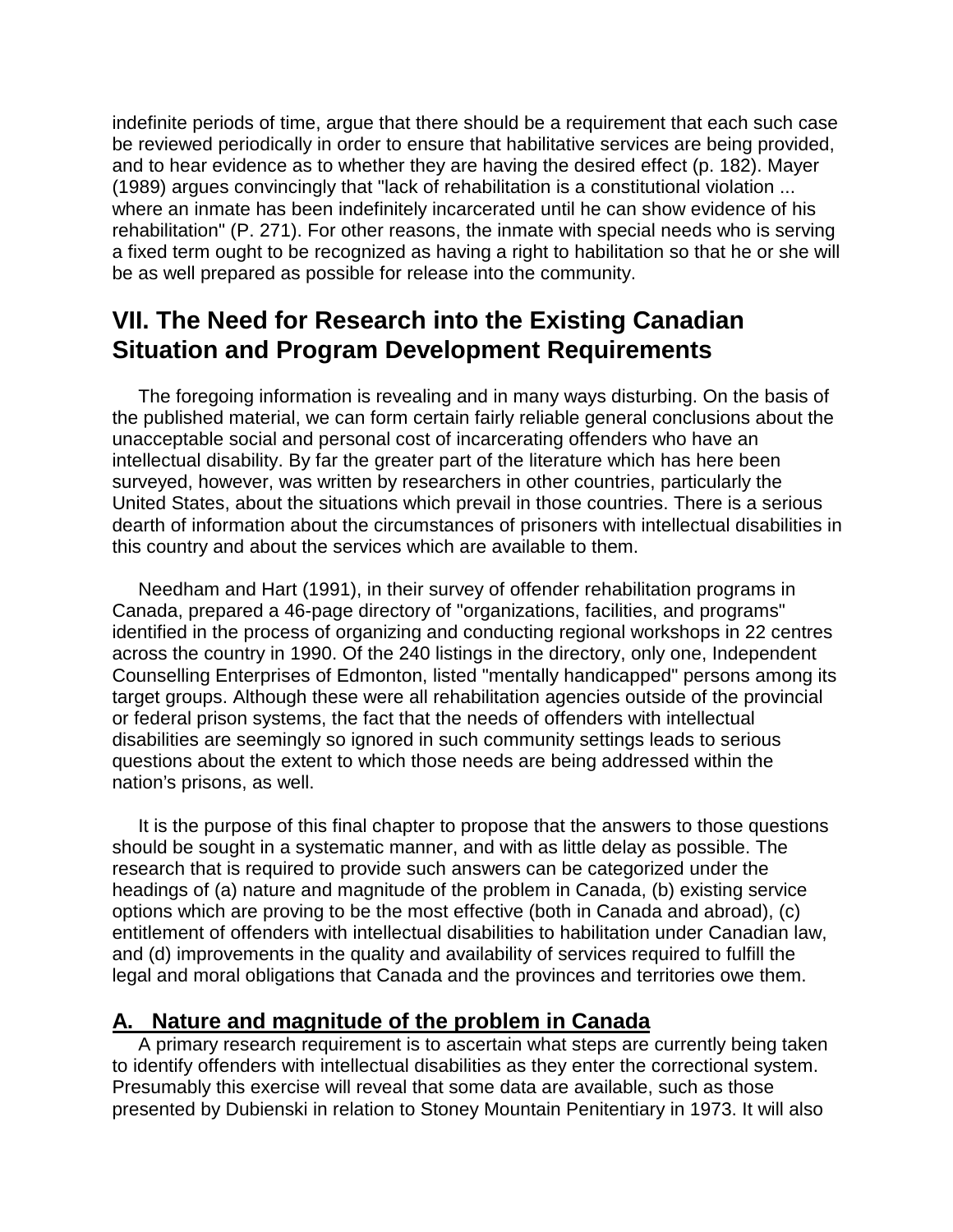be necessary to determine whether there is sufficient consistency of identification procedures and instruments to make it possible to construct national profiles and to compare statistics and program efforts from one region to another.

 In addition to identification, the research will enquire into the data maintained by prison classification offices on types of offences committed by persons with intellectual disabilities, length of sentences, time actually served, indicators of the impact of the prison experience, habilitation programs offered, and pre-release planning. It will also be important to gather information about the backgrounds of such offenders: what services they received, if any, before commission of a crime and between apprehension and sentencing. Other pre-sentence experiences, particularly with the criminal justice system, should also be examined.

 Special attention ought to be given to whether these inmates had resided in nonpenal institutions and whether their relocation to the community had any role to play in their subsequent criminal activity. The research should also consider the involvement of Native offenders who have intellectual disabilities. Outcome data, such as parole applications and grants, quality and availability of community services after release, and recidivism rates, will also be very important to obtain.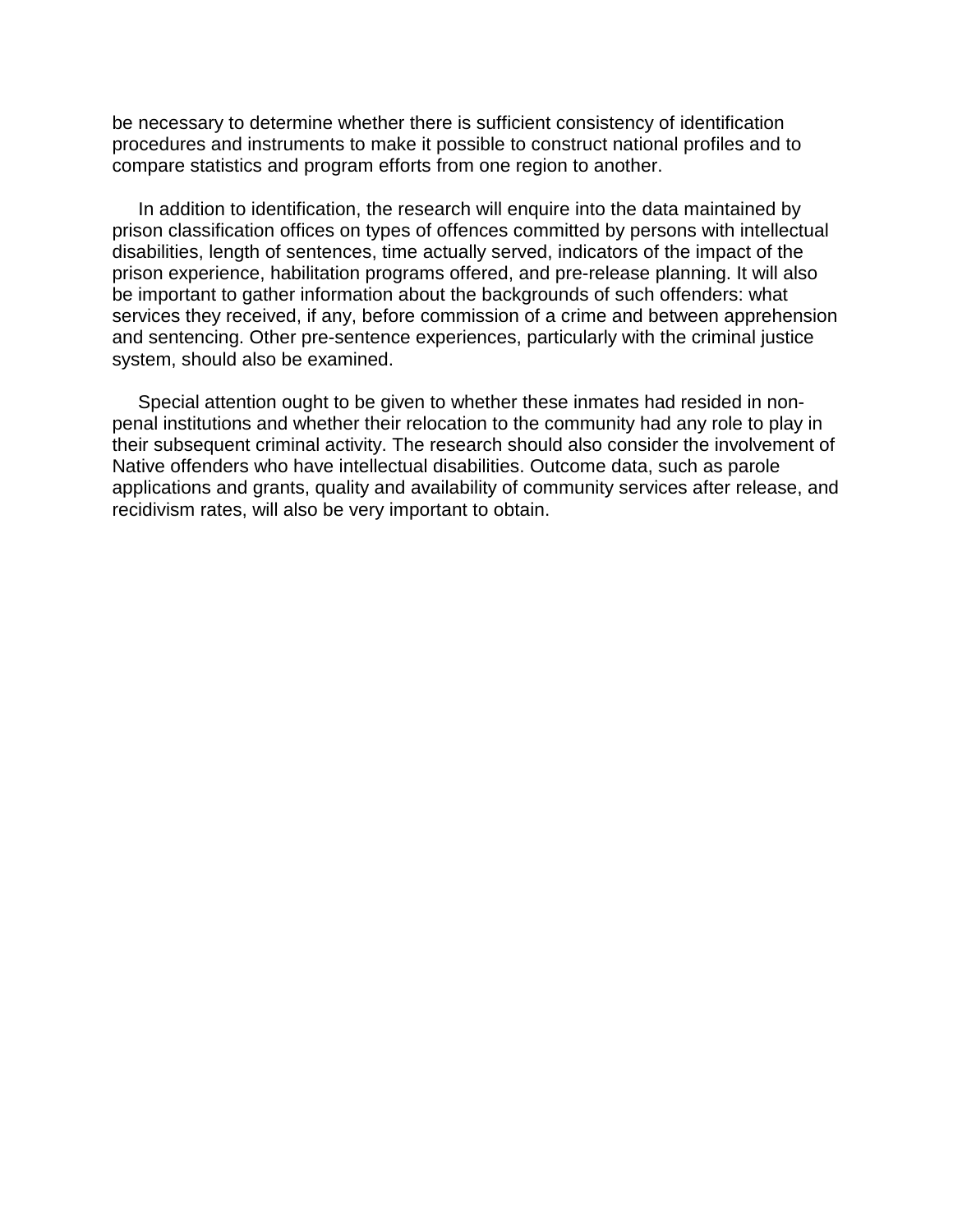# **B. Service options**

 This phase of the research will essentially ask what is being done about the problems being faced and posed by prison inmates who have intellectual disabilities. The foregoing literature review identified some programs in the United States and Australia which show promise of a more humane and effective way to treat such persons, but the literature is not especially generous with details of what is done in such programs. Contacts will have to be made with those who designed them and those who are now operating them to determine more precisely what their components are and whether they have evolved since appearing in the literature. Conceivably there will be new programs to which researchers can be directed which have not been reported in the journals.

 No reference was found in the literature to any existing programs designed for intellectually disabled inmates while incarcerated in Canadian prisons. It will be important to focus this phase of the research both on the existing Canadian situation and on approaches being taken in other countries. It will also be useful to examine and compare programs in correctional facilities with those offered in the community as alternatives to imprisonment or as follow-up services after release.

 As well as identifying those services which are offered specifically to inmates with intellectual disability, the research must examine the ways in which the effectiveness of such programs is being measured and reported, and the interactions between program and policy in correctional services.

# **C. Entitlement to habilitation under Canadian law**

 The legal precedents arising from litigation involving the rights of inmates with intellectual and other disabilities examined in Chapter VI were all American. It was suggested that provisions in the Canadian Charter of Rights and Freedoms which parallel certain amendments to the United States Constitution could mean that similar results would be obtained in the Canadian courts. However, such predictions need to be examined more critically in the light of the specific wording of the Charter and of judicial interpretations emerging from Canadian courts. It is also necessary to consider the implications of the statute law of Canada and the provinces and territories, especially human rights legislation, which now includes prohibition of discrimination on the grounds of mental handicap in all Canadian jurisdictions. This legal research will assist government representatives to assess the obligations owed by law to individuals with intellectual disabilities who come within the criminal justice system.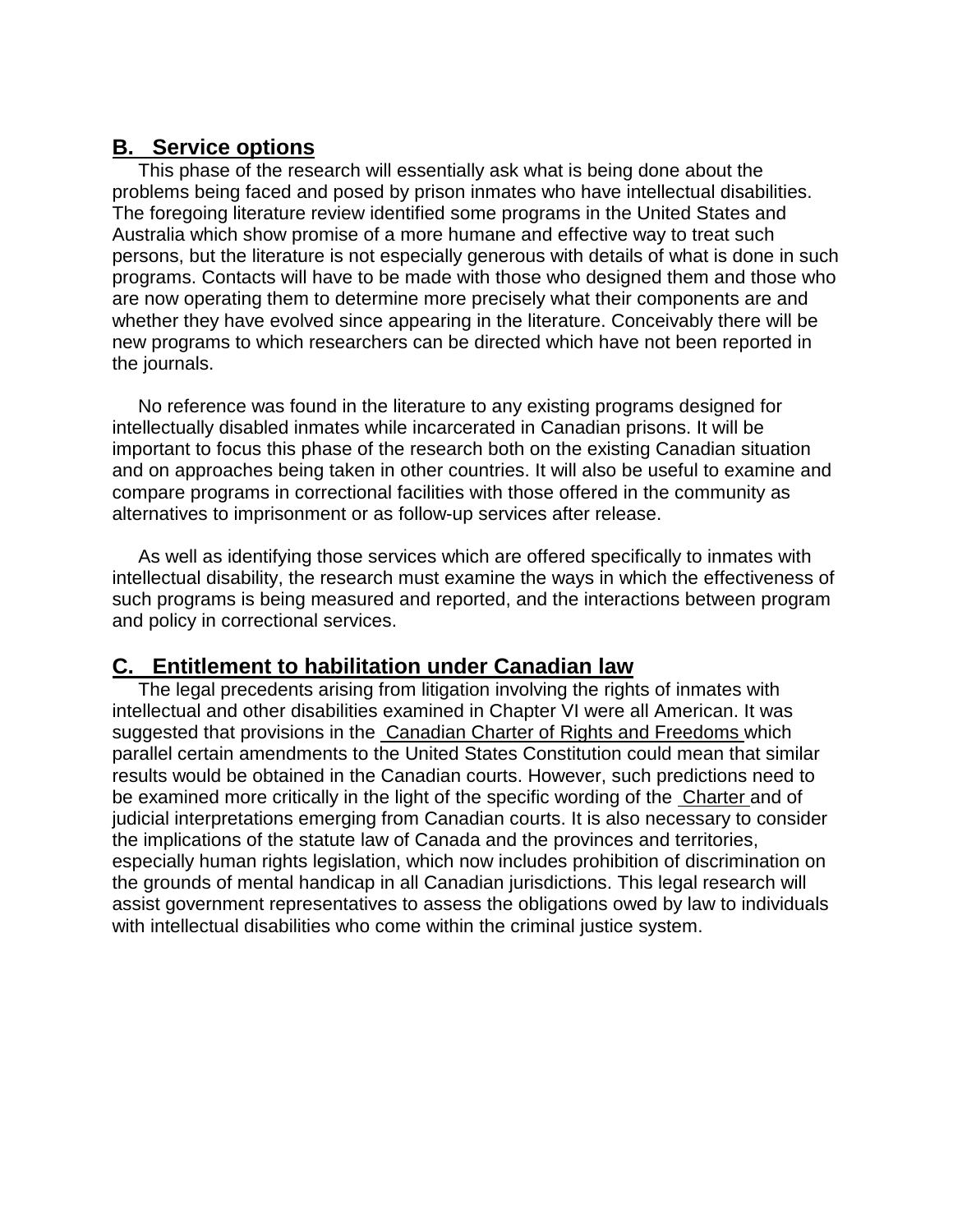# **D. Program development requirements**

 The final phase of the research which is urgently needed in Canada will be to identify the changes that are necessary in order to bring the quality and quantity of services available to offenders with intellectual disabilities up to the standards dictated by the law and by the collective social conscience of the nation. Such a prescription to cure the ills which currently exist in this area will be based on the legal interpretations of what people are entitled to and on objective appraisals of the efficacy of the evolving service options. It will also involve contributions from citizens who have special qualifications to pronounce on the needs of persons who have intellectual disabilities. Such qualification may arise through professional training and experience or through committed advocacy on behalf of people who have been devalued. More particularly, it exists among people who have themselves had the experience of being labelled mentally handicapped. Such people have helped non-governmental associations to recognize better pathways to justice, and they can also help governments to do the same.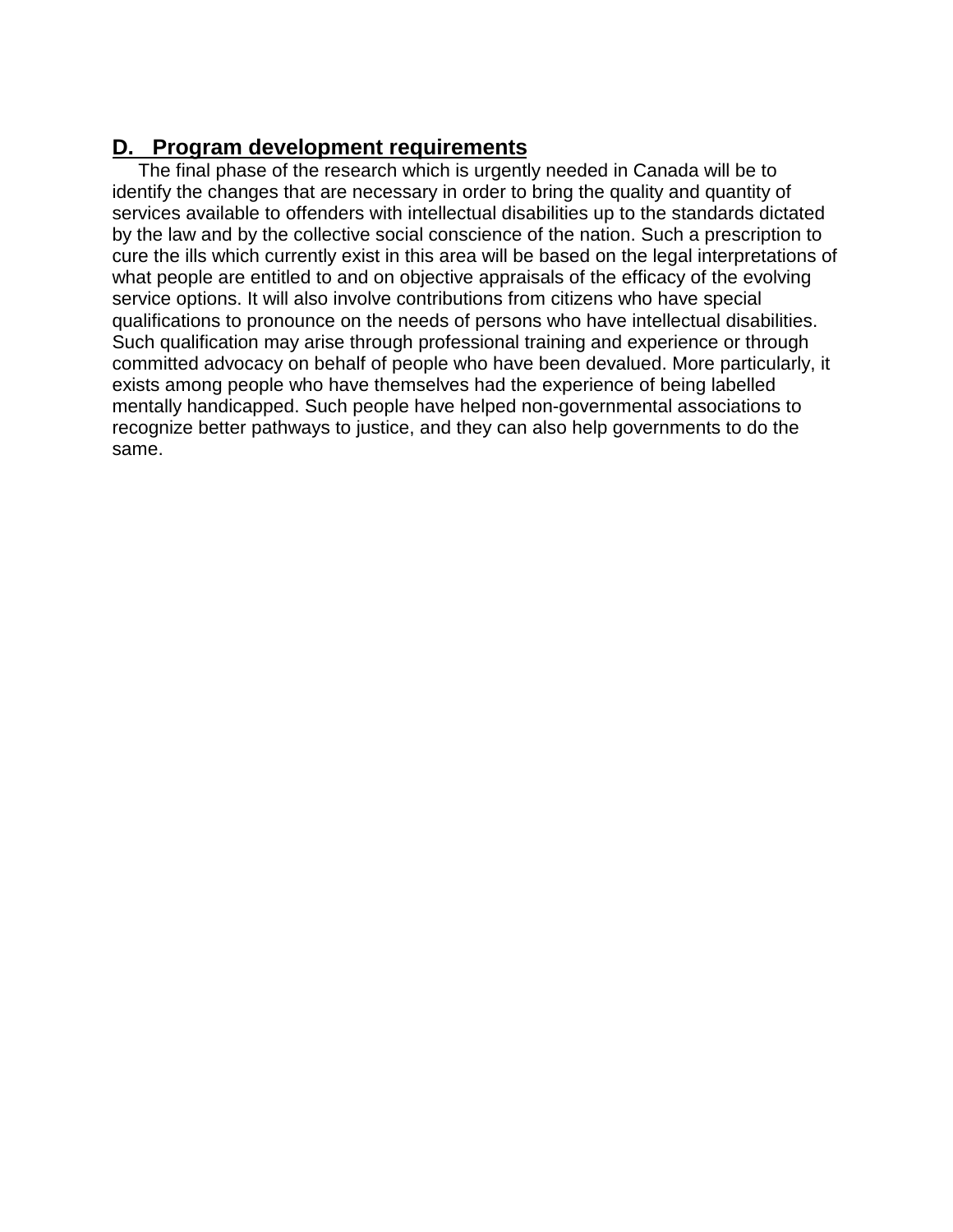# **Bibliography**

- Alberta Association for the Mentally Retarded. Community Alternatives to Imprisonment for Mentally Retarded Offenders in Alberta. Unpublished report, 1980.
- American Bar Association, Criminal Justice Mental Health Standards(2nd ed.), Washington: American Bar Association, 1986.
- American Psychiatric Association. Diagnostic and Statistical Manual of Mental Disorders(3rd edition, revised). Washington: American Psychiatric Association, 1987.
- Allen, R.C. "The retarded offender: unrecognized in court and untreated in prison". 32 Federal Probation 22 (1968).
- Austin, R., and A. Duncan. "Handle with care: special inmates, special needs". Corrections Today, June 1988, 118.
- Berkowitz, Albert. "Mental retardation: a broad overview", in Santamour and Watson, eds., The Retarded Offender. New York: Praeger Publishers, 1982.
- Biklen, D. "Myths, mistreatment, and pitfalls: mental retardation and criminal justice". 15 Mental Retardation 51 (1977).
- Biklen, D. "Mental retardation: advances in education and rehabilitation technology", in L. Kane, et al., eds., Legal Rights of Citizens with Mental Retardation 241 (1988).
- Billinghurst, J. and J. Hackler. "The mentally retarded in prison: justice denied?" 24 Canadian Journal of Criminology 341-343 (1982).
- Blackhurst, A.E. "Mental retardation and delinquency". 4 Journal of Special Education 379-391 (1968).
- Boslow, H.A., and A. Kandel. "Psychiatric aspects of dangerous behaviour: the retarded offender". 122 American Journal of Psychiatry 646 (1965).
- Bright, Jenny. "Intellectual disability and the criminal justice system: new developments". 63 Law Institute Journal 933-935 (Oct. 1989).
- Brown, Bertram S., & Thomas F. Courtless. "The mentally retarded in penal and correctional institutions". 124 American Journal of Psychiatry 1164-1170, March, 1968.
- Brown, B.S., and T.F. Courtless. The Mentally Retarded Offender. Washington: National Institute of Mental Health, Centre for Crime and Delinquency, 1971.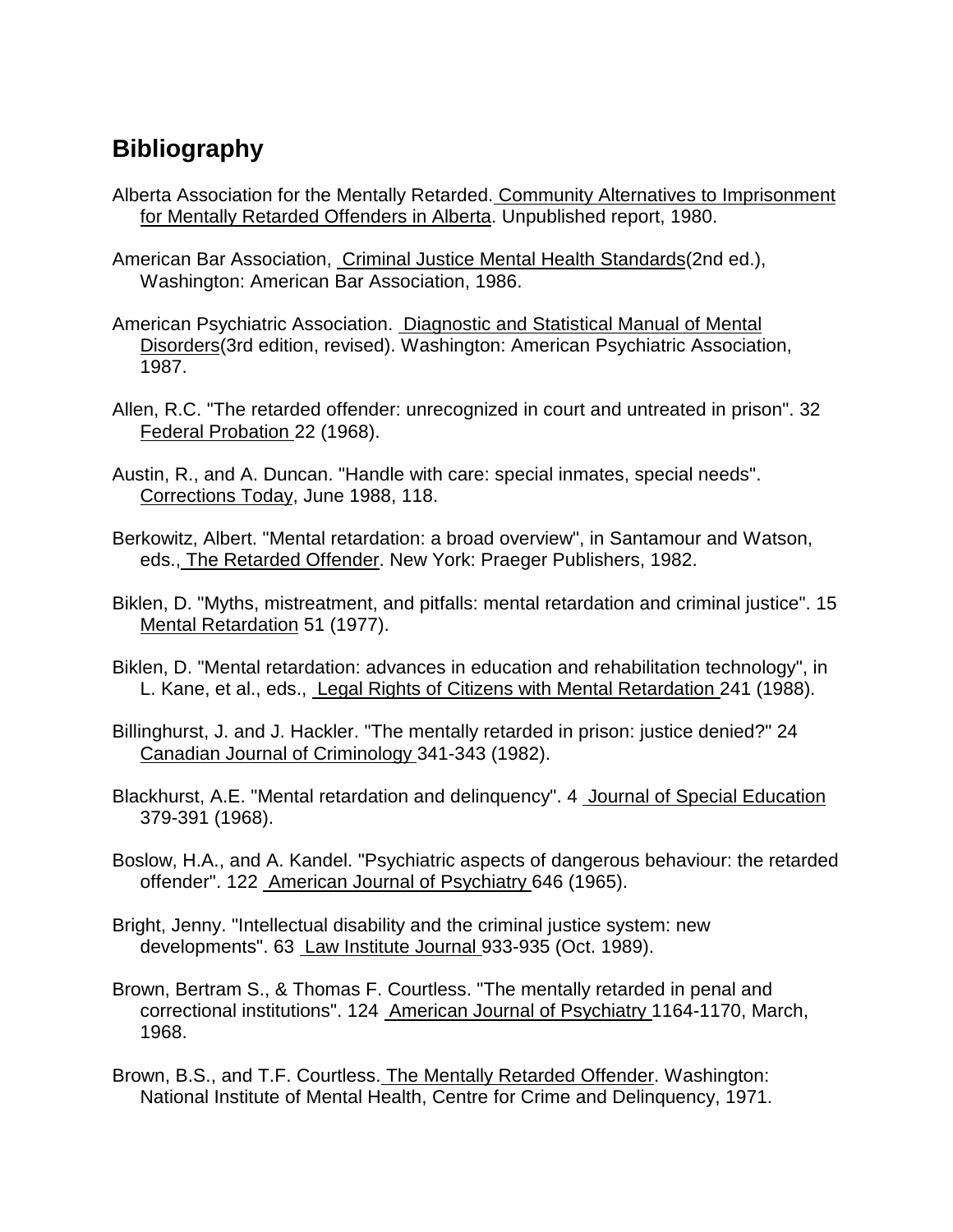- Browning, P.L., ed. Rehabilitation and the Retarded Offender. Springfield, Ill.: Charles C. Thomas, 1976.
- Buser, Carolyn, Peter Leone, and Mary Bannon. "Segregation does educating the handicapped stop here?". Corrections Today, June 1987, 17.
- Bythell, Anne M., and John M. Campbell. "Alternatives to Imprisonment for the Criminal Offender with Mental Retardation". Unpublished study paper prepared for the National Institute on Mental Retardation, Toronto, 1979
- Calgary John Howard Society. "Mental retardation and criminal justice: a guide to understanding". (1983).
- Canadian Centre for Justice Statistics. Adult Correctional Services in Canada, 1989-90. Ottawa: Ministry of the Solicitor General, 1990.
- Canadian Council on Social Development. The Mentally Retarded Offender. Workshop papers presented at the Canadian Conference on Social Welfare, June 1972.
- Carson, D. "Prosecuting people with mental handicaps". 1989 Criminal Law Review 87- 94 (Feb. 1989).
- Chernin, S. The Mentally Retarded Offender. Paper prepared for the Task Force on the Mentally Retarded Offender, Kingston, Ontario, 1978.
- Cohen, J. "Legal issues and the mentally disordered inmate", in National Institute of Corrections, Source Book on the Mentally Disordered Offender 35 (1985).
- Craft, Michael. "Low intelligence and delinquency", in Michael Craft, Joan Bicknell, & Sheila Hollins, eds., Mental Handicap: A Multi-Disciplinary Approach. London: Bailliere Tindal, 1985, 51-57.
- Culhane, C. "Prisoners and disabilities". 4 Just Cause 4:8-12 (1987).
- Czukar, G. "Disabled offenders seminar: exploring the issues". 4 Just Cause 4:21-24 (1987).
- Deemer, William, & Adrienne Conine. "An institutional programming model for the adult developmentally disabled offender". Corrections Today, June 1984, 30.
- Denkowski, G., K. Denkowski, & J. Mabli. "A 50-state survey of the current status of residential treatment programs for mentally retarded offenders". 21 Mental Retardation 197 (1983).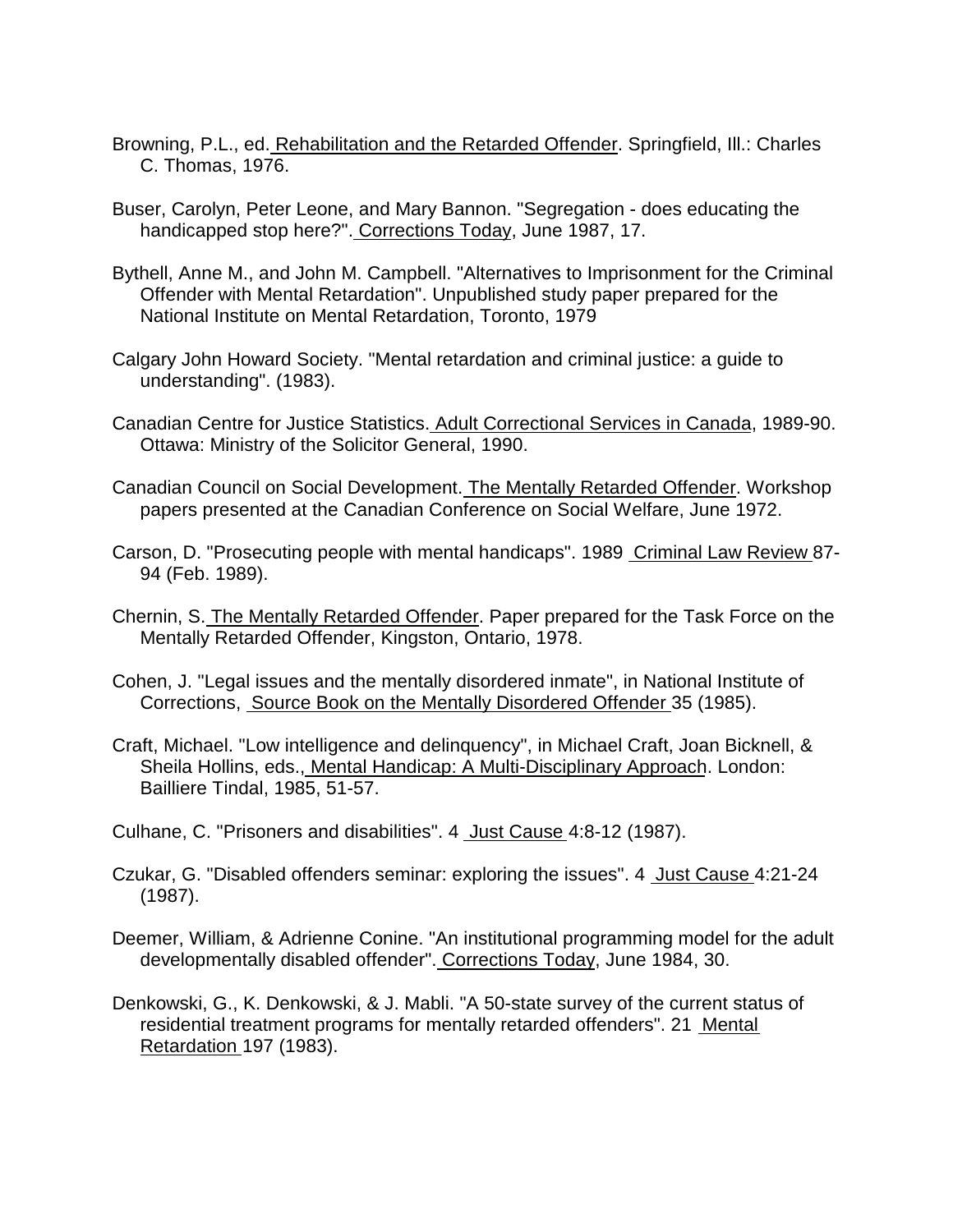- Denkowski, George C., and Kathryn M. Denkowski "The mentally retarded offender in the state prison system: identification, prevalence, adjustment and rehabilitation". 12 Criminal Justice and Behaviour 55-70 (March 1985).
- Doss, Gordon H., David W. Head, J. Vernon Blackburn, and James M. Roberston. "A quick measure of mental deficiency among adult offenders". 50 Federal Probation 57-59 (December 1986).
- Dubienski, I.V. "Resources of the criminal justice process required by the police, the Crown and the court in dealing with the mentally retarded offender". 5 Manitoba Law Journal 441 (1973).
- Dubrow, Max, Jerome Nitzberg, & Jack Tobias. "Profiles of failure". Rehabilitation Record, March-April, 1965.
- Dykstra, Tom. "The correctional system: punishment vs. rehabilitation". Bulletin of the Developmental Disabilities Program, University of Western Ontario, January, 1990.
- Ellis, James W., and Ruth Luckasson. "If your client is mentally retarded". 2 Criminal Justice 12(6) (Winter 1988).
- Ellis, James W., and Ruth A. Luckasson. "Mentally retarded criminal defendants". 53 George Washington Law Review 414-493 (March-May 1985).
- Faulk, M. "Mentally disordered offenders in an interim regional medium secure unit". Criminal Law Review, 1979: 686-95 (November 1979).
- Forget, Cecelia A. "The mentally retarded person in the criminal justice system". 4 Journal of Offender Counselling, Services & Rehabilitation 285-295 (1980).
- Freiberg, A. "Out of mind, out of sight: the disposition of mentally disordered persons involved in criminal proceedings". 3 Monash University Law Review 134-72 (November 1976).
- French, Laurence A. "The mentally retarded and pseudoretarded offender: a clinical/legal dilemma". 47 Federal Probation 55-61 (September 1983).
- Garcia, Sandra A., & Holly Steele. "Mentally retarded offenders in the criminal justice and mental retardation services systems in Florida: philosophical, placement, and treatment issues". 41 Arkansas Law Review 809 (1988).
- Gelman, Sheldon. "Advocacy on behalf of developmentally disabled offenders". 66 Prison Journal 24 (1986).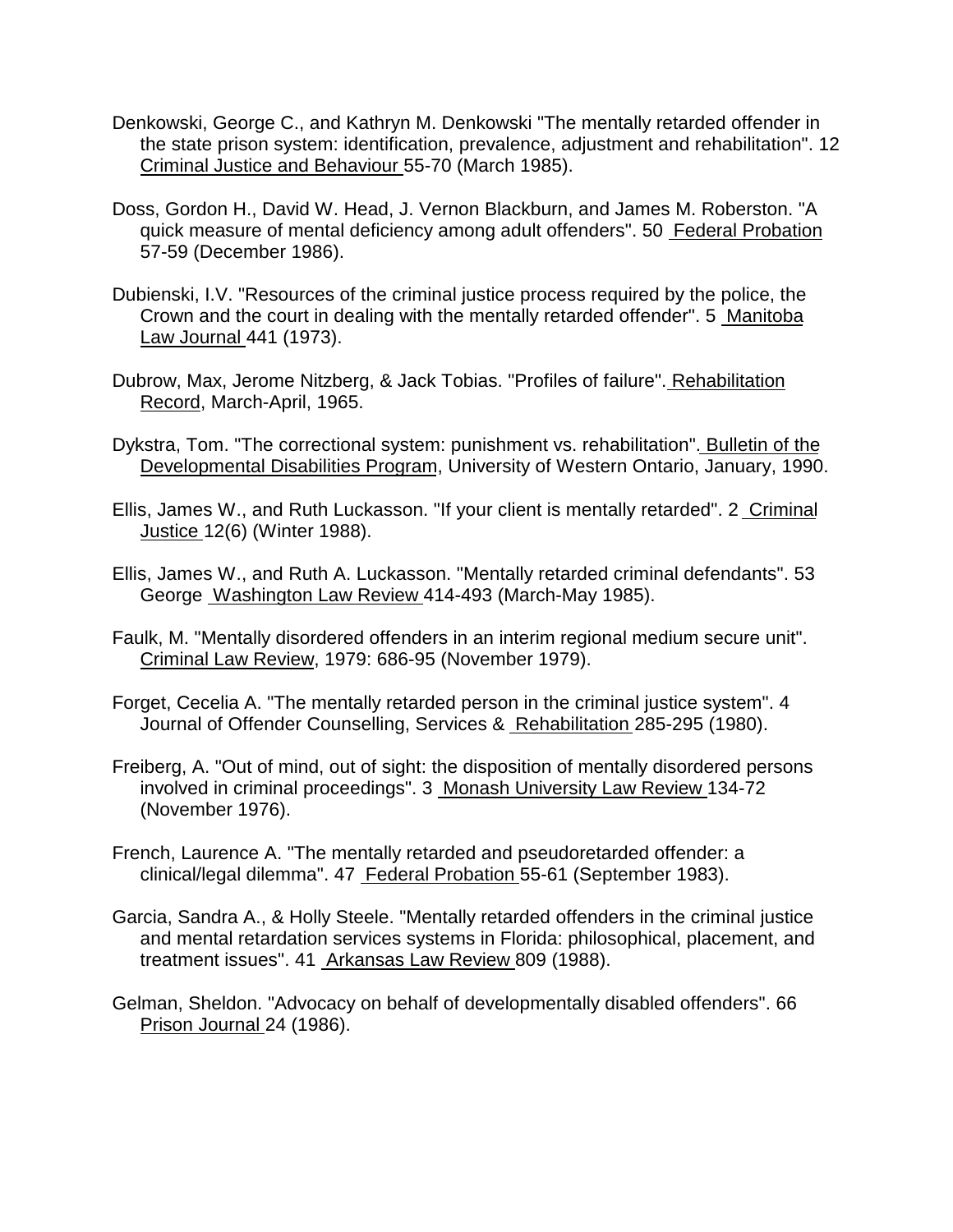- Gibbons, Frederick X, Barbara N. Gibbons, and Saul M. Kassin. "Reactions to the criminal behaviour of mentally retarded and nonretarded offenders". 86 American Journal of Mental Deficiency 235-242 (1981)
- Goldhar, Jeff. "People with intellectual disabilities and the criminal justice system". 63 Law Institute Journal 856-857 (Sept. 1989).
- Grossman, Herbert J., ed. Classification in Mental Retardation. Washington: American Association on Mental Deficiency, 1983.
- Harbach, R.L. "An overview of rehabilitation alternatives", in P.L. Browning, ed., Rehabilitation and the Retarded Offender. Springfield, Ill.: Charles C. Thomas, 1976.
- Haskins, J., & C. Friel. A National Survey of the Diagnosis and Treatment of the Mentally Retarded Offenders in Correctional Institutions(Project CAMIO, Vol. VIII). Huntsville, Texas: Sam Houston State University Press, 1973.
- Haywood, Carl. "Reaction Comment" on Beverly Rowan, "Corrections", in Michael Kindred, ed., The Mentally Retarded Citizen and the Law. New York: The Free Press, 1976.
- Hayes, Robert, and Susan Hayes. "Criminal justice and public health". 14 Commonwealth Law Bulletin 1184-1193 (July 1988).
- Heyrman, Mark J. "The mentally disabled and the criminal justice system". 78 Illinois Bar Journal 132(6) (March 1990).
- Kentucky Legislative Research Commission. Mentally Retarded Offenders in Adult and Juvenile Correctional Institutions. Frankfort, Kentucky, 1975. Kindred, M., et al., eds. The Mentally Retarded Citizen and the Law. New York: Free Press, 1976.
- Kramer, Norm. "A treatment program for the developmentally disabled/mentally retarded offender". 66 Prison Journal 85 (1986).
- Luckasson, Ruth A. "The dually diagnosed client in the criminal justice system". In Jack A. Stark, Frank J. Menolascino, Michael H. Albarelli, and Vincent C. Gray, eds., Mental Retardation and Mental Health: Classification, Diagnosis, Treatment, Services, New York: Springer-Verlag, 1988.
- MacEachron, A. "Mentally retarded offenders: prevalence and characteristics". 84 American Journal of Mental Deficiency 165 (1979).
- Marsh, R.L., C.M. Friel, and V. Eissler, "The adult mentally retarded in the criminal justice system", 13 Mental Retardation 21 (1975).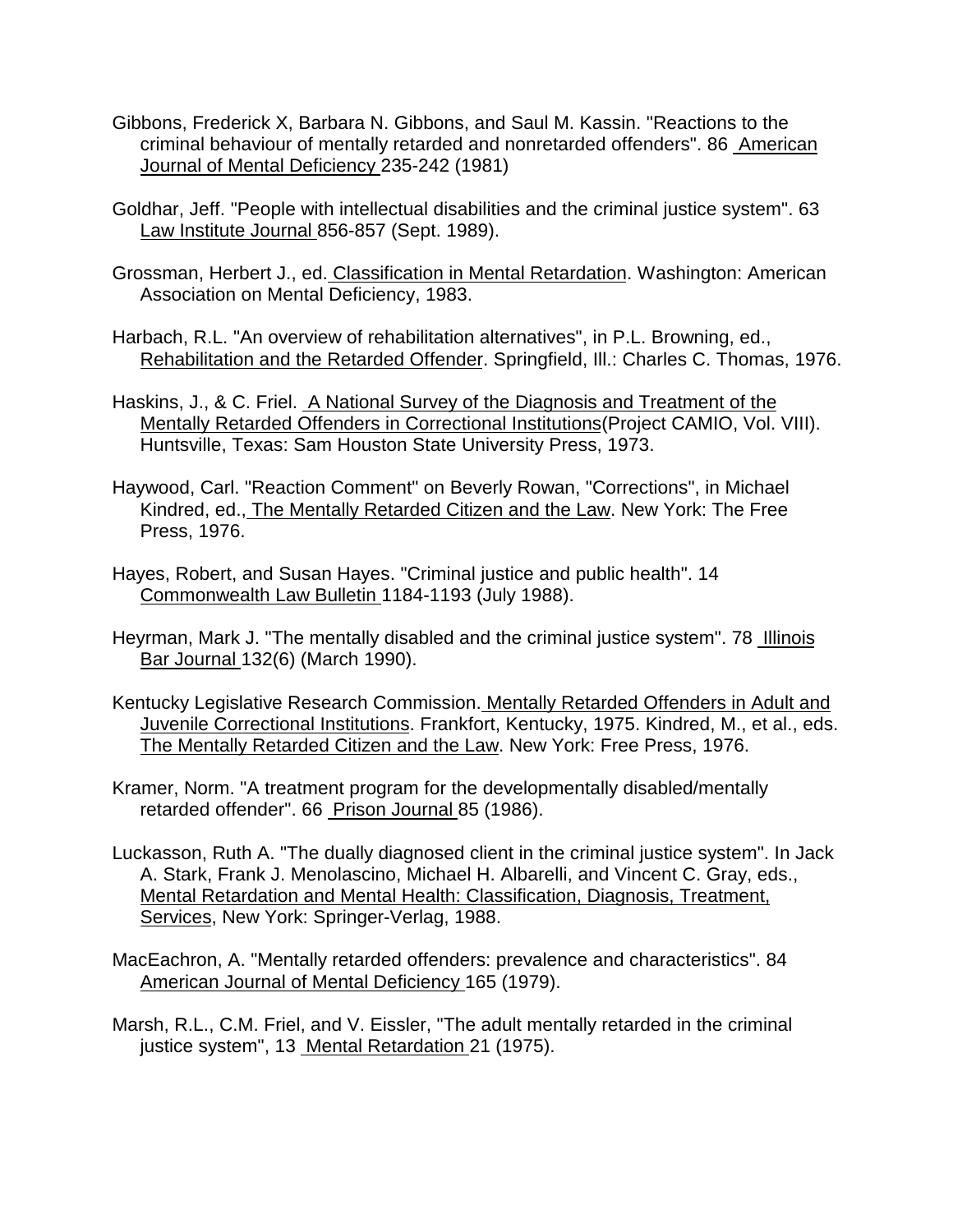- Mayer, C. "Survey of case law establishing constitutional minima for the provision of mental health services to psychiatrically involved inmates". 15 New England Journal on Criminal and Civil Confinement 243-275 (Summer 1989).
- McAfee, James K., and Michele Gural. "Individuals with mental retardation and the criminal justice system: the view from States' Attorneys General". 26 Mental Retardation 5-12 (February 1988).
- McCarthy, Brian. "Mentally ill and mentally retarded offenders in corrections: a report of a national survey", in National Institute of Corrections, Source Book on the Mentally Disordered Offender 15 (1985).
- McDaniel, Clyde. "Is normalization the answer for mentally retarded offenders?" Corrections Today, April 1987, 184.
- McGee, Richard A., George Warner, and Nora Harlow. The Special Management Inmate. Washington: National Institute of Justice, March, 1985.

Menolascino, F. "The mentally retarded offender". 12 Mental Retardation 7 (1974).

- Menolascino, F.J. "A system of services for the mentally retarded offender". 21 Crime and Delinquency 57-64 (January 1975).
- "Mentally handicapped from institutions to jails?" Community Action, November 16, 1988.
- Menzies, R.J., and C.D. Webster. "Where they go and what they do: longitudinal careers of forensic patients in the medicolegal complex". 29 Canadian Journal of Criminology 275-293 (1987).
- Mewett, Allan W. "The mentally disordered offender". 29 Criminal Law Quarterly 145- 146 (1986/87).
- Morrow, C.C. "A legal framework: an insider's perspective", in P.L. Browning, ed., Rehabilitation and the Retarded Offender. Springfield, Ill.: Charles C. Thomas, 1976.
- Morton, Jean, DeAnn Hughes, and Eric Evans. "Individualizing justice for offenders with developmental disabilities: a descriptive account of Nebraska's IJP model". 66 Prison Journal 52 (1986).
- Moschella, Alex L. "In search of the mentally retarded offender: the Massachusetts Bar Association's Specialized Training and Advocacy Program (1974-1978)". 66 Prison Journal 67 (1986).
- Needham, Alan R., and Elizabeth Hart. Summary of National Forum on Offender Rehabilitation. Ottawa: Corrections Branch, Ministry of the Solicitor General, 1991.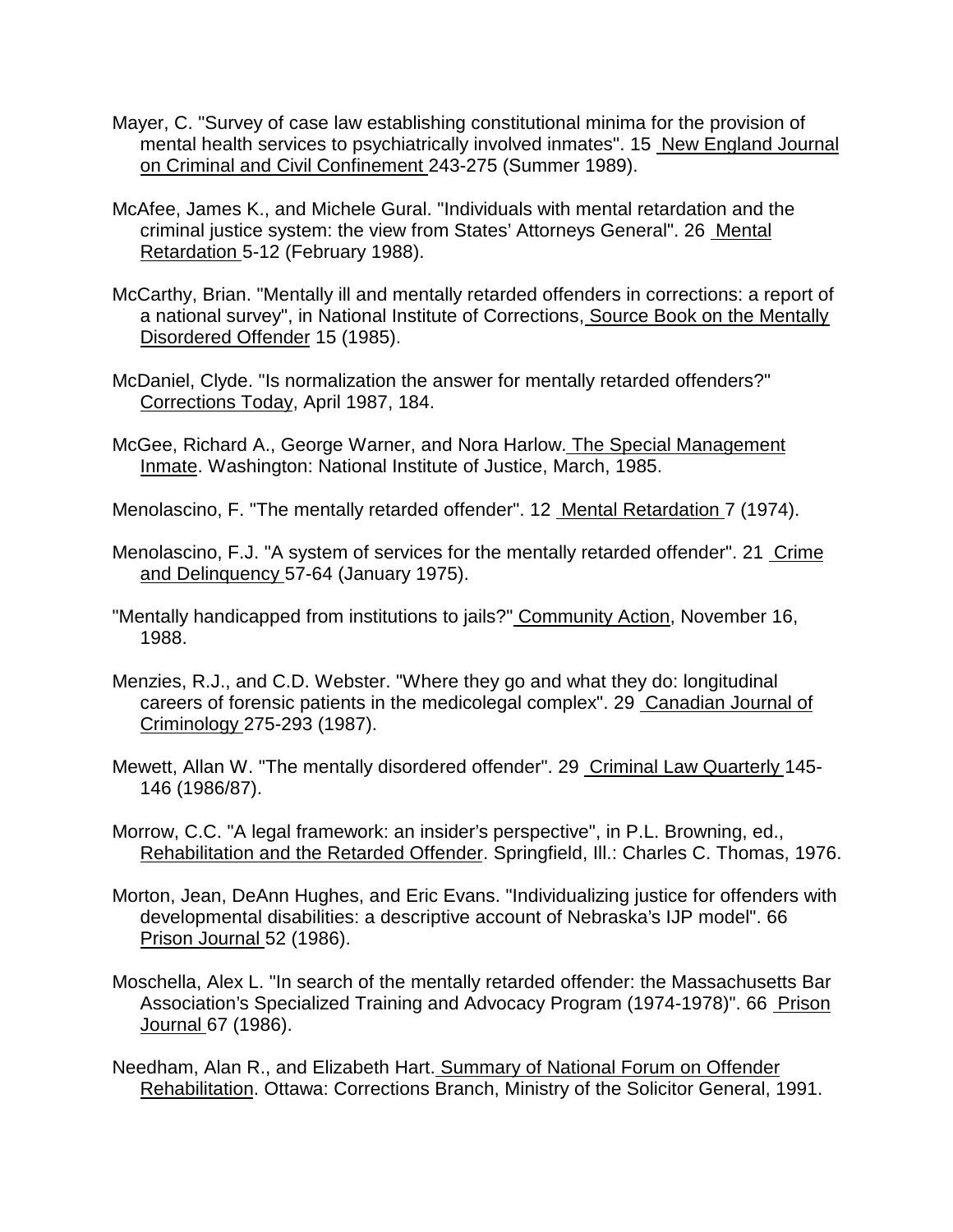- Neufeldt, A., and P. McLaughlin. Report on an Invitational Working Seminar on Community Alternatives to Imprisonment. Toronto: National Institute on Mental Retardation, 1978.
- Note. "The mentally retarded offender in Omaha-Douglas County". 8 Creighton Law Review 622 (1975).
- Office of the Public Advocate of Victoria. Finding the Way: The Criminal Justice System and the Person with Intellectual Disabilities. Melbourne, 1987.
- Papaleo, L.A. "The mentally retarded and the criminal justice system". 59 Law Institute Journal 932-964 (Summer 1985).
- Pezzetti, Elizabeth M. "Reinstitutionalization of the mentally retarded". 32 Wayne Law Review 1105-1136 (Summer 1986).
- Platt, John S., Roy H. Tunick, & Wilfred D. Wienke. "Developing the work and life skills of handicapped inmates". Corrections today, February 1982, 66.
- Power, D.J. "Subnormality and crime". 9 Medicine, Science and the Law 83 (1969).
- Powers, Leslie H. "Less equal than others: persons with mental retardation, equal protection and deinstitutionalization". 15 New England Journal on Criminal and Civil Confinement. 81-102 (Winter 1989).
- President's Panel on Mental Retardation, Task Force on Law, Washington: 1963.
- Pugh, Michael, and Mark Kunkel. "The mentally retarded offenders program of the Texas Department of Corrections". 66 Prison Journal 39.
- Rachlin, Stephen, Cornelis L.J. Stokman, and Saul Grossman. "Incompetent misdemeanants and pseudocivil commitment". 14 Bulletin of the American Academy of Psychiatry and the Law 23-30 (March 1986).
- Raetzen, M. "Diversion of the potentially mentally disordered offender: a rose by any other name". 11 University of British Columbia Law Review 119-143 (1977).
- Reed, Emily F. "Legal rights of mentally retarded offenders: hospice and habilitation". 25 Criminal Law Bulletin 411-443 (Sept./Oct. 1989).
- Reed, Jania. "Advocacy for the handicapped offender", in Santamour & Watson, eds., The Retarded Offender, New York: Praeger Publishers, 1982, 303.
- Reichard, C., J. Spencer, & F. Spooner. "The mentally retarded defendant/offender". 14 Journal of Special Education 113 (1980).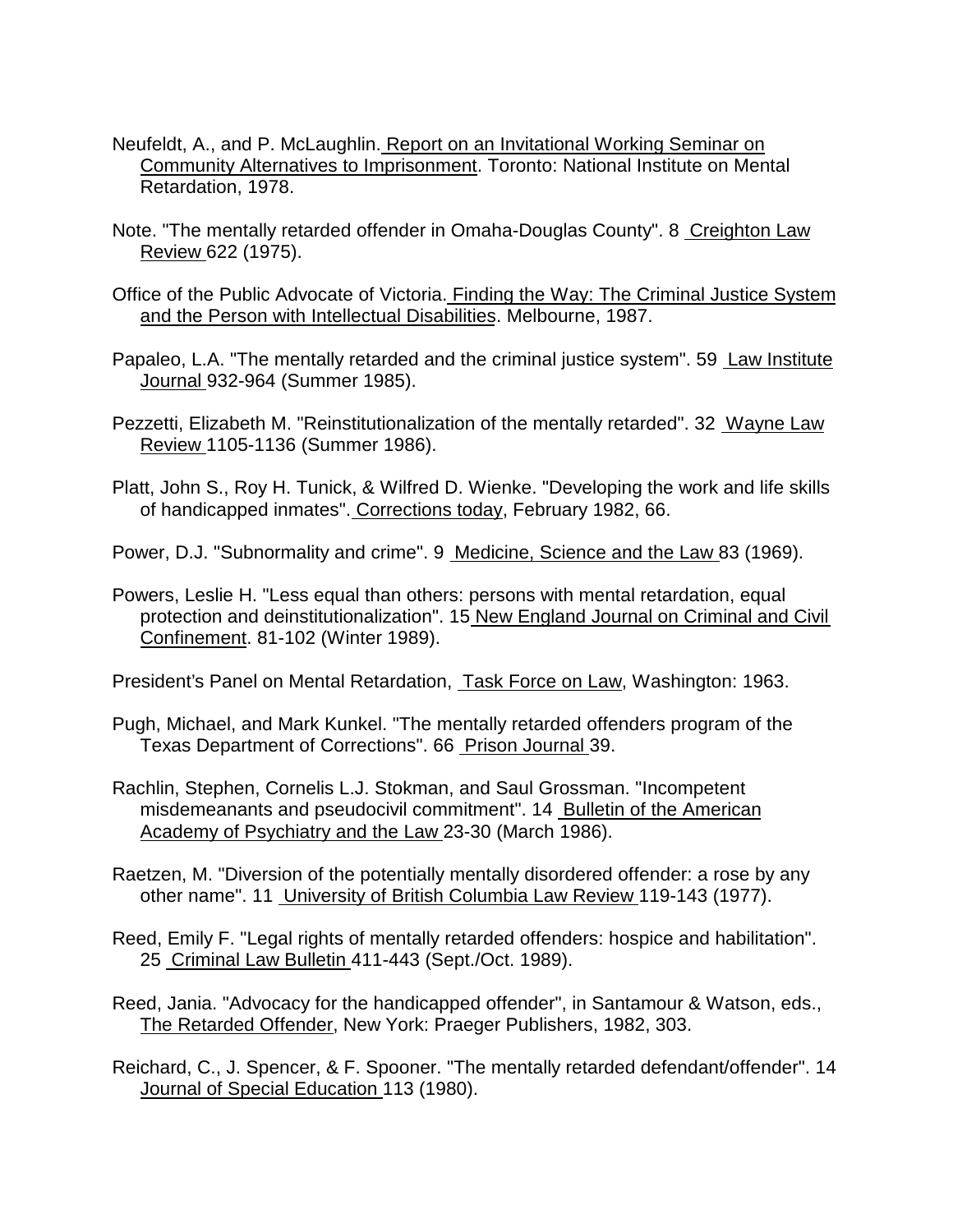- Rideau, W., and B. Sincliair. "The mentally retarded offender". 3 Journal of Prison and Jail Health 101 (1983).
- Rockoff, E.C. "The retarded offender". 23 International Journal of Offender Therapy & Comparative Criminology 253 (1979).
- Rockowitz, Ruth. "Developmentally disabled offenders: issues in developing and maintaining services". 66 Prison Journal 19 (1986).
- Rowan, BA "The retarded offender", 46 Florida Bar Journal 338 (1972).
- Rowan, Beverley A. "Corrections". In Michael Kindred, ed., The Mentally Retarded Citizen and the Law, New York: The Free Press, 1976.
- Ruiz v. Estelle, 503 F. Supp. 1265 (1980).
- Samuels, A. "Sentencing the mentally abnormal offender". 128 New Law Journal 304-5 (March 30, 1978)
- Santamour, M., ed. The Mentally Retarded Citizen and the Criminal Justice System. Newport, R.I.: James L. Maher Center, 1976.
- Santamour, Miles B., and Patricia S. Watson, eds. The Retarded Offender. New York: Praeger Publishers, 1982.
- Santamour, Miles, and Bernadette West. The Mentally Retarded Offender and Corrections. Washington: National Institute of Law Enforcement and Criminal Justice, August, 1977.
- Santamour, M. & B. West. "The mentally retarded offender and corrections", in Mental Retardation and the Law: a Report on Current Court Cases. Washington: President's Committee on Mental Retardation, October 1978.
- Santamour, M., & B. West. "The mentally retarded offender: presentation of the facts and a discussion of the issues", in Santamour & Watson, eds., The Retarded Offender, New York: Praeger Publishers, 1982, 7.

Santamour, Miles. "The offender with mental retardation". 66 Prison Journal 3 (1986).

- Schauffer, Carol, Loren Warboys, & Robert Rutherford. "Helping the handicapped -- it's the law". Corrections Today. June 1987, 70.
- Schiffer, M.E. "Sentencing of mentally disordered offenders". 14 Osgoode Hall Law Journal 307-43 (October 1976).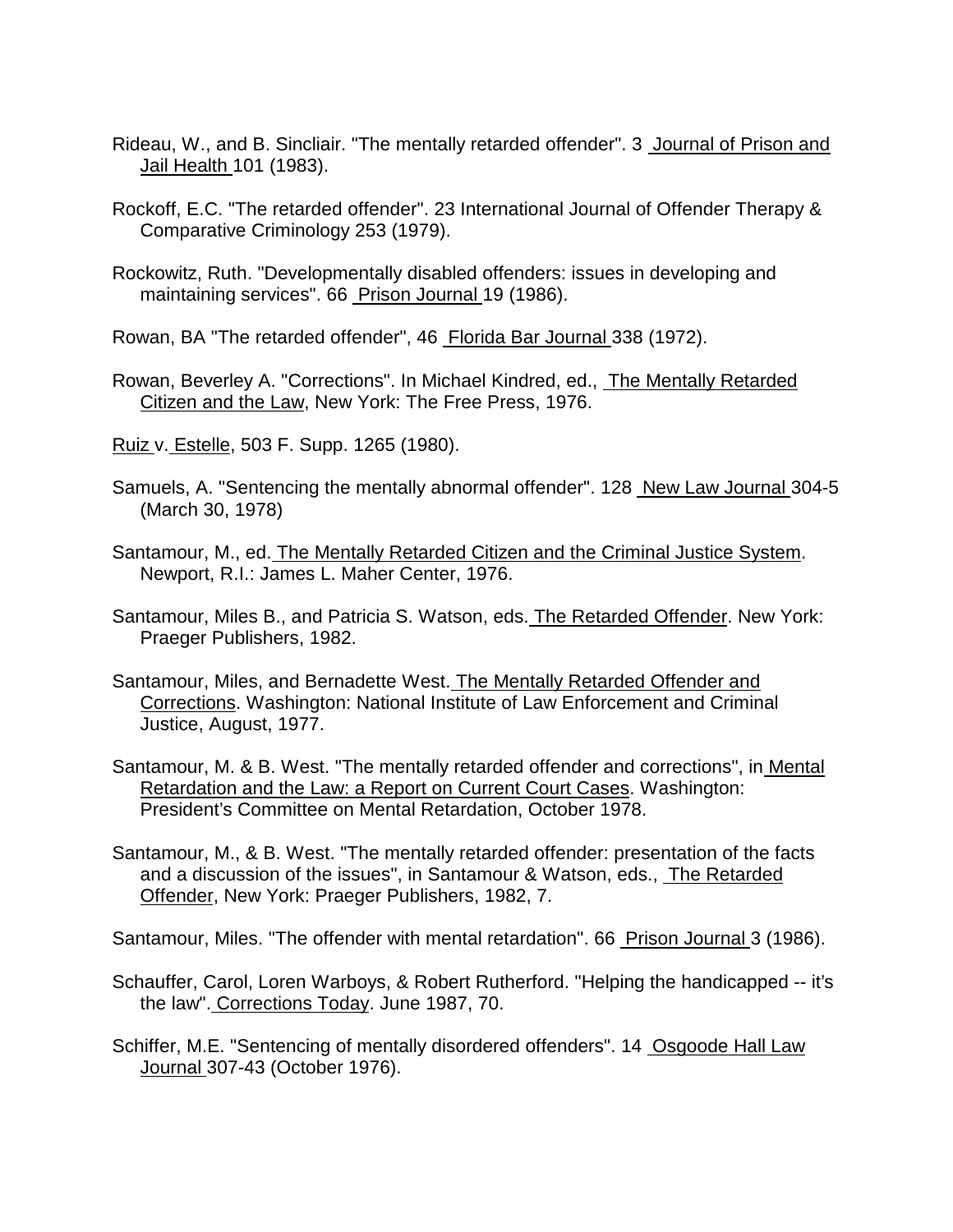- Shenson, D., N. Dubler, and D. Michaels. "Jails and prisons: the new asylums?" 80 American Journal of Public Health 655 (June 1990).
- Smith, Craig, Bob Algozzine, Rex Schmid, and Tish Hennly. "Prison adjustment of youthful inmates with mental retardation". 28 Mental Retardation 177-181 (June 1990).

State v. Caralluzzo. 228 A. 2d 693, 1967 (New Jersey Sup. Ct.).

- Steelman, D. The Mentally Impaired in New York's Prisons: Problems and Solutions 50 (Unpublished manuscript available from the Correctional Association of New York, January 1987).
- Stephens, E. "Criminal justice in America: an overview", in Santamour & Watson, eds., The Retarded Offender. New York: Praeger Publishers, 1982, 94.
- Stevens, Edward H., and Garth A. Corbett. "Incommunicado: the incarceration and institutionalization of sane but 'communicatively' disabled defendants". 14 Law and Psychology Review 221-237 (Spring 1990).
- Swanson, Claudia K., and Geoffrey B. Garwick. "Treatment for low-functioning sex offenders: group therapy and interagency coordination". 28 Mental Retardation 155- 161 (June 1990).
- Symposium proceedings. "The mentally retarded in the criminal justice system". 41 Arkansas Law Review 723-859 (1988).
- Talent, A., & R. Keldgord. "The mentally retarded probationer". 34 Federal Probation 39 (Sept. 1985).
- Thomas, Terry. "The mentally handicapped offender: rights and responsibilities". 69 The British Journal of Mental Subnormality 108 (July 1989).
- Throne, J.M. "Deinstitutionalization: too wide a swath". 17 Mental Retardation 171-175 (1979).
- Wardlaw, G. "Models for the custody of mentally disordered offenders". 6 International Journal of Law and Psychiatry 159-176 (1983).
- White, D., & H. Wood. "The Lancaster County, Pennsylvania Mentally Retarded Offenders Program". 66 Prison Journal 77 (1986).
- Zeleny, L.D. "Feeblemindedness in criminal conduct". 139 American Journal of Sociology 564 (1983).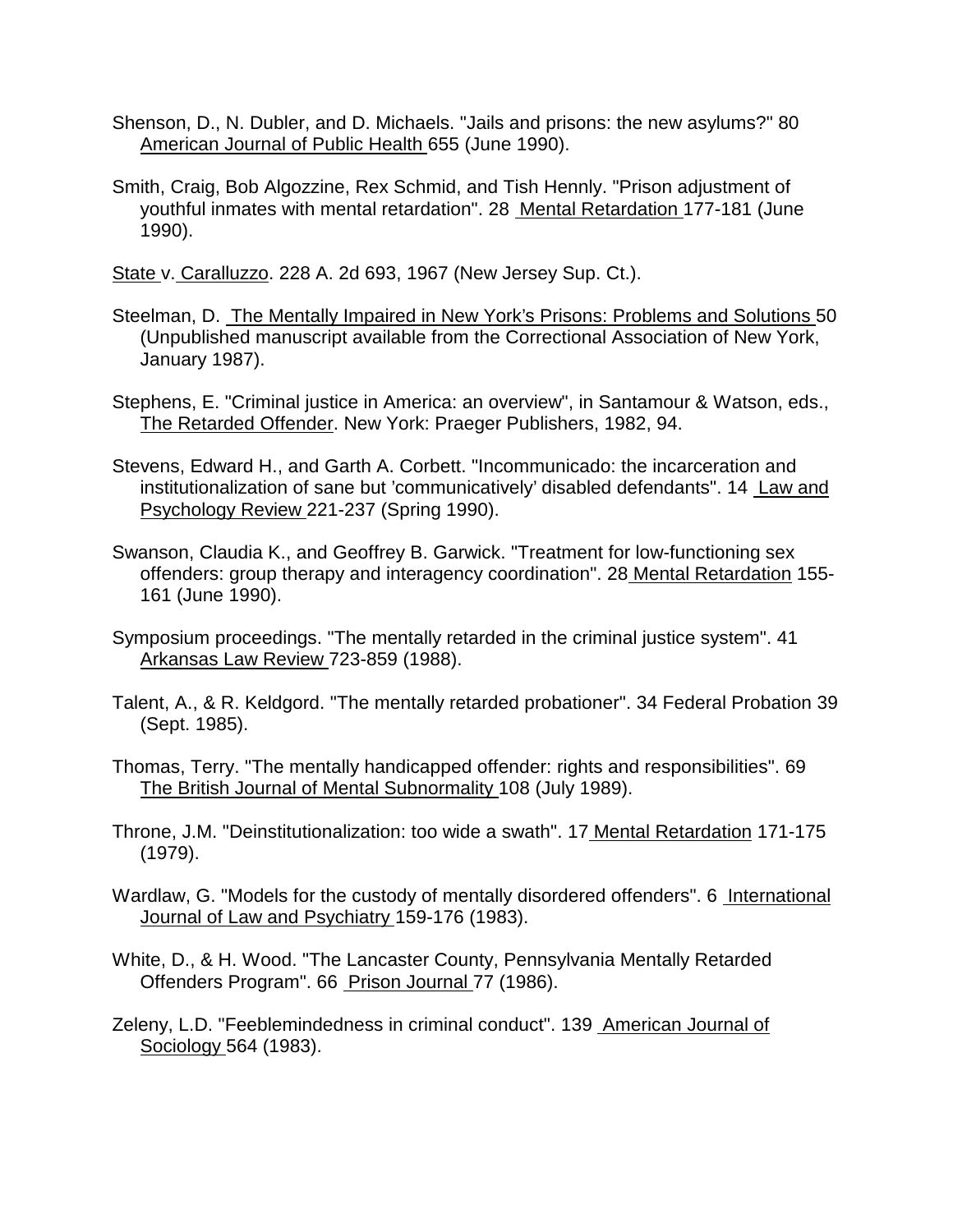Zigler, Edward, and Robert M. Hodapp. Understanding Mental Retardation. Cambridge, England: Cambridge University Press, 1986.